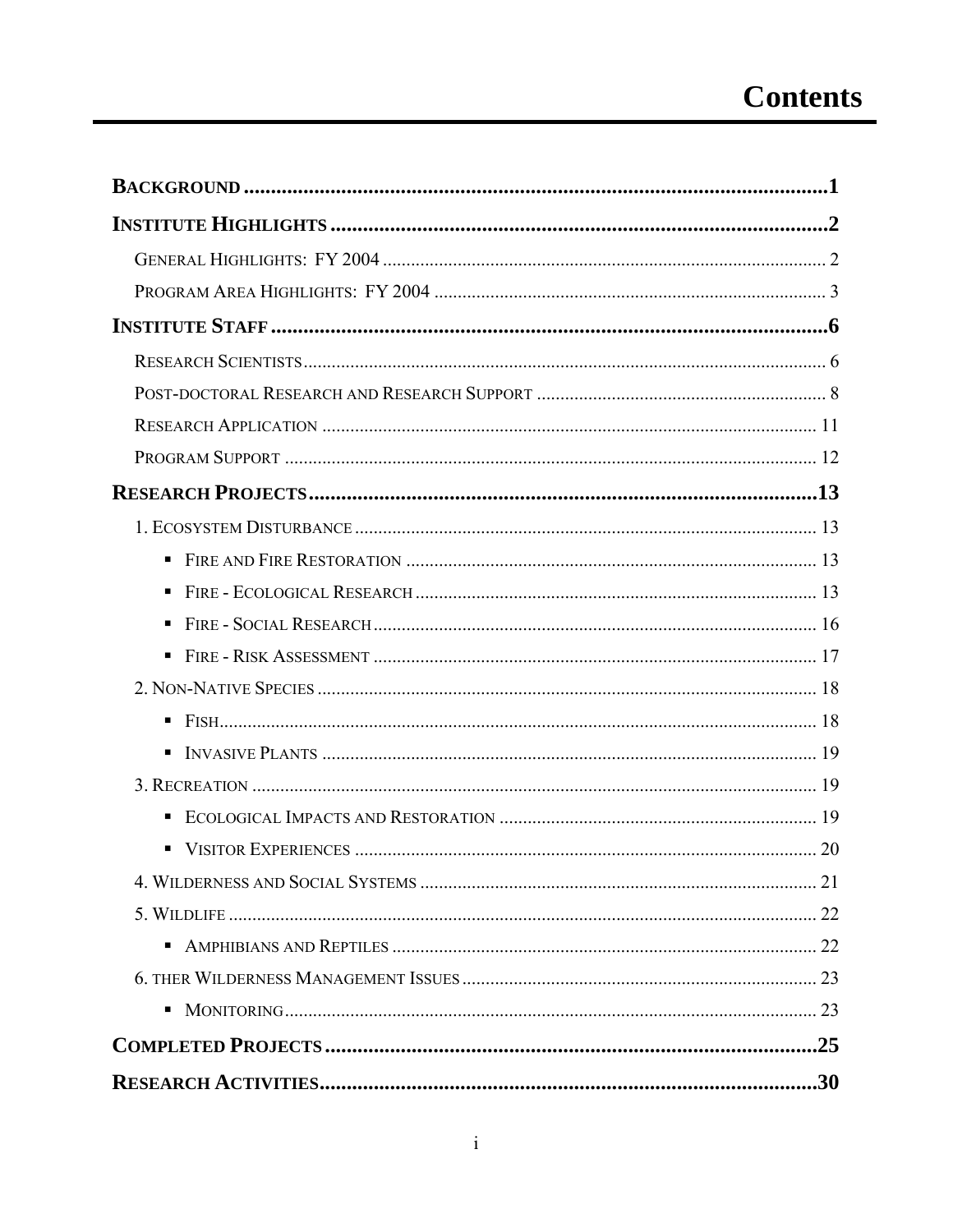## **Contents**

| RESEARCH SYMPOSIA/WORKSHOPS ORGANIZED BY THE LEOPOLD INSTITUTE 30 |  |
|-------------------------------------------------------------------|--|
|                                                                   |  |
|                                                                   |  |
|                                                                   |  |
|                                                                   |  |
|                                                                   |  |
|                                                                   |  |
|                                                                   |  |
|                                                                   |  |
|                                                                   |  |
|                                                                   |  |
|                                                                   |  |
|                                                                   |  |
|                                                                   |  |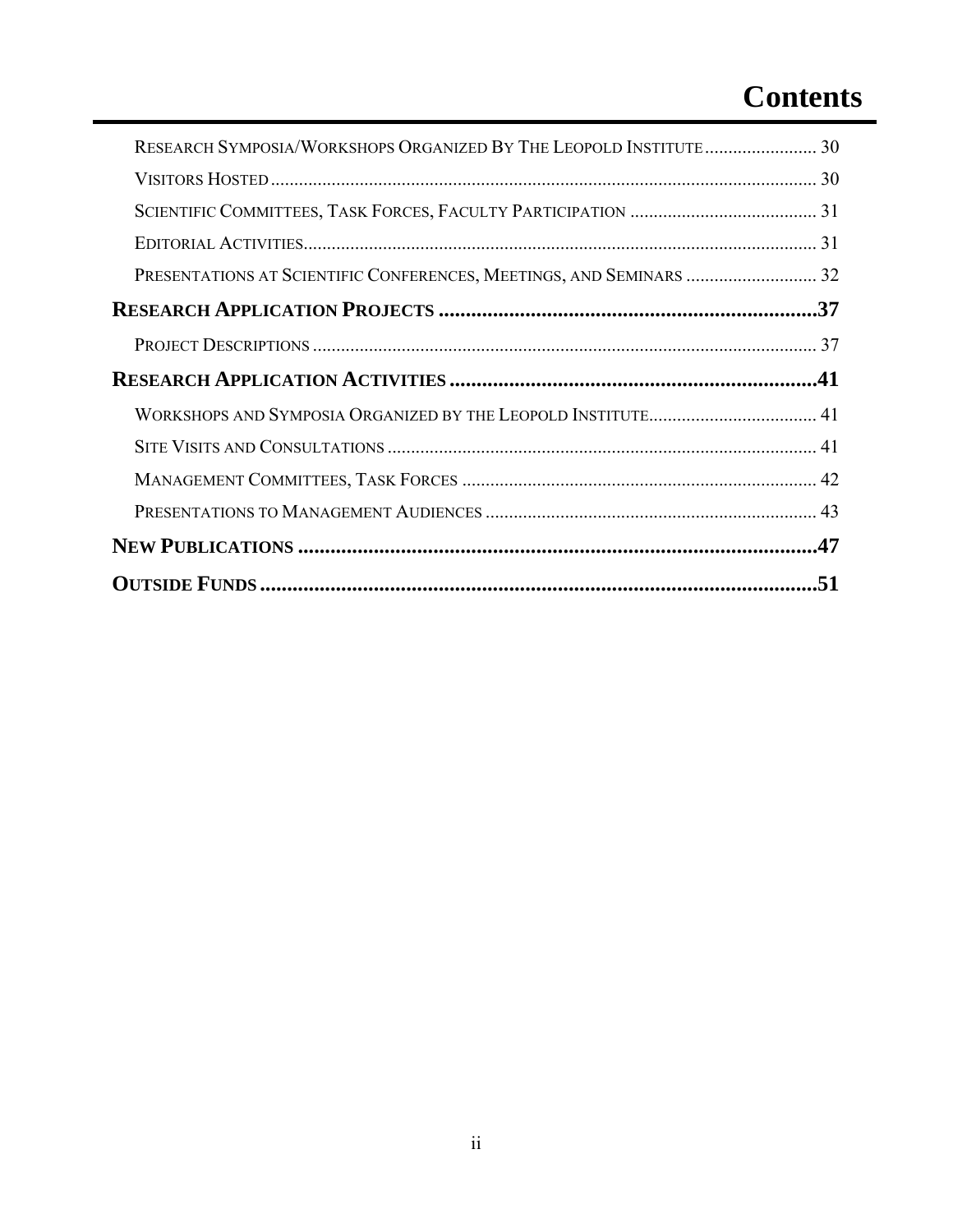The Aldo Leopold Wilderness Research Institute was established in 1993 as an interagency effort to bring national and international focus to ecological and human dimensions research relevant to understanding and managing wilderness and other protected areas. The Institute, located on the campus of the University of Montana in Missoula, is an outgrowth of the USDA Forest Service's Wilderness Management Research Work Unit of the Intermountain Research Station (now the Rocky Mountain Research Station), which was created in 1967. With a mandate to both develop and provide information, the Leopold Institute aims to conduct and support scientifically rigorous research as well as apply research findings to management needs.

The goals of the Institute are: (1) to provide leadership in development and communication of the knowledge needed to protect and preserve wilderness and the ecological and social values derived from wilderness, and (2) to facilitate the application of this knowledge within the wilderness management agencies and other organizations. The Institute is committed to forging closer interactive ties between managers and scientists. These goals are accomplished by coordinating efforts between agencies; conducting and expanding wilderness research through a variety of partnerships with agencies, universities, and non-governmental organizations; and increasing the application of new and existing knowledge and information.

The Leopold Institute is supported by an Interagency Memorandum of Understanding signed by the USDA Forest Service, the USDI Bureau of Land Management, National Park Service, Fish and Wildlife Service, and U.S. Geological Survey. Representatives of each of these agencies work with the Leopold Institute to provide support and direction.

Building on a strategic planning effort completed in 1996, our research program today focuses largely around the following areas:

- Understanding the effects of recreation use and recreation management strategies on wilderness attributes and visitor experiences.
- Developing the understanding necessary to manage and restore fire as a natural process to wilderness and similarly protected wildlands.
- Understanding the effects of non-native species and their management in wilderness.

Additional emphasis is given to such issues as the role of wilderness in the face of changing societal demographics, mitigating conflicts among users, the meaning of naturalness, public values, the role of science in defining wilderness management objectives, the development of monitoring protocols, and the evaluation of the impact of scientific activities in wilderness.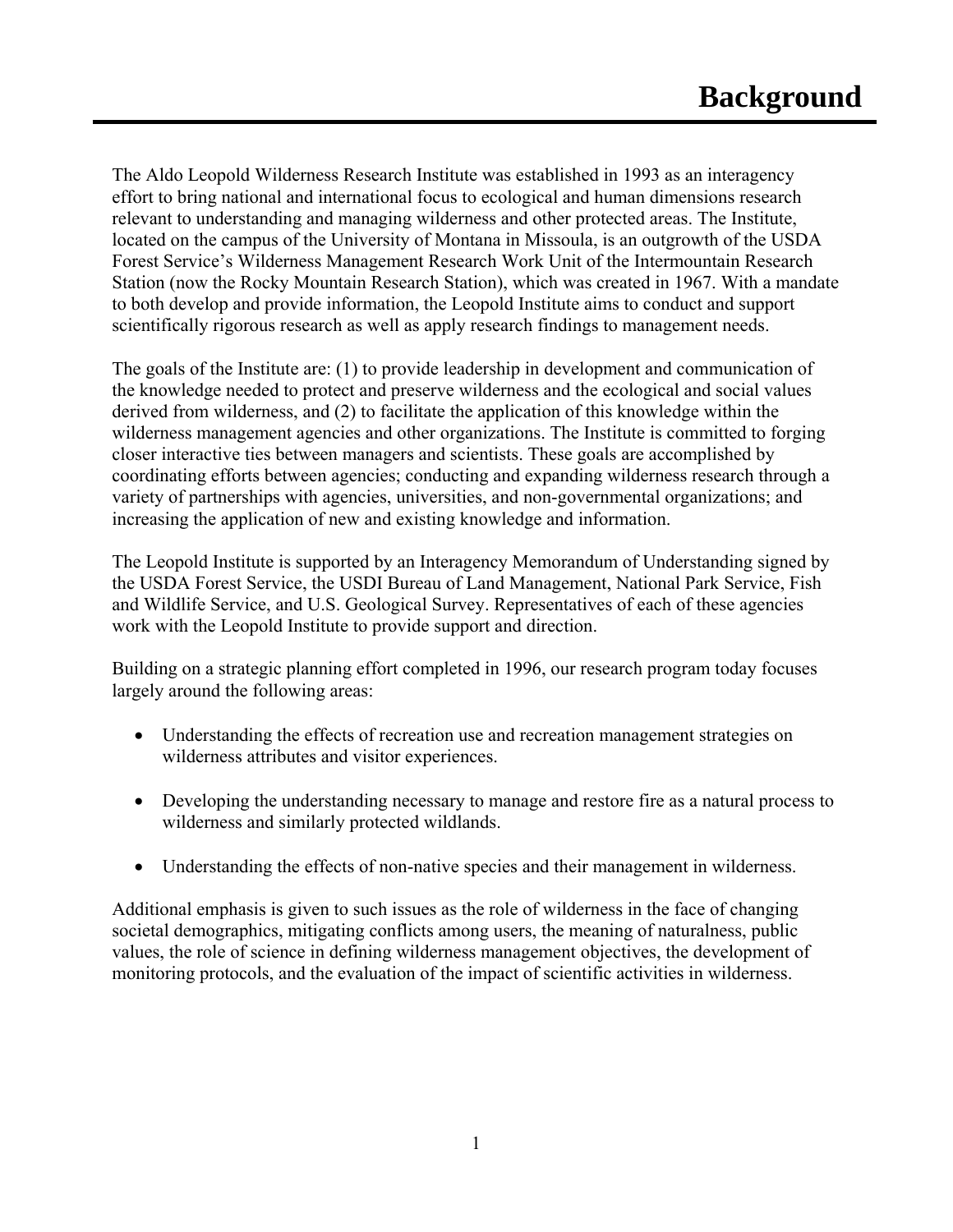## **GENERAL HIGHLIGHTS:** FY 2004

- ♦ The Leopold Institute organized and hosted its 10-year Program Review in April, 2004. Approximately 60 Institute partners participated from throughout the Forest Service, DOI agencies and universities to review and discuss the Institute's program of work and proposed priorities for the coming 5-10 years. There was overwhelming endorsement of the importance of the work and general agreement on the proposed 5 Problems for the new Charter. The revised Program Charter was submitted to the Rocky Mountain Research Station and Washington Office for approval in September 2004.
- $\triangle$  The Leopold Institute took the lead in producing the 40<sup>th</sup> Anniversary National Wilderness Preservation System map. Dave Spildie worked collaboratively with the USGS National Atlas, Arthur Carhart National Wilderness Training Center, and the University of Montana Wilderness Institute. Over 20,000 maps were published and distributed to wilderness managers and staff throughout the country.
- ♦ Leopold Institute staff helped organize "Wilderness Stewardship in the Rockies," a Cooperative Ecosystem Studies Unit workshop to facilitate information sharing and networking between researchers and managers and to improve wilderness science delivery to managers. Institute contributions included a half-day of presentations on fire research and application to an interagency group of wilderness managers (NPS, BLM, USFS, USGS and MT Fish Wildlife and Parks).
- $\triangle$  Leopold Institute staff initiated planning for the  $8<sup>th</sup>$  World Wilderness Congress Symposium on Science & Stewardship to Protect & Sustain Wilderness Values.
- ♦ Leopold Institute fire staff co-organized a special session at the International Association for Landscape Ecology Conference to address how fire history studies account for scaledependence in fire-regimes. This topic is important because indices such as Fire Regime Condition Class (FRCC), which are scale-dependent, are being used to prioritize management activities and monitor progress toward goals. These scale dependencies are often ignored or over-simplified when using fire history data. Eight presenters from 4 universities and 2 USFS research stations examined how spatial and temporal patterns in fire regimes change across scales. Carol Miller (with Don McKenzie, PNW-FERA) is preparing a summary paper for the journal *Ecosystems*.
- ♦ Steve Corn presented an overview of his research program, emphasizing the Amphibian Research and Monitoring Initiative at the USGS Northern Rocky Mountain Science Center 5 year review.
- ♦ David Cole presented keynote presentations at a monitoring workshop and at an international conference on recreation, both convened in June, 2004 in Rovaniemi, Finland. His talks were titled, "Monitoring and management of recreation in protected areas: the contributions and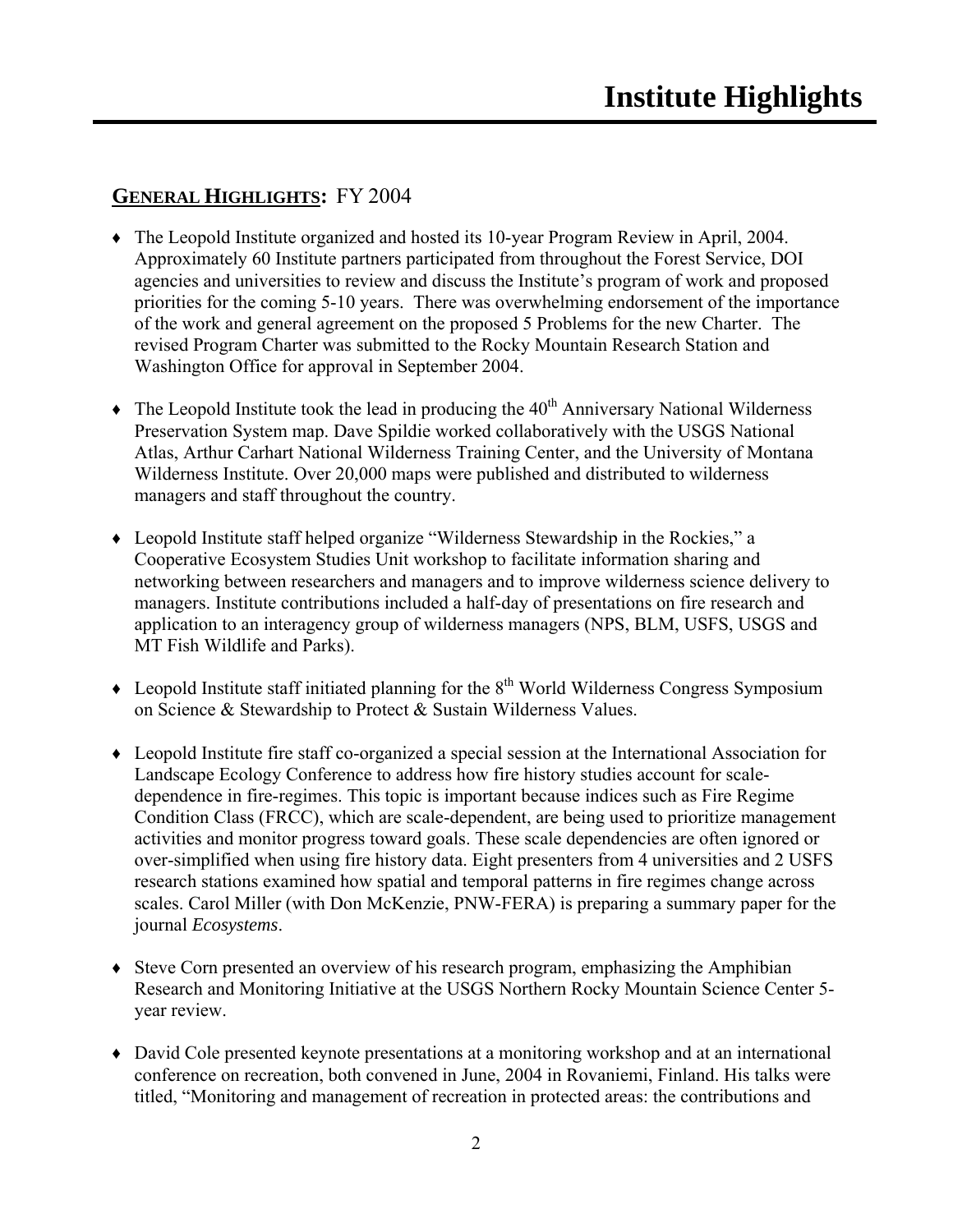limitations of science," and "The Limits of Acceptable Change process: rationale and challenges to implementation."

♦ Steve Corn co-chaired a symposium on the Amphibian Research and Monitoring Initiative at the annual meeting of the American Society of Ichthyologists and Herpetologists, Herpetologists' League, and Society for the Study of Amphibians and Reptiles, in Norman, Oklahoma. Selected papers from this symposium are published in the journal, *Alytes* (July 2005).

### **PROGRAM AREA HIGHLIGHTS:** FY 2004

- ♦ *Monitoring* The USFS Wilderness Monitoring Committee, co-chaired by the Leopold Institute's Peter Landres, completed work on "Monitoring selected conditions related to Wilderness character: a national framework." This report will be published as a General Technical Report next fiscal year [Leopold Institute Publication #544]. This document develops the conceptual foundation for monitoring trends in wilderness character within all Forest Service wildernesses. In 2004 Peter began co-leadership of the Technical Guide Development Team tasked with developing the "Technical guide for monitoring selected conditions related to Wilderness character," which will identify the indicators and measures, and develop the detailed protocols for monitoring wilderness character. With funding received by the Chief of the Forest Service, the Technical Guide Development Team has made substantial progress identifying indicators and is on target for completing the Technical Guide by the end of Fiscal Year 2005.
- ♦ *Monitoring* The Greater Yellowstone Inventory Network selected amphibians as one of the vital signs for long-term monitoring, and is funding Charles Peterson at Idaho State University to collaborate with the USGS at the Leopold Institute to develop amphibian monitoring on a transect of National Parks along the Continental Divide.
- ♦ *Stakeholder Relationships* The Leopold Institute social science team received funding for several new projects to study relationships:
	- Denali National Park & Preserve and the American Alpine Club funded a study of relationships between the park and flight seers, climbers, and commercial service providers.
	- ♦ The Tongass National Forest, Alaska Department of Natural Resources and the Alaska Department of Fish & Game funded research on the relationship between the Yakutat community and the Situk River, Alaska.
	- ♦ The Bitterroot Ecosystem Management Research Project funded research on the relationship between Bitterroot Valley residents and the Bitterroot Mountains Front.
- ♦ *Visitor Experiences* The USFS Pacific Northwest Region provided the third year of funding (\$100,000/year) for a study of visitor experiences in high use wilderness areas. David Cole is working with Troy Hall, University of Idaho, on this project. Most fieldwork has been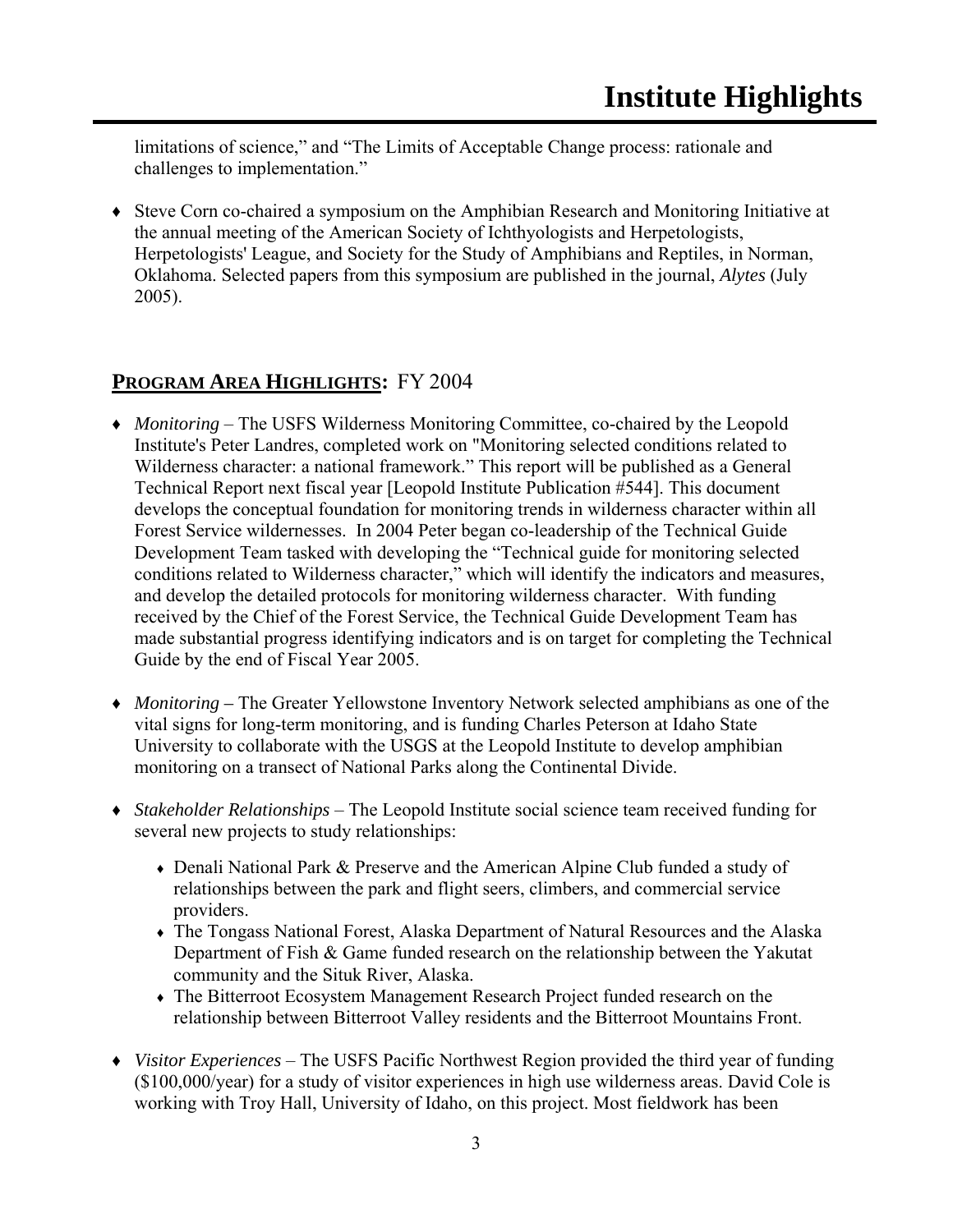completed; analysis and report-writing have begun. A new project to understand visitor conflict at high use areas in the Northeast was also funded.

- ♦ *Visitor Experiences* The Leopold Institute's Social Science team submitted the final report, "Understanding wilderness visitor experiences at Wrangell-St. Elias National Park and Preserve in the Alaska Regional Context" to Wrangell-St. Elias National Park & Preserve and the Alaska Region of the NPS.
- ♦ *Visitor Experiences* Parks Canada provided additional funding to continue work on understanding visitor experiences in Canadian Parks in Nunavut.
- ♦ *Fire* Funding (\$20,000) was received from USGS to continue David Pilliod's research on effects of prescribed and wildland fire on stream ecosystems.
- ♦ *Fire –* The Fire Effects Planning Framework (FEPF) was developed and tested as part of the JFSP project "Wildland fuels management – evaluating and planning risks and benefits." FEPF helps users identify where and under what conditions fire may create benefits or pose threats to ecological conditions or other management targets, thus addressing the need to integrate fire management with land management planning. FEPF provided planning and tactical assistance to managers on the Bitterroot NF and assisted at least one District during the 2004 fire season. FEPF was also used in Yosemite NP to evaluate effects of management strategies on an index of firefighter safety.
- ♦ *Fire –* The Robert Fire of 2003 in Glacier National Park burned across a number of wetlands that had been surveyed for amphibians by the USGS Amphibian Research and Monitoring Initiative. USGS at the Leopold Institute is taking advantage of this to conduct a natural experiment on the effects of wildland fire on pond-breeding amphibians, extending work that began after the Moose Fire of 2001.
- ♦ *Fire* A new Joint Fire Science Program project, "Learning from the past: retrospective analyses of fire behavior in Yosemite and Sequoia-Kings Canyon National Parks," will use fire behavior modeling to investigate the cumulative consequences of past suppression decisions. Results from this research will allow managers to track the cumulative effects of suppression, communicate tradeoffs to the public, and improve the prioritization and planning of fuels management activities.
- ♦ *Fire and Monitoring* A 3-year Forest Health Monitoring project "Understanding the effects of fire management practices on forest health: implications for weeds and vegetation structure in northern Idaho and western Montana" was started. This project will determine how fire management tactics (e.g., hand lines, fire retardants, burn-outs) influence short-term post-fire weed establishment and long-term post-fire patterns in vegetation structure--important information for restoring and managing post-fire landscapes.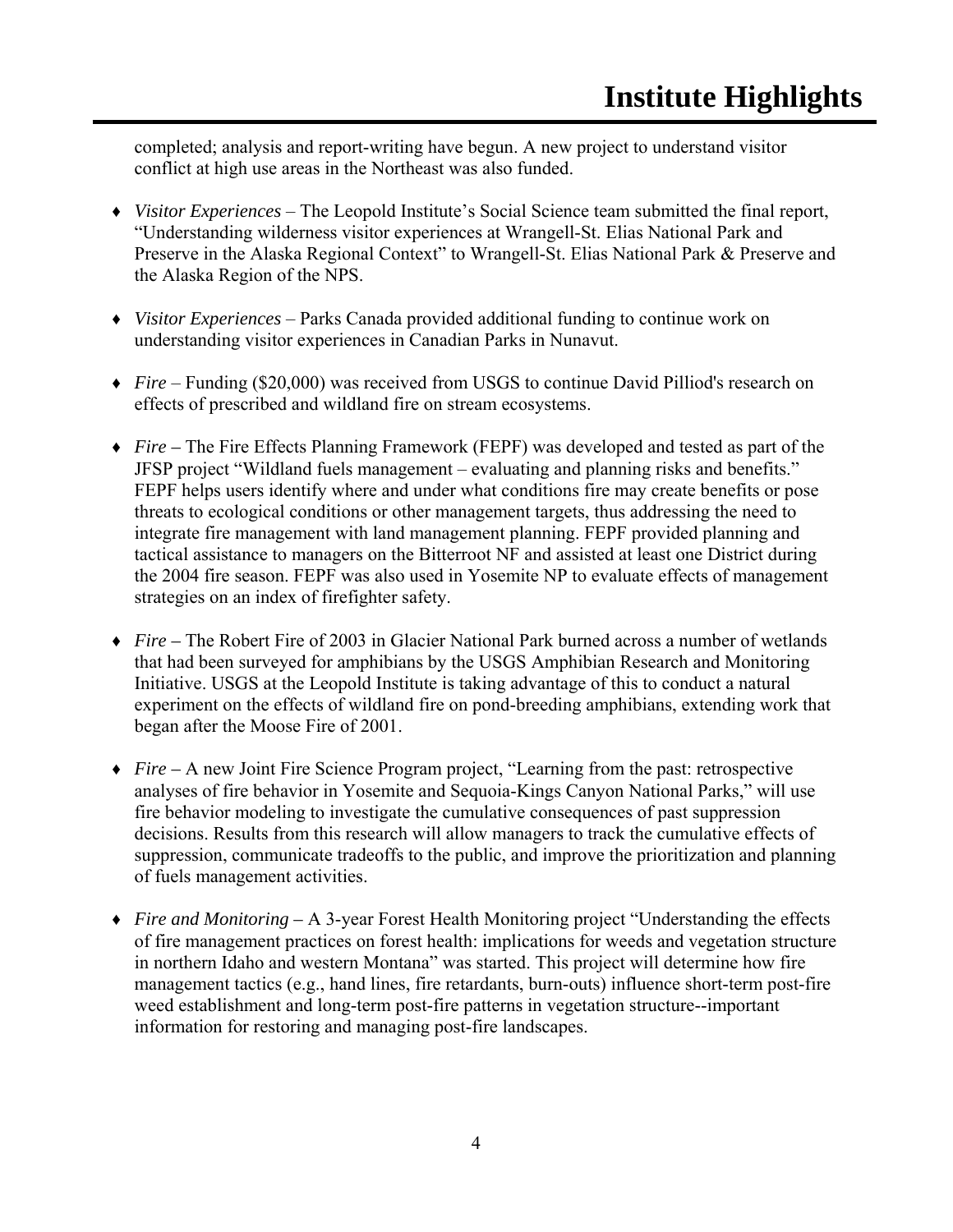- ♦ *Fire and Social Science* A GIS map of social values was produced as a result of the research project "Mapping place meanings on the Bitterroot National Forest—a landscape-level assessment of personal and community values as input to fuel hazard reduction treatments." This project developed methods for collecting data on the meanings residents place on areas being considered for fuel treatments and then mapped this information so it can be used in landscape planning models. The map was presented to managers in the Bitterroot Valley who are using it to plan fuel treatments that simultaneously meet ecological and social objectives. A new Joint Fire Science Program project, "Integrating social values in vegetation modeling via GIS: the missing link for the Bitterroot National Forest," will improve methods for presenting social values in GIS format, thus allowing the integration of human values into planning fire and fuels treatments.
- ♦ *Fire and Social Science* Leopold Institute staff facilitated efforts to identify barriers to wildland fire use (WFU) in wilderness. This included a new agreement with University of Idaho to conduct a survey of USFS wilderness Fire Management Officers to determine the most significant factors influencing the WFU recommendation, and cooperating with a University of Montana graduate student who is querying USFS line officers to better understand the factors influencing their decisions. Both of these efforts will establish a foundation for mitigating barriers to restoring fire to wilderness, and for improving organizational effectiveness and the quality and consistency of fire management decisions.
- ♦ *Fire and Social Science* The Rocky Mountain Research Station and the National Wildfire Coordinating Group's Social Science Task Group asked Leopold Institute staff to synthesize knowledge from social science disciplines as it relates to firefighter safety. Funded by the National Fire Plan, the Institute's Research Application Program is developing an annotated reading list on firefighter safety management that addresses decision making, organizational culture, identity, leadership, teams, uncertainty, and crisis communication. Knowledge gathered will be useful for trainings to improve organizational effectiveness related to firefighter safety.
- ♦ *Invasive Species* A cooperative project with University of Montana "Interactions among fire, exotic plants and bio-control agents" was completed and produced results showing that the roots of exotic knapweed plants treated with a bio-control agent produced increased amounts of a natural herbicide, thus potentially inhibiting the growth of native grasses. Results from this research could dramatically change the way managers practice post-fire weed control and rehabilitation.
- ♦ *Research Application* The Research Application Program continued exploring the utility of social science knowledge for improving research application. Funding was secured from the Joint Fire Science Program, the BLM National Science and Technology Center, the USFS Washington Office – Fire and Aviation Management, and the Pacific Northwest Research Station to investigate influences to the success of science delivery and application in the USFS, BLM, and NPS.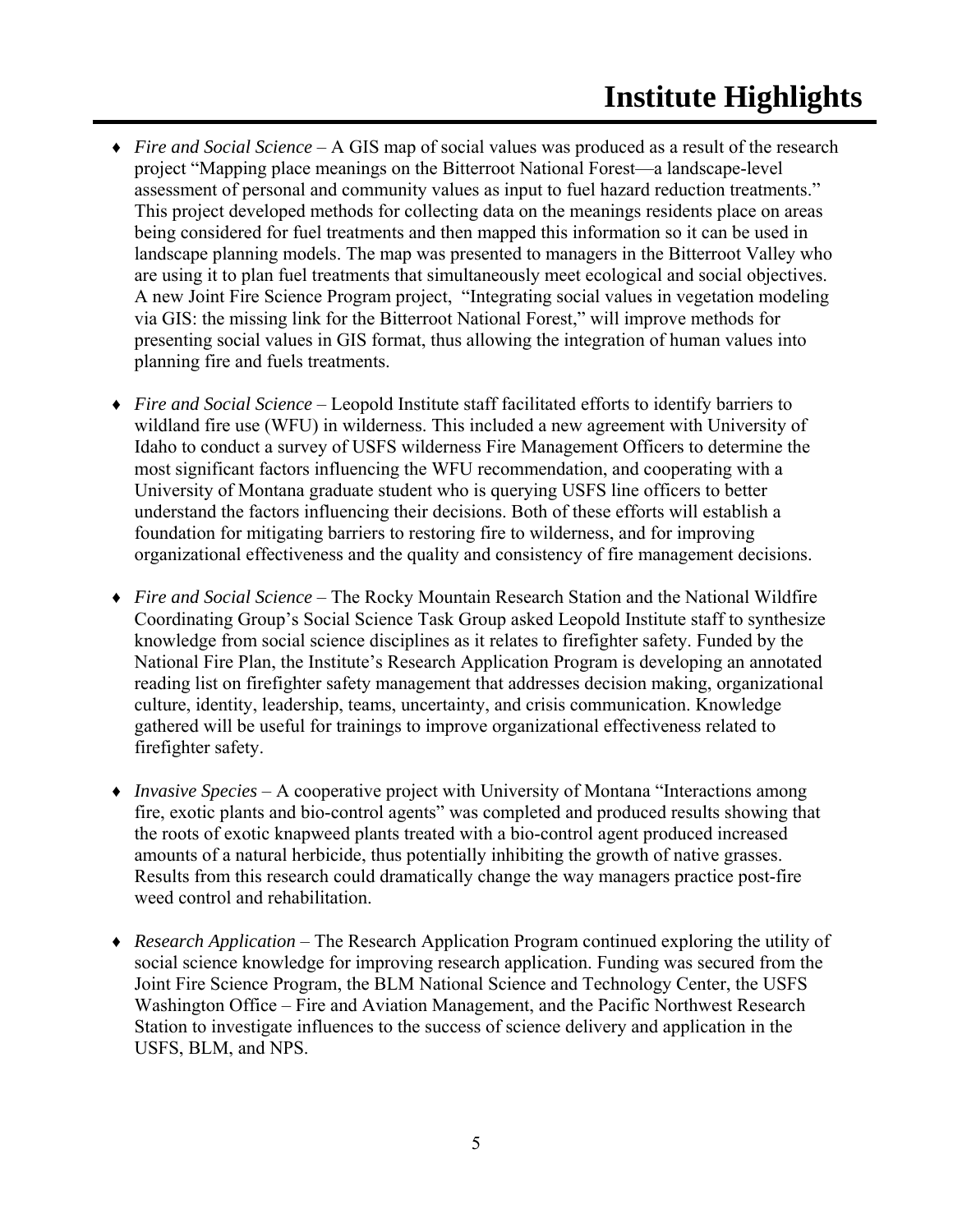#### **RESEARCH SCIENTISTS**

- **David J. Parsons**, Director. B.S., University of California, Davis. Ph.D., Stanford University. Following 21 years as a Research Biologist with the National Park Service and National Biological Survey, David transferred to the USDA Forest Service in 1994 to become Director of the Leopold Institute. His research interests include the restoration of fire to natural ecosystems, giant sequoia ecology, recreation impacts, the conduct of science in protected areas, and the application of science to policy and land management issues. Prior to moving to the Leopold Institute, he coordinated development of interdisciplinary research teams to address the effects of fire suppression on mixed conifer forests and potential impacts of air pollution, acidic deposition and climatic change on ecosystems of the southern Sierra Nevada. David has recently served as Science Team member of the Congressionally mandated Sierra Nevada Ecosystem Project and as a member of the Ecological Society of America's ad hoc Committee on Ecosystem Management. He has also served as an associate editor for Ecological Applications, and as a member of the Ecological Society of America's Sustainable Biosphere Initiative Committee. He is currently a member of the Board of Directors for the George Wright Society and the Ecological Society of America's National Parks Ecological Research Committee, and serves on the advisory board of the Wilderness Institute at the University of Montana. He was Chair of both the 2003 and 2005 George Wright Society Conferences. He has published more than 120 papers related to natural area ecology and management.
- **David N. Cole**, Research Biologist. A.B., University of California, Berkeley. Ph.D., University of Oregon. From 1978 to 1988, David was a Research Ecologist with the Forest Service's Wilderness Management Research Work Unit and also with Systems for Environmental Management (a nonprofit group specializing in natural resources research). He became Project Leader of the Wilderness Management Research Work Unit in 1988. In 1993 David transferred to the Leopold Institute, where he is Research Biologist. His research interests span the entire range of wilderness management issues. Although most of his research has been in the field of recreation ecology, recent research has involved the integrated application of social and biological science to wilderness management and exploration of threats to wilderness ecosystems, other than recreation use. David is the author of more than 180 publications related to wilderness management, including two books and fourteen book chapters.
- **Paul Stephen Corn**, Research Zoologist. B.S., University of Illinois. M.S., Ph.D., Colorado State University. Steve joined the Institute in August 1996 as its first non-Forest Service staff scientist. From 1983 to 1993, Steve was a Wildlife Biologist, Zoologist, and Research Zoologist with the U.S. Fish and Wildlife Service's National Ecology Research Center in Fort Collins, Colorado. Steve was transferred to the National Biological Service (NBS) when it was formed in 1993, and later transferred to the Biological Resources Division of the U.S. Geological Survey. Steve has studied habitat relationships of amphibians and small mammals in Douglas-fir forests in western Oregon and Washington, status of amphibian populations, effects of acid precipitation on amphibians, effects of translocation on desert tortoises, and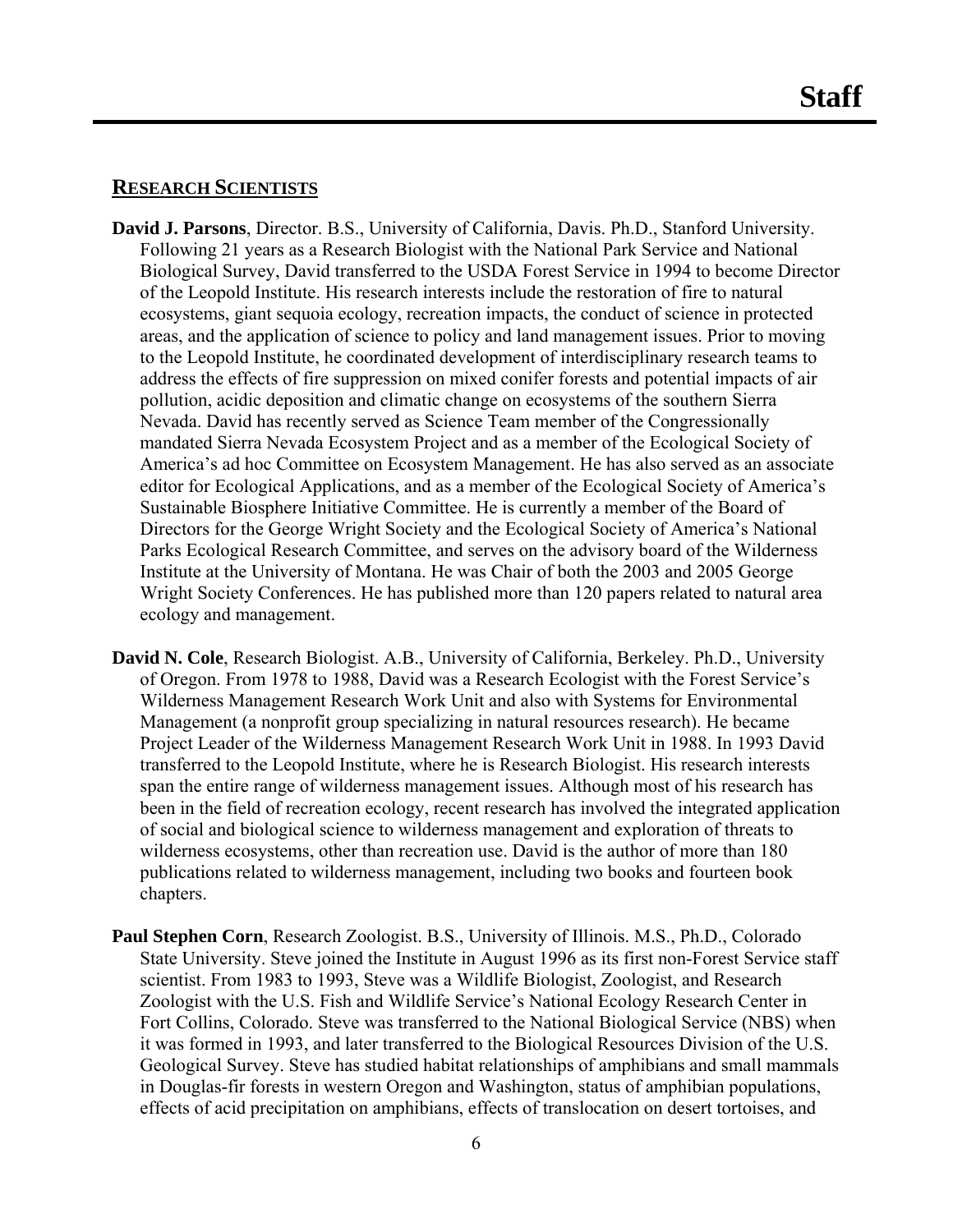effects of grazing on desert tortoises. Current research projects include effects of ultraviolet radiation on mountain amphibians, population ecology of amphibian populations, effects of translocation on desert tortoises, and evaluation of sampling techniques for amphibians and desert tortoises. Steve is the author of more than 60 publications related to ecology and conservation biology of amphibians, reptiles, and small mammals. He is a member of the Species Survival Commission of the World Conservation Union (IUCN) and two endangered species recovery teams. In 1998, Steve organized a workshop on the effects of fish stocking on the biota of wilderness lakes. Papers arising from this workshop were published in the journal Ecosystems in 2001.

- **Peter B. Landres**, Research Ecologist, Landscape. B.S., Lewis and Clark College. Ph.D., Utah State University. Peter taught biology, ecology, environmental issues, and conservation biology at the University of Puget Sound and the University of Colorado at Boulder for five years before coming to the Forest Service and the Leopold Institute. Peter is generally working to develop the knowledge needed to protect and preserve ecological conditions in wilderness, and to develop tools and strategies for improving the ecological-based management of wilderness. His topics of active research include (1) understanding the interactions between fire and the incursion of non-native species in large, remote wilderness ecosystems; (2) developing predictive models of development in the wildland-urban interface for strategic fuels management leading to reduced risks from wilderness fire; (3) analyzing agency policies, legislative histories, and judicial interpretation to improve interactions between state wildlife managers and federal wilderness managers, especially over the stocking of fish in wilderness lakes and establishing artificial water sources for ungulates in desert wildernesses; and (4) developing a nationwide wilderness monitoring program, concentrating on monitoring certain aspects of wilderness character and threats to wilderness character.
- **Carol Miller**, Research Ecologist, Wilderness Fire. After a brief career as an engineer (B.S., Electrical Engineering, 1985, Penn State University), she earned a M.S. in Forest Sciences (1994) and a Ph.D. in Ecology (1998), both from Colorado State University, Fort Collins, Colorado. As a graduate student, she was supported by the USGS (originally National Park Service) Global Change Research Program in the central and southern Sierra Nevada. For this project, she developed a version of a spatially explicit forest gap model (ZELIG) that integrates climate, fire and forest pattern. Today she is leading the research program in wilderness fire at the Leopold Institute. She is currently investigating the interactions between fire and its biophysical controls at landscape scales and the consequences of changes in fire regimes for vegetation composition and distribution across landscapes. She is also using modeling approaches to determine the feasibility and consequences of restoring natural fire regimes to wilderness ecosystems. Carol was awarded the Rocky Mountain Research Station's "Early Career Scientist Publication Award" in 2003. This award recognizes publications by early career scientists who have demonstrated outstanding capability and exceptional promise for making significant contributions. Carol's award is based on her recent paper "Simulation of Effects of Climatic Change on Fire Regimes," published as a chapter in *Fire and Climatic Change in Temperate Ecosystems of the Western Americas*.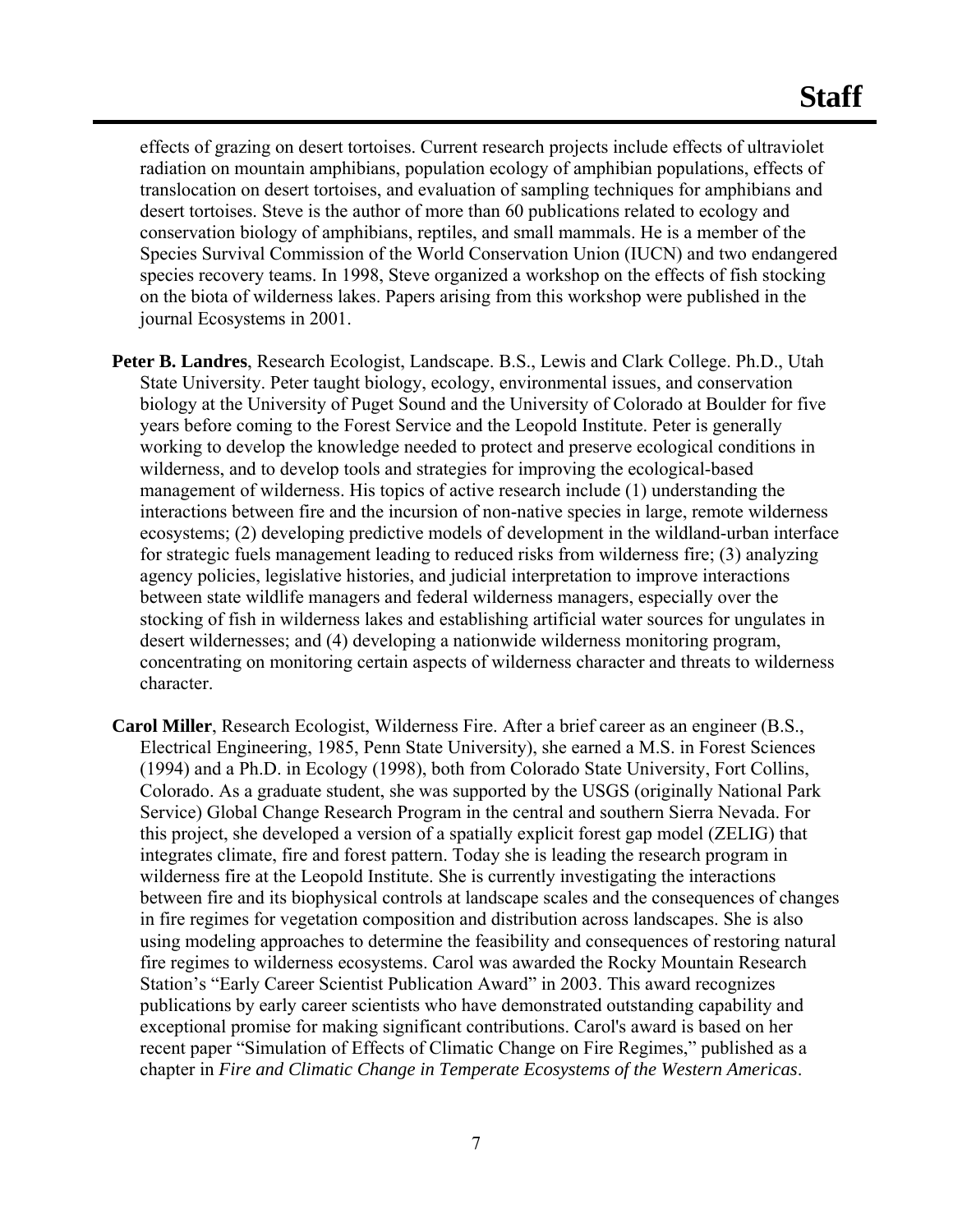**Alan E. Watson**, Research Social Scientist. B.S., M.S., Ph.D., Virginia Tech. Alan's research interests focus on understanding and reporting about human aspects of wilderness use and values. Alan draws upon his education in ecological psychology, environmental psychology, social psychology, sociology, forestry, and natural resources management to study and describe human relationships with wilderness landscapes. Current topics of interest include the contribution of wilderness visitor research to understanding acceptability of natural resource management decisions, the role of wilderness in larger social and ecological systems, recreation visitor conflict, personal and social meanings attached to the wilderness resource and wilderness visits, and monitoring experiential aspects of wilderness use. Alan is the Executive Editor for Science and Research for the International Journal of Wilderness, a past Guest Editor for theme issues on recreation fees and pricing issues for the Journal of Leisure Research and the Journal of Park and Recreation Administration, serves on the faculty of the Department of Conservation and Society at the University of Montana, and cochaired the science symposium at the World Wilderness Congress in Bangalore, India, (1998) and Port Elizabeth, South Africa (2001). Alan is on the Program Committee of the  $8<sup>th</sup>$ World Wilderness Congress and Co-Chair of the Symposium on Science and Stewardship to Protect and Sustain Wilderness Values, (October 2005), Anchorage, ALASKA! In 2004, Dr. Watson was inducted into the Academy of Leisure Sciences and recognized by the Journal of Leisure Research for 16 years of service as Associate Editor.

### **POST-DOCTORAL RESEARCH AND RESEARCH SUPPORT**

- **David Spildie**, Biologist, GIS Coordinator. B.S., University of Wisconsin, Madison. M.S., University of Wyoming. Dave transferred from Wilderness Management Research Work Unit to the Leopold Institute in 1993. His interests include human impacts on wilderness ecosystems, the ecological relationships of fire, small mammals, and vegetation, and the use of Geographic Information Systems (GIS) in wilderness management. Dave implements field work, supports the research scientists, coordinates GIS projects, and is the information systems manager for the Institute. Current projects include a campsite restoration study, maintenance of the National Wilderness Preservation System digital boundary coverage, the archive of campsite monitoring and visitor survey data, and the use of Wilderness GIS data to depict the relationships between protected lands and natural resource management.
- **Anne Black**, Post-Doctoral Research Ecologist, Wilderness Fire. B.S., University of Montana. M.S., Yale University. Ph.D., University of Idaho, Moscow. Anne's current research interests focus on both the social and ecological issues related to fire, including clarifying the institutional and organizational issues influencing fire management decisions, identifying and improving decision support systems used by fire managers, and investigating how on-theground fire management tactics may be influencing long-term landscape structure and ecosystem health. These interests are informed by the variety of professional roles Anne has played since leaving UM in 1984: community organizer in central and eastern Montana; employee of state, federal and tribal natural resource organizations in Washington D.C., Idaho, and the Nez Perce Tribe; landscape ecologist for the Point Reyes Bird Observatory, and the Colorado Natural Heritage Program; adjunct professor at the University of Colorado-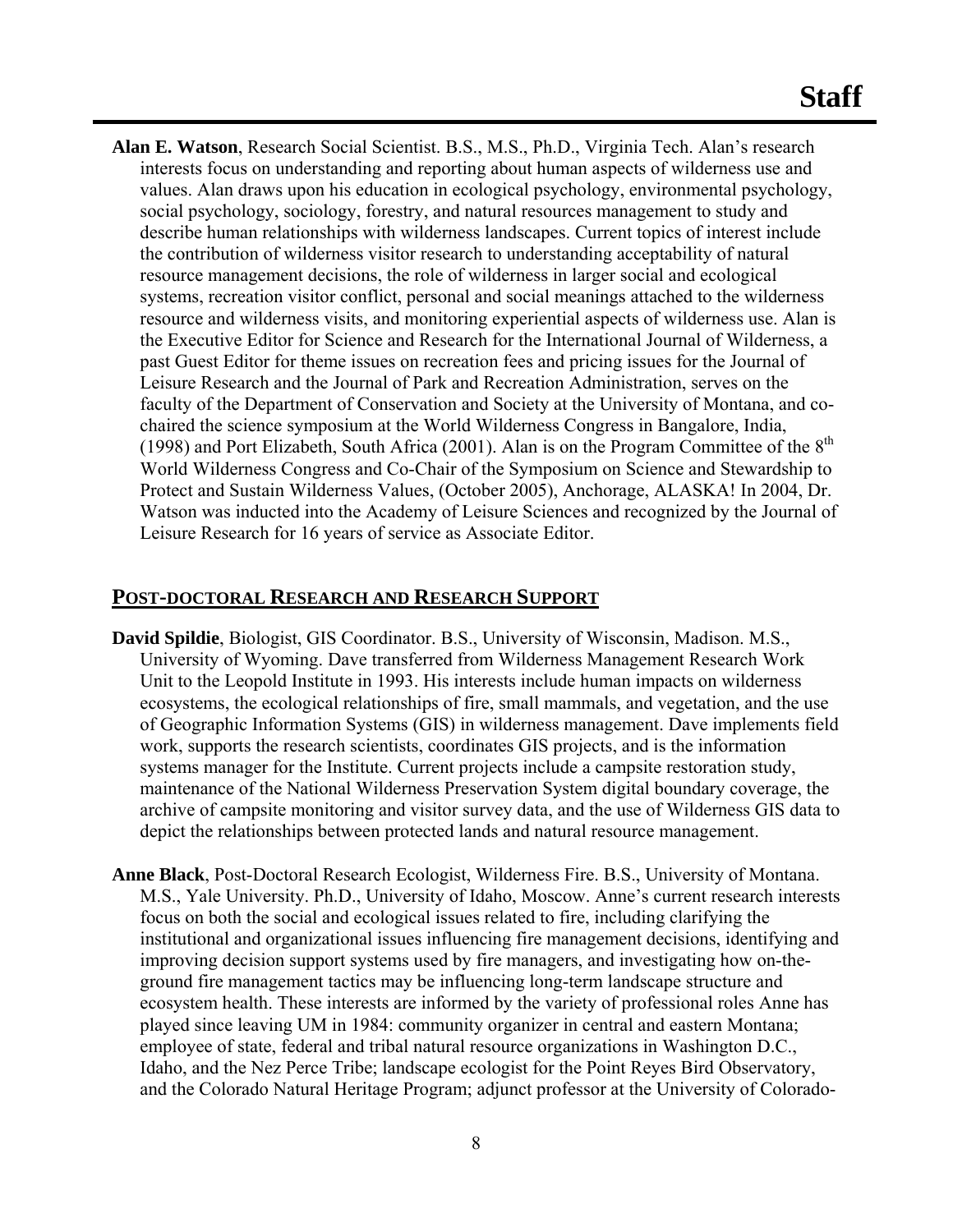Denver, and conservation ecology contractor to The Trust for Public Land - Northern Rockies Program.

- **Neal A. Christensen**, Social Science Analyst. B.S., University of Montana. M.S., Texas A&M University. Neal has worked for the Institute as a temporary and term employee since 1997. Prior to working at ALWRI, Neal worked as a staff researcher of Montana tourism and recreation for eight years at the University of Montana, School of Forestry. His research experiences include assessing the condition of social and economic systems, and the influences of recreation and tourism development on those systems. His work has been concentrated in the areas of wilderness management, outdoor recreation, and natural resource-based tourism. Neal is currently a PhD student at The University of Montana, College of Forestry and Conservation.
- **Brett Davis**, GIS Specialist, Wilderness Fire. B.A., University of Colorado. M.S., Colorado State University. After obtaining his bachelor's degree in biology Brett worked for the City of Boulder (Colorado) Open Space Department doing battle with invasive plants. During the annual lull in the battle he was given the opportunity to perform annual strategic planning in the Geographic Information Systems (GIS) Lab. Brett continued to work in the GIS Lab for the next three fall/winters while returning to the Integrated Pest Management (IPM) frontlines each spring. Eventually, he became the assistant (and occasionally acting) IPM coordinator. During this time he was graciously given time off to take an internship with the non-profit Ecologically Sustainable Development Inc., on a project to help develop a land use plan for the Ussuri Watershed in the Russian Far East. He returned to work in Boulder with a new appreciation for the immense challenges faced by the conservation profession worldwide and a strong desire to make a positive contribution to the field. GIS and Remote Sensing continued to pique his interest and in 1999 he returned to school to learn what this technology was capable of. Two and ½ years and many interminable evenings in front of a computer later, he has a workable grasp of its capabilities and, perhaps more importantly, its limitations.
- **Kari Gunderson**, Post-doctoral Research Scientist. B.A., University of Montana. M.S., University of Montana. Ph.D., University of Minnesota. For the past 25 years Kari has worked as a wilderness ranger, educator, and manager in the Mission Mountains Wilderness in northwestern Montana. As a graduate student, she was supported by the Leopold Institute and the Arthur Carhart National Wilderness Training Center to evaluate the "Wilderness and Land Ethic" curriculum and teacher workshops. At the Leopold Institute she works in a postdoctoral appointment to conduct research for the Bitterroot Ecosystem Management Research Project in the area of human dimensions. Kari is a faculty affiliate in the School of Forestry at the University of Montana in Missoula.
- **Blake Hossack**, Zoologist. B.S., University of Montana. M.S., University of Idaho. Blake has coordinated surveys of amphibian populations in Glacier National Park with principal investigator Steve Corn since May 1999. He joined the Leopold Institute in September 2000. Blake is currently working with Steve Corn on the following projects: long-term monitoring of amphibian populations in Glacier National Park, effects of the 2001 Moose Fire on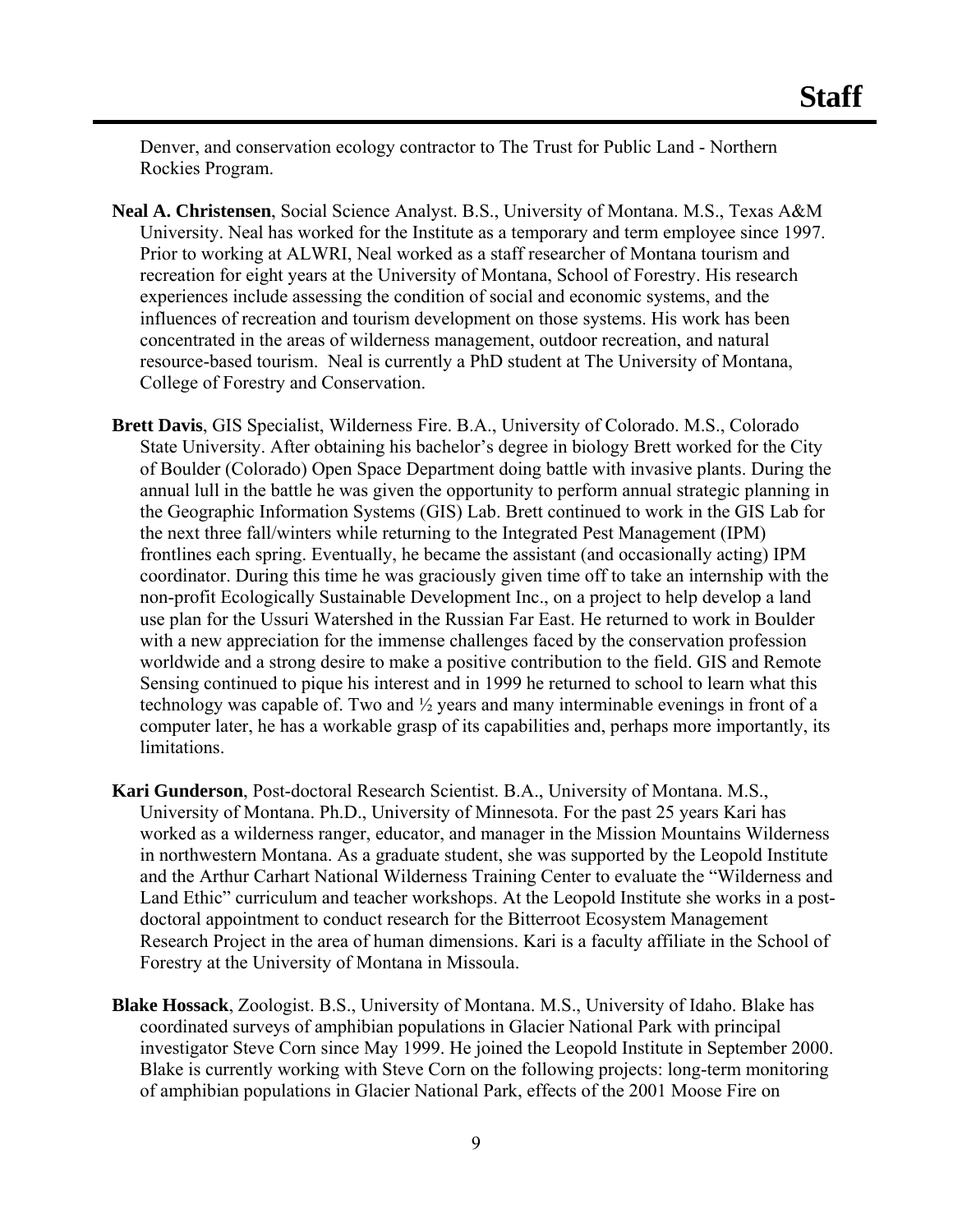amphibians and aquatic habitats in Glacier National Park, distribution of amphibians in relation to wetland UV-b dose, inventory and monitoring of amphibians in regional national wildlife refuges, and a mark-recapture study of a population of Columbia spotted frogs (*Rana luteiventris*) in the Bitterroot Mountains, Montana.

- **Katie Kneeshaw**, Social Science Research Assistant. B.S., University of Montana. M.S., Colorado State University. After graduating from the University of Montana in May of 2001, Katie moved to Colorado to pursue her Master's degree at Colorado State University. While studying at CSU, she worked as a Research Assistant for Dr. Jerry Vaske and Dr. Alan Bright in the Human Dimensions in Natural Resources Unit. Her Master's project at CSU focused on recreationists' acceptability norms towards fire management and was funded by the USDA Pacific Southwest Forest Service Research Station. After completing her Master's degree in Recreation Resources in December of 2002, Katie accepted a position as a Research Assistant with the Leopold Institute in March of 2002. In her current position with the Leopold Institute, she works under the direction of Dr. Alan Watson and Dr. Carol Miller, incorporating her interest and experience in wilderness management, recreation management, fire management and social science research methods.
- **David Pilliod**, Post-doctoral Research Ecologist. B.A., University of California, Santa Cruz. Ph.D., Idaho State University. After graduating from the University of California Santa Cruz, David spent five years working on forest predator projects in the West. While working for the Forest Service in 1994, David developed an interest in aquatic ecology and herpetology and entered graduate school to study the effects of non-native salmonid introductions on the ecology of high mountain lakes. In 2001, David began a post-doc research position with the USGS Amphibian Research and Monitoring Initiative (ARMI) to coordinate monitoring projects in Montana and North Dakota. Currently, he is a post-doc with the US Forest Service Aldo Leopold Wilderness Research Institute conducting research on the effects of wildland and prescribed fire on stream communities in Idaho, Montana, and Oregon. David is also investigating the effects of diseases on amphibian populations, the metapopulation dynamics of amphibians in heterogeneous landscapes, and the influence of hazardous fuel management on forest wildlife.
- **Janet Sproull**, Research Assistant. B.S., University of Montana. Janet has worked intermittently for Alan Watson since December 1996. Her main focus has been assisting with coordination of the science & technical symposium for the World Wilderness Congress, which convenes every three to four years in select locations around the world. She is assisting with the  $8<sup>th</sup>$ World Wilderness Congress, which is scheduled to meet in Anchorage, AK, in fall 2005. Janet also assists with compiling manuscripts from symposium presenters for publication. A native Missoulian and nature lover, Janet actively works for the preservation of Missoula's beautiful open spaces, volunteering as a member of the Missoula City Parks, Recreation & Urban Forestry Board; the Mount Jumbo Advisory Committee; and the local land trust Save Open Space.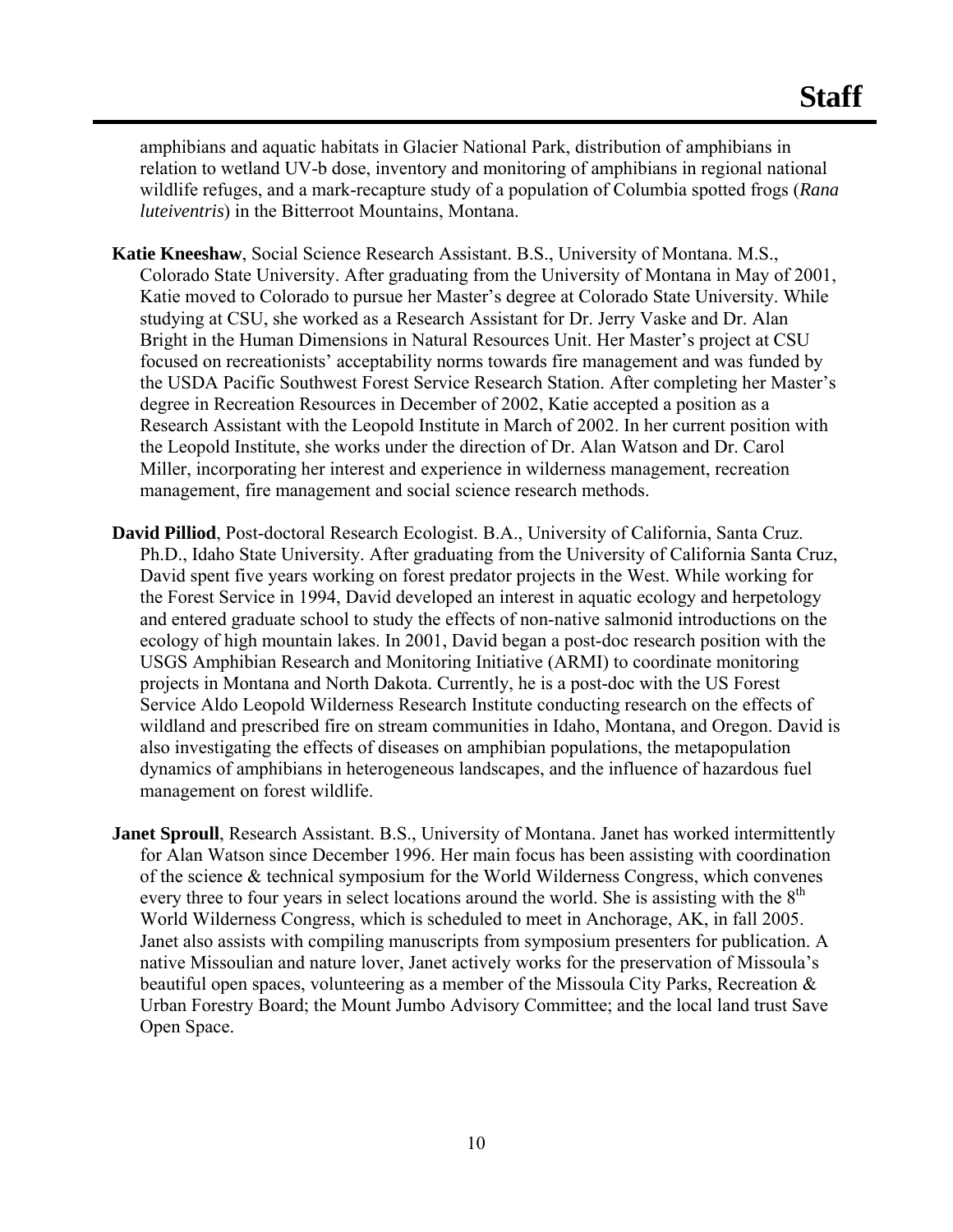#### **RESEARCH APPLICATION**

- **Vita Wright**, Program Leader. B.S., M.S., University of Montana. Since joining the Leopold Institute staff in January 1998, Vita developed the Institute's Research Application Program. Her main emphasis has been to improve the transfer of scientific information between researchers and managers on a broad range of ecological and social issues. In addition to compiling and synthesizing scientific information on pressing wilderness issues, she's currently investigating ways to minimize barriers to use of science by managers and to prioritize technology transfer methods. Prior to working at the Leopold Institute, Vita obtained her M.S. degree in Organismal Biology and Ecology while conducting a multi-scale study of Flammulated Owl habitat use. Vita has also worked as a wildlife biologist on the Umatilla and Bitterroot National Forests, where she analyzed wildlife habitat for species of concern and observed the effects of past disturbances on coniferous forest ecosystems. Vita began her career by working as a Research Assistant studying habitat use and conservation of old-growth dependent bird species for the U.S. Forest Service, Pacific Northwest Forestry Sciences Lab, bald eagles in Glacier National Park, and global change and ecosystem studies conducted by the USGS field station in Glacier National Park.
- **Suzanne Schwartz**, Website Development. B.A., Sociology, University of Montana. Suzanne has been working at the Leopold Institute since March of 2001. As a member of the Leopold Institute's Research Application Program, she designs and develops the Institute's website, as well as contributes to its continual maintenance and improvement in order to provide and deliver wilderness research information produced primarily by the Leopold Institute. In addition, Suzanne assists with the Institute's visual information including graphic design, layout for print, and image and text editing. She also provides literature searches and annotations and web-based surveys for various research projects. In 2004, she created an interactive CD for Lolo National Forest documenting information, maps, reports, and material related to the 2003 wildfires in the Southwestern Montana zone. Suzanne obtained a B.A. in Sociology with an Environmental and Rural Change Emphasis. She is interested in conservation issues and is currently interested in understanding the complex relationship between humans and the "natural" world. She has visited Malaysia where she and other students had the opportunity to evaluate environmental and social change issues such as deforestation, plantation agriculture, and ecotourism development. Prior to working at the Leopold Institute, Suzanne developed and revised websites for other organizations including Wild Rockies Field Institute, Montana Botanicals, Forest Fire In The Northern Rockies, and the Montana Chapter of the Society for Conservation Biology.
- **Nathan Queener**, Research Aide. Originally from rural north Idaho, Nathan will graduate in May with a B.A. in Environmental Studies from the University of Montana. He first worked at the Leopold Institute for a Wilderness and Civilization class internship. He now writes Research in a Nutshell summaries for the Institute's Research Application Program. He is interested in increasing people's awareness of their connection to the natural world and in better integrating the human world and the wild. Before working at the Leopold Institute, Nathan did stream restoration and agricultural work.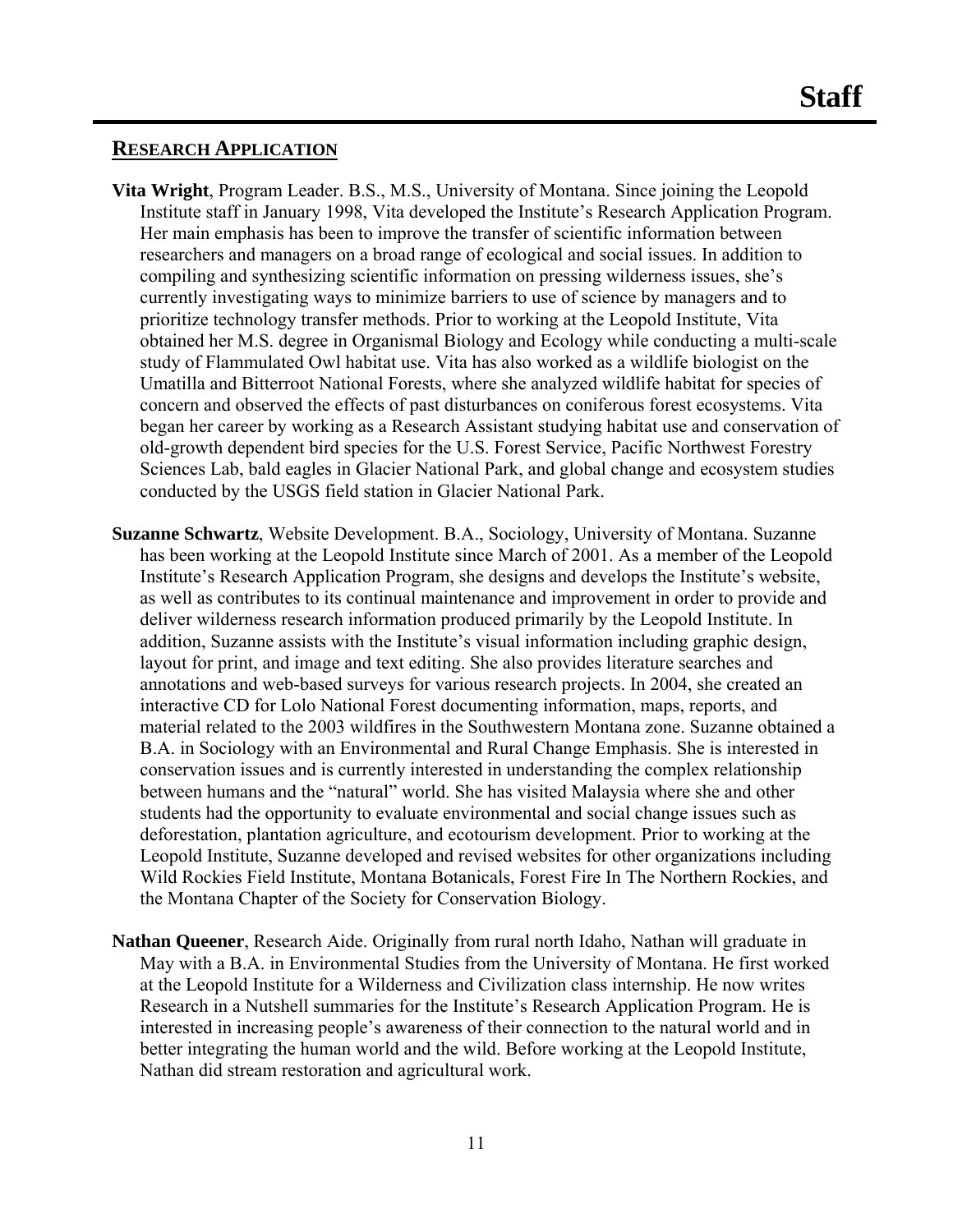#### **PROGRAM SUPPORT**

- **Kristy Fleshman**, Support Services Specialist. B.S., Business Information Systems, University of Montana, M.B.A, University of Montana. Prior to joining the Leopold Institute as Program Assistant, Kristy worked for the School of Business Administration as a member of "Tech Team." Her duties included guiding faculty and staff with technical problems. In addition, she worked with and taught professors about their individual websites. In May of 2002, Kristy was hired by the Rocky Mountain Research Station Fire Sciences Lab. Primarily, she worked in budget administration, but also spent some of her time on the website. From there, Kristy moved to the Forestry Sciences Lab to continue her work in budget administration. Shortly after this move, she was hired by the Leopold Institute. Kristy began her college career at Montana Tech in Butte. She received an athletic scholarship and played volleyball for the Orediggers, while majoring in Business. After two years, Kristy transferred to the University of Montana where she received her undergraduate degree in Business Information Systems in May 2002, and a Masters in Business Administration in May, 2004.
- **Sarah Parker**, Program Assistant. A.A.S Paralegal studies, University of Montana. Sarah was hired in February 2002 by the Rocky Mountain Research Station Fire Sciences Lab, where she worked with the administrative team. Sarah joined the Leopold Institute in the summer of 2003, where she assists with administrative duties. She plans to continue to work with the Leopold Institute until she completes graduate school. Sarah is also working on her B.A. in Anthropology with concentrations in Forensic Anthropology and Archaeology at the University of Montana and will graduate in December 2005. Her primary study areas include: osteology, bioarchaeology, and artifact analysis. Sarah is interested in pursuing her graduate studies in forensic anthropology at the University of Montana. Before joining the Forest Service, Sarah worked as a student intern/paralegal for the law offices of Knight, Masar & Harris, PLLP.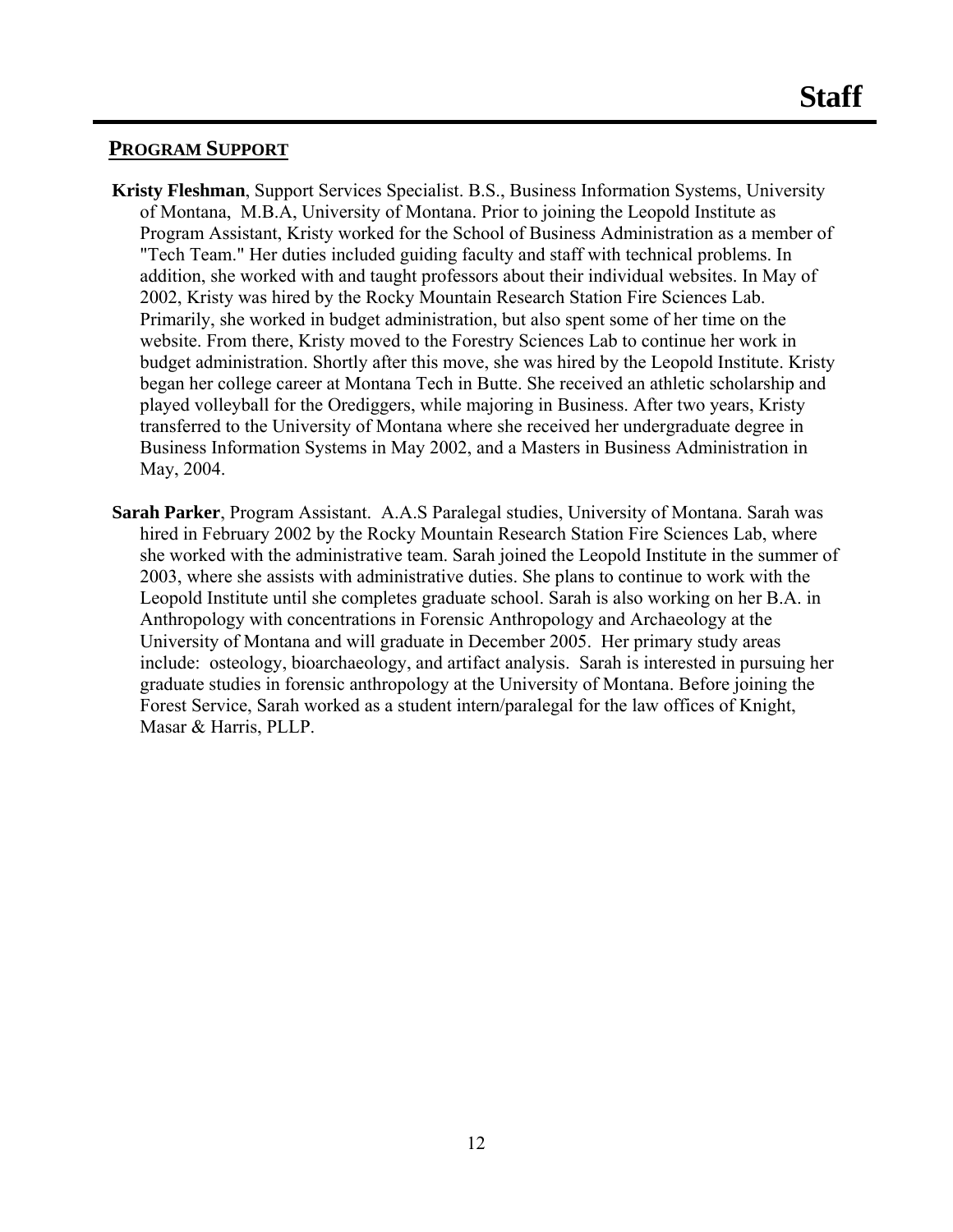Research projects include in-house studies, as well as cooperative projects with scientists from other federal agencies and universities. The following provides brief descriptions of the Leopold Institute research projects active in FY 2004

#### **ECOSYSTEM DISTURBANCE**

### **FIRE AND FIRE RESTORATION**

#### *New!* **ANALYSIS OF BARRIERS TO WILDLAND FIRE USE (WFU) IN FOREST SERVICE WILDERNESS AREAS**

**WHO:** Carol Miller - *Aldo Leopold Wilderness Research Institute*, Dustin Doane - *University of Idaho*

**WHAT:** This study will help identify the barriers to implementing WFU in FS wilderness areas. A national survey of FS wilderness fire management officers will be used to understand the factors that influence the WFU recommendation. With this information, we will be able to identify primary barriers to WFU in wilderness, thereby establishing a foundation for mitigating these barriers, and for improving organizational effectiveness and the quality and consistency of fire management decisions. **WHEN:** 2004-2005

**WHERE:** National survey, administered from Moscow, ID.

### **FIRE - ECOLOGICAL RESEARCH**

#### *New!* **UNDERSTANDING THE EFFECTS OF FIRE MANAGEMENT PRACTICES ON FOREST HEALTH: IMPLICATIONS FOR WEEDS AND VEGETATION STRUCTURE**

**WHO:** Anne Black, Peter Landres - *Aldo Leopold Wilderness Research Institute* **WHAT:** This Forest Health Monitoring Project seeks to understand how fire management tactics affect forest health by determining whether these tactics (a) increase short-term post-fire weed establishment, or (b) cause long-term differences between "natural" and "suppression-caused" post-fire patterns in vegetation structure. A second objective is to assess the opportunity to use FIA data to assist in monitoring these short and long-term effects.

Research is being conducted on fires from 2003 that burned in and around four wilderness areas surrounding Missoula, MT, including assessing site-level impacts such as weeds, and patch-level impacts such as differences in edges, patch shape, and internal heterogeneity post-fire under three different fire management strategies: Wildland Fire Use, containment, and suppression.

#### **WHEN:** 2004-2006

**WHERE:** Rattlesnake, Welcome Creek, Anaconda-Pintlar, and the Selway-Bitterroot Wilderness areas, MT.

#### *New!* **EFFECTS OF CHARCOAL FROM DIFFERENT FUELS AND FIRE SEVERITIES ON THE DEMOGRAPHY AND PHYTOTOXIC IMPACTS OF SPOTTED KNAPWEED FOLLOWING WILDFIRE**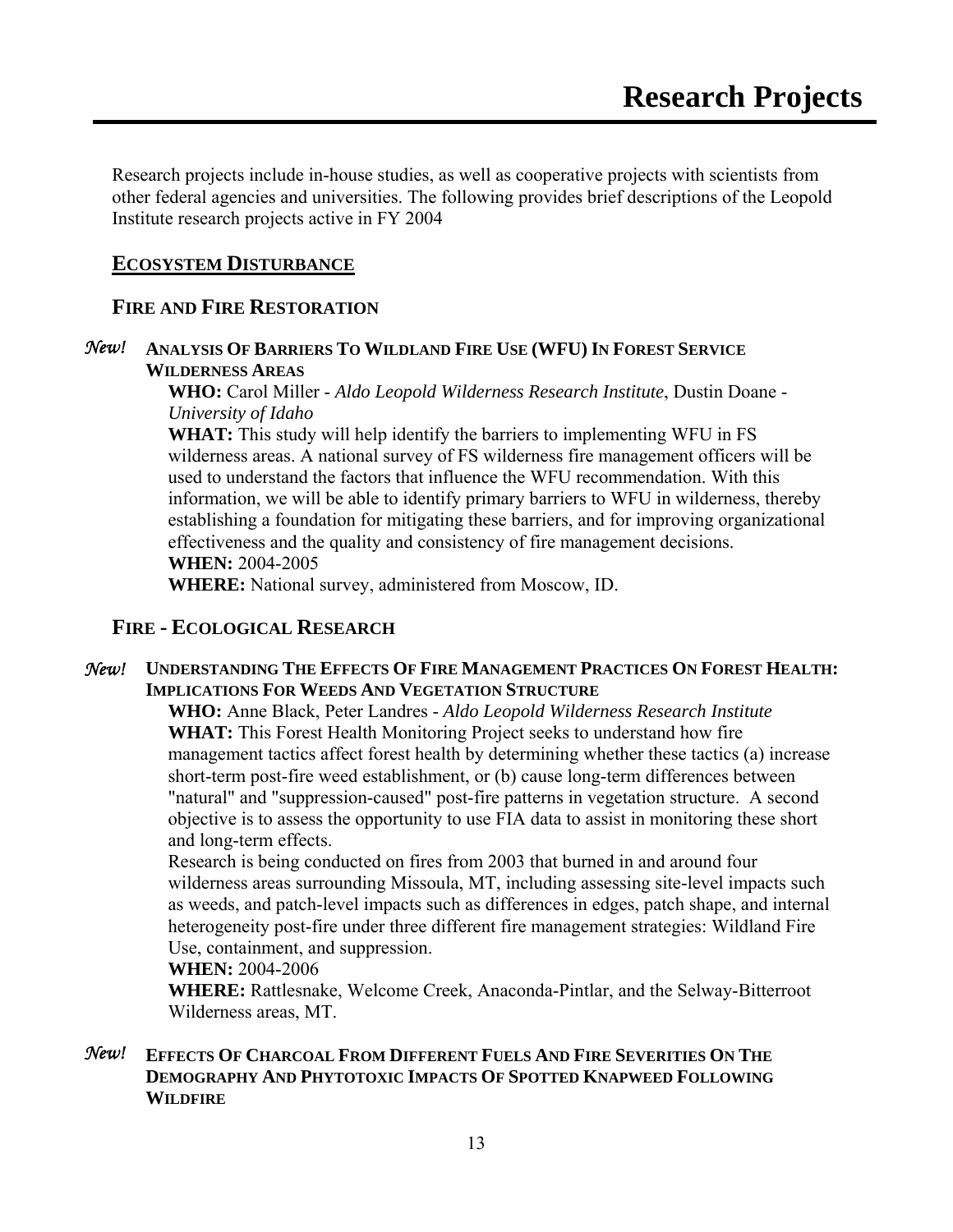**WHO:** Ray Callaway - Unive*rsity of Montana*, Peter Landres - *Aldo Leopold Wilderness Research Institute*

**WHAT:** The overall purpose of this agreement is to investigate the effects of charcoal produced by different fuels and fire severities on the demography of spotted knapweed and its ability to suppress the growth of native plants in wilderness through the phytoxic effects of  $(\pm)$ -catechin in root exudates following wildfire. Specific objectives:

1. Conduct field and greenhouse experiments to measure differences in seed germination and establishment in spotted knapweed populations following wildfire in different fuel types (i.e., vegetation types) and fire severities.

2. Conduct field experiments in which  $(\pm)$ -catechin is applied to the rhizosphere of native grasses transplanted into forest and grassland where fire burned naturally at different intensities. The amount of catechin adsorbed by the different types of charcoal produced in these different vegetation types, and the effect of catechin on the growth of these transplanted native grasses, will be measured.

3. Measure natural amounts of  $(\pm)$ -catechin in soils from different fuel types and fire severities where spotted knapweed has invaded following wildfire.

#### **WHEN:** 2004-2008

**WHERE:** Areas adjacent to the Rattlesnake Wilderness, Montana.

#### **CLIMATE DRIVERS OF FIRE AND FUEL IN THE NORTHERN ROCKIES: PAST, PRESENT AND FUTURE**

**WHO:** Emily Heyerdahl, Matthew Rollins - *Rocky Mountain Research Station*, Penny Morgan - *University of Idaho*, Carol Miller - *Aldo Leopold Wilderness Research Institute* **WHAT:** This project will identify the climate drivers of regional fire and fuel dynamics in the northern Rockies. We will identify regional fire years from multicentury tree-ring reconstructions and multidecade digital fire atlases. We will reconstruct the occurrence of regional fire years from synchrony in fire-scars dates among at least 15 widely separated sites in the region (lead PI Heyerdahl). To elucidate present, i.e., 20th century, climate forcing of fires, we will use digitized fire atlases from at least 11 National Forests (lead PIs Morgan and Rollins). To investigate the future consequences of regionally synchronous fire years, we will use a simulation model parameterized with information derived from the fire-scar and fire atlas data (lead PI Miller). **WHEN:** 2003-2006

**WHERE:** Payette, Boise, Sawtooth, Salmon-Challis, Idaho Panhandle, Clearwater, Nez-Perce, Flathead, Kootenai, Bitterroot and Lolo National Forests.

#### **VARIABILITY IN FIRE REGIMES ACROSS SPACE AND TIME**

**WHO:** Carol Miller - *Aldo Leopold Wilderness Research Institute*, Penny Morgan - *University of Idaho*

**WHAT:** The goal of this research is to use existing data sets from the Selway-Bitterroot and Gila Wildernesses to explore and evaluate two alternative ways to characterize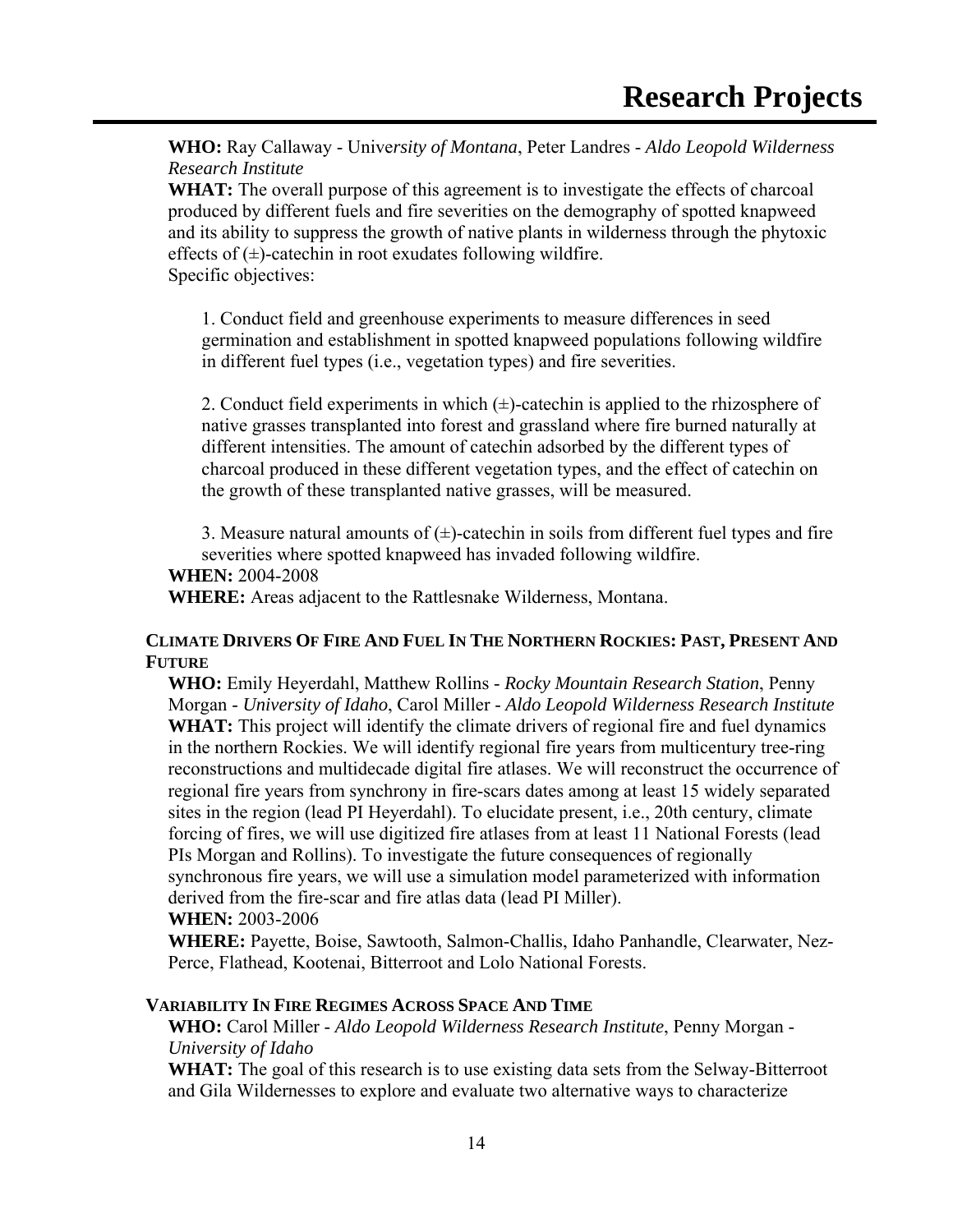variability in fire frequency over space and through time. Variability in fire rotation will be quantified for each of the two wilderness areas. The efficacy of two alternative measures of variability will be compared based on interpretability and utility for describing fire regimes at landscape and regional scales. **WHEN:** 2003-2006

**WHERE:** Selway-Bitterroot and Gila Wildernesses.

**FIRE MANAGEMENT STRATEGIES FOR WILDERNESS AND OTHER PROTECTED WILDLANDS: THE POTENTIAL CONTRIBUTION OF LANDSCAPE-SCALE ANALYSES OF FIRE HISTORY**

**WHO:** Carol Miller - *Aldo Leopold Wilderness Research Institute*, Lisa Graumlich, Todd Kipfer - *Montana State University*

WHAT: The purpose of this project is to understand factors that control the frequency, severity, and spread of natural fires across landscapes. Analysis of long term fire and climate patterns will be used in combination with simulation models to assess management options for fires and fuels in wildland ecosystems. Tree-ring based studies of fire history and long-term climate reconstructions will play a key role in this research. **WHEN:** 2001-2005

**WHERE:** Various national forests and parks.

#### **COMPARING FIRE SCAR ANALYSIS, FIRE ATLAS RECORDS, AND FIRE SIMULATIONS**

**WHO:** Carol Miller - *Aldo Leopold Wilderness Research Institute*, Thomas Swetnam, Calvin Farris - *University of Arizona*

**WHAT:** The primary objective of this research is to determine how fire regime parameters derived from fire-scarred trees and historical fire atlases differ from each other, and to assess how these differences might affect our understanding of past fire regimes.

**WHEN:** 2001-2005

**WHERE:** Saguaro-Rincon Mountain Wilderness, AZ.

#### **EFFECTS OF PRESCRIBED AND WILDLAND FIRE ON AQUATIC ECOSYSTEMS IN WESTERN FORESTS**

**WHO:** Steve Corn, David Pilliod - *Aldo Leopold Wilderness Research Institute*, Bruce Bury, Erin Hyde, Chris Pearl - *USGS Forest and Rangeland Ecosystem Sciences Center* **WHAT:** The goal of this study is to quantify and compare the ecological consequences of the following fire conditions on stream ecosystems:

1. unburned forests (fires absent for at least 70 years)

- 2. understory and prescribed fires
- 3. stand-replacement fires.

This project is supported by USFS R1/R4 National Fire Plan Adaptive Management and Monitoring funds, the Joint Fire Science Program, and the USGS. **WHEN:** 2002-2005

**WHERE:** South Fork Salmon and Big Creek drainages, central ID; Bitterroot

Mountains, MT; Rogue River area of the Siskiyou Mountains, CA, Umpqua River area, and Wallowa Mountains, OR.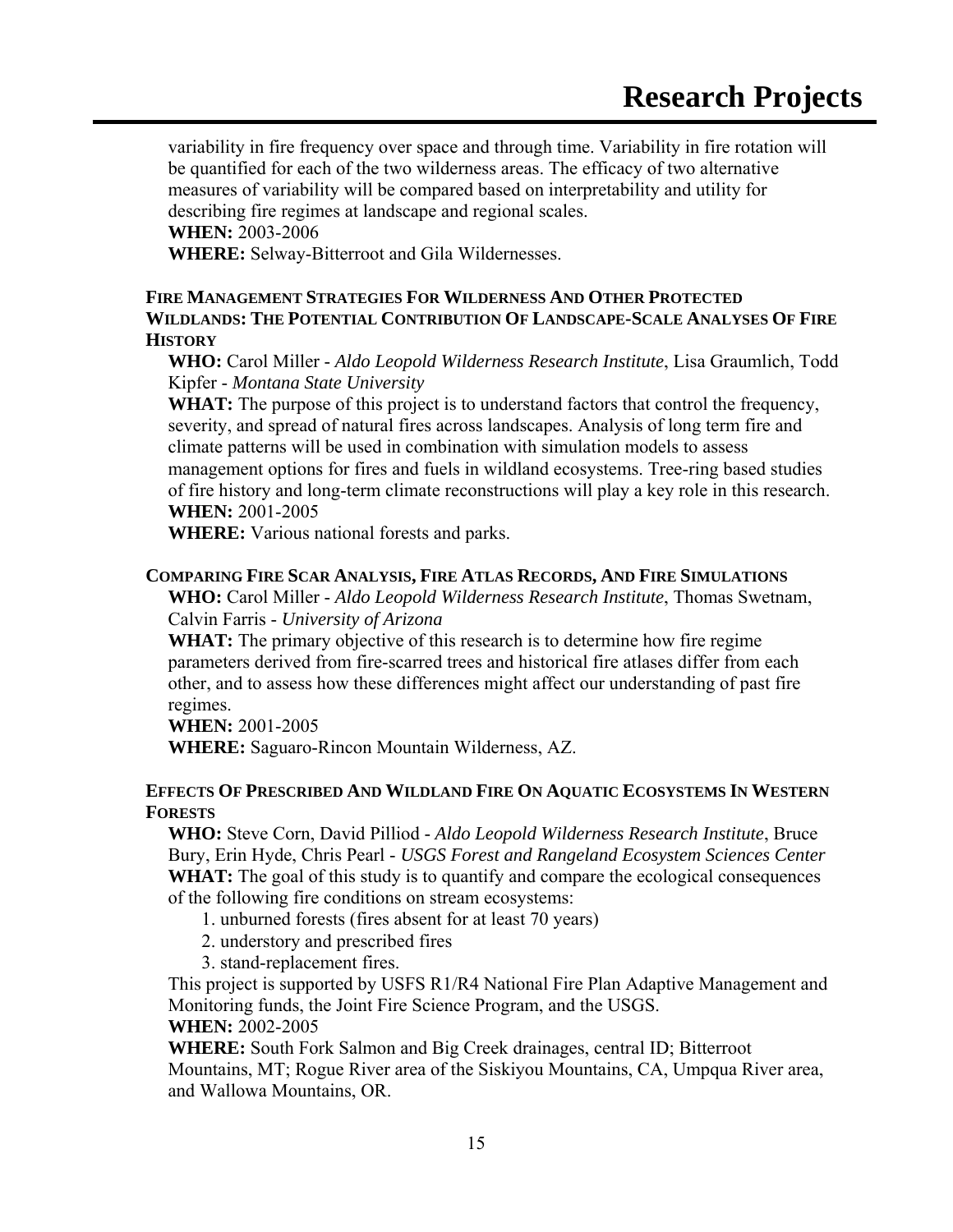**MACROINVERTEBRATE ASSEMBLAGES IN MOUNTAIN STREAMS IN BURNED (WILDLAND AND PRESCRIBED) AND UNBURNED WATERSHEDS ON THE PAYETTE NATIONAL FOREST, IDAHO**

**WHO:** Katherine Strickler - *University of Idaho*, David Pilliod - *Aldo Leopold Wilderness Research Institute*

**WHAT:** This study will characterize the effects of prescribed and wildland fire on aquatic invertebrate communities. Funding is provided by the Joint Fire Sciences Program.

**WHEN:** 2002-2004

**WHERE:** Payette National Forest, ID.

### **FIRE - SOCIAL RESEARCH**

#### *New!* **INTEGRATING SOCIAL VALUES IN VEGETATION MODELS VIA GIS: THE MISSING LINK FOR THE BITTERROOT NATIONAL FOREST**

**WHO:** Anne Black, Kari Gunderson, Carol Miller, Alan Watson - *Aldo Leopold Wilderness Research Institute*

**WHAT:** This project, funded by the Joint Fire Science Program, will advance the scientific basis for integrating social values into forest and fuel management planning while filling a locally important knowledge and data gap identified by the Bitterroot NF. The project seeks to provide managers with the means to assess potential public response to vegetation management along the Bitterroot Front (using the Bitterroot Face Fuels Treatment Project area as a focus). Our objectives are to:

1) provide field-verified GIS datasets representing the local public's relationship to the Bitterroot Front - their special places, meanings, uses, and landscape values - for incorporation into the SIMPPLLE/MAGIS vegetation simulation model and scheduler. SIMPPLE and MAGIS are being used by the BRF to plan a hazardous fuels reduction program along the Bitterroot Face in western Montana.

2) seek mid-term evaluation from all users - the public, the land managers, and the model developers - then incorporate changes into final datasets;

3) provide to managers a usable guide for replicating methods in the future; and

4) provide sound scientific basis for integration of human values into vegetation simulation models.

#### **WHEN:** 2004-2006

**WHERE:** Bitterroot National Forest, MT

#### **INTEGRATING SOCIAL SCIENCE RESEARCH WITH WILDLAND FIRE SCIENCE AND MANAGEMENT: PHASE I**

#### **WHO:** Alan Watson - *Aldo Leopold Wilderness Research Institute*, Jim Burchfield - *University of Montana*

**WHAT:** The aim of this research is to consider how social science data can be applied and merged with other fire science data to provide a more holistic understanding of the factors affecting landscapes. The project calls for a literature review and assessment, the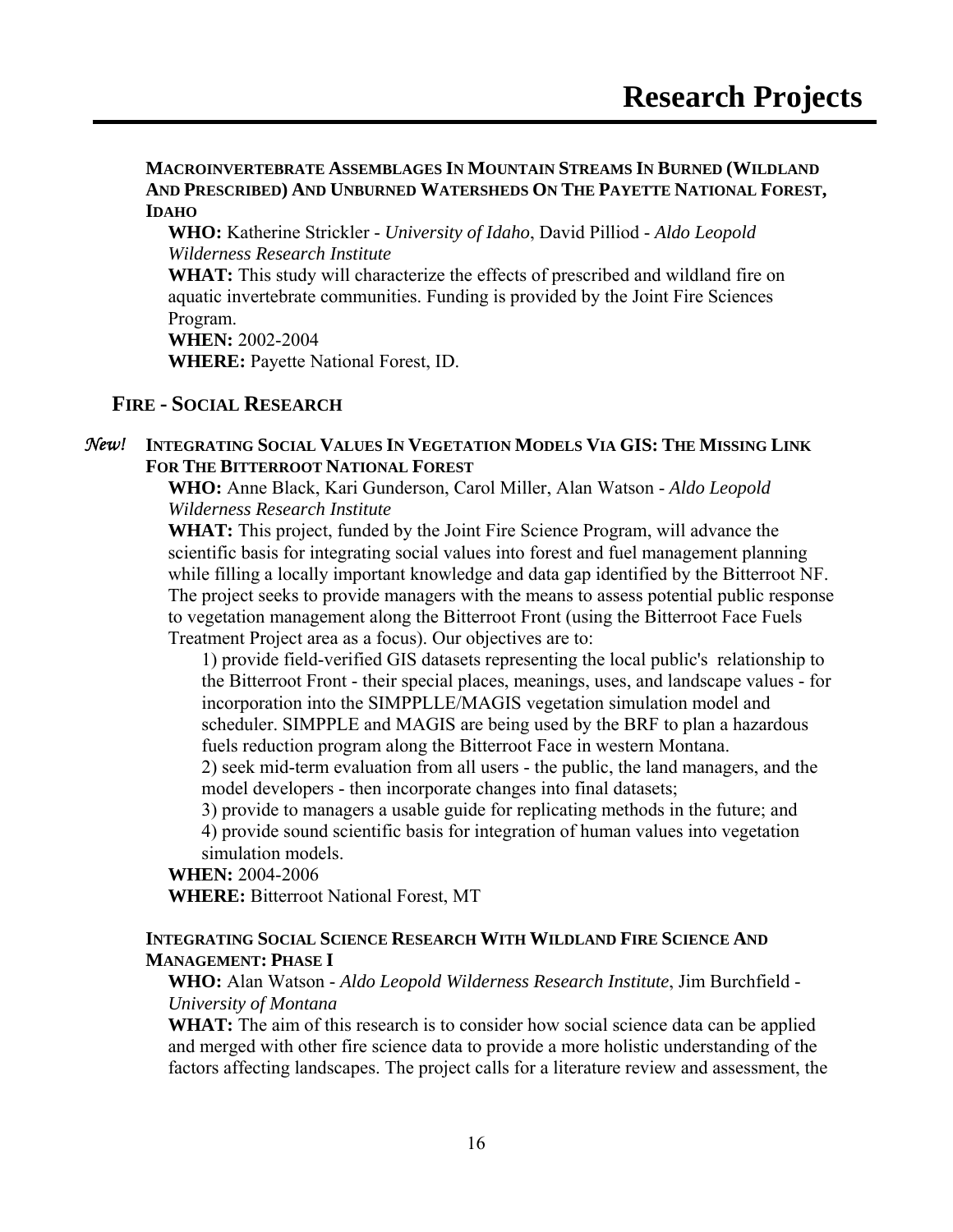identification of an expert team of both social scientists and fire researchers, and a study plan to guide future research. **WHEN:** 2001-2005

**WHERE:** Bitterroot Valley, MT

#### **MONITORING TRUST AS AN EVALUATION OF THE SUCCESS OF COLLABORATIVE PLANNING IN A LANDSCAPE-LEVEL FUEL HAZARD REDUCTION TREATMENT PROJECT IN THE BITTERROOT VALLEY, MONTANA**

**WHO:** Alan Watson, Kari Gunderson - *Aldo Leopold Wilderness Research Institute*, William Borrie - *University of Montana*

**WHAT:** Project Objectives: A. Measure public trust in the agency among residents and adjacent communities of the Bitterroot National forest in Montana and as a baseline pretreatment selection indicators of the condition of the relationship between the pubic and the Forest Service B. Develop understanding of the factors that influence trust in the agency C. Monitor public trust and influencing factors throughout the stages of a landscape-level fuel hazards reduction treatment selection process asone basic indicator of success.

**WHEN:** 2003-2005

**WHERE:** Ravalli and Missoula counties in Western Montana

### **FIRE - RISK ASSESSMENT**

#### **SIMULATION OF WILDLAND FIRE USE (WFU) TO MEET RESTORATION OBJECTIVES IN WILDERNESS**

**WHO:** Carol Miller - *Aldo Leopold Wilderness Research Institute*, Robert E. Keane, Russ Parsons - *Fire Sciences Lab*

**WHAT:** This project will apply the simulation tool LANDSUM to investigate the feasibility and consequences of implementing WFU as a fire and fuels management strategy. The project focuses on the biophysical factors that may limit or enhance the effectiveness of WFU in meeting restoration objectives. Management scenarios that follow the guidelines of a current fire management plan will be simulated to determine if restoration objectives can be met by implementing the plan. Results from the simulations will provide justification for revision or continued implementation of the fire management plan.

#### **WHEN:** 2001-2006

**WHERE:** Selway Bitterroot Wilderness, MT and ID

#### **PREDICTING INDIVIDUAL RESIDENTIAL DEVELOPMENT NEAR WILDERNESS FOR STRATEGICALLY PLANNING FUEL TREATMENTS IN THE BITTERROOT NATIONAL FOREST, MONTANA**

**WHO:** Neal Christensen, Peter Landres - *Aldo Leopold Wilderness Research Institute* **WHAT:** This study statistically models and predicts the likelihood of undeveloped private land adjacent to a national forest being developed with one or more residential structures over a five-year period. The overall purpose of this project is to predict future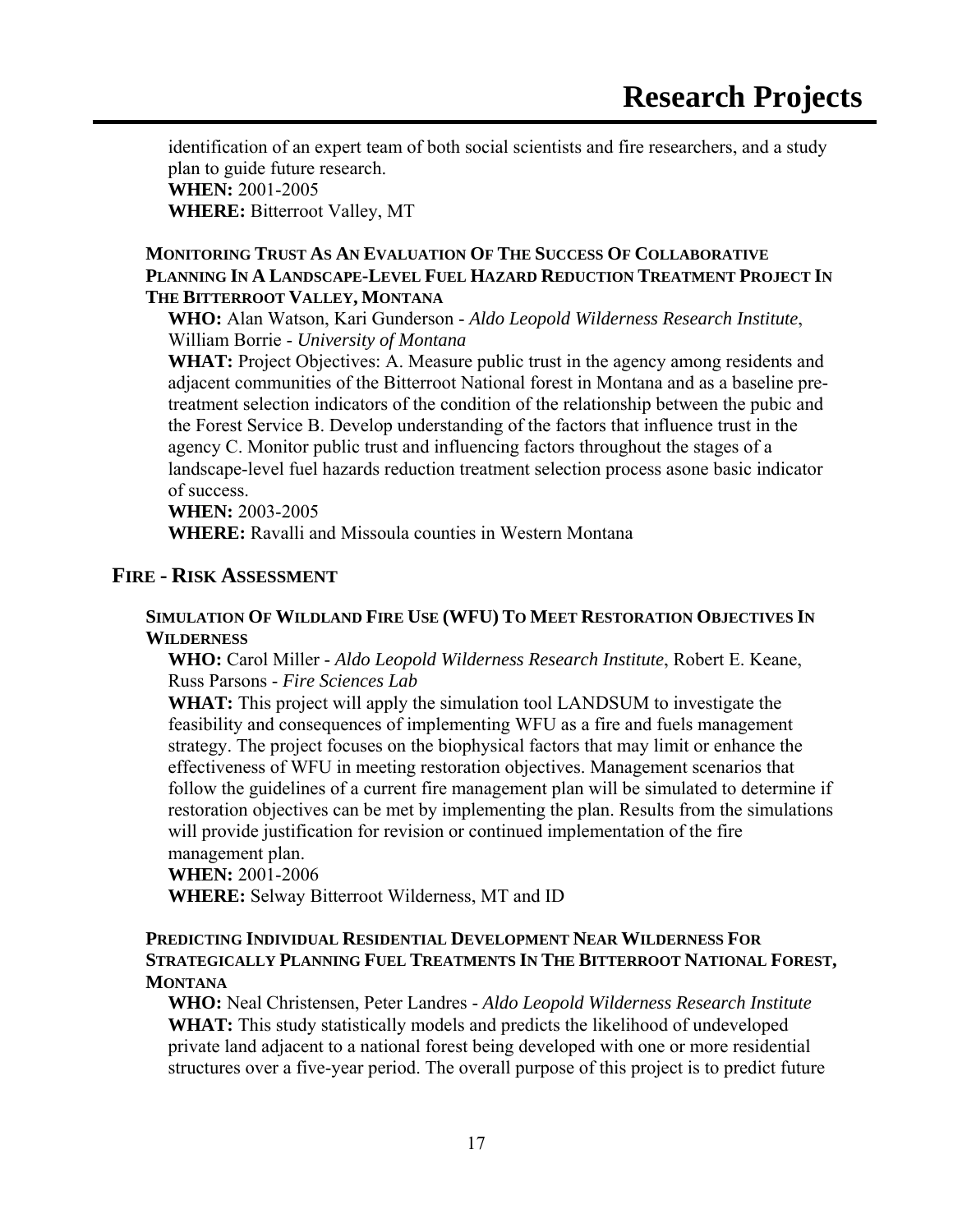rural development in the wildland-urban interface to allow fire management staff to plan fuels treatments that reduce risks to public safety and property. **WHEN:** 2001-2005

**WHERE:** Ravalli County, MT, adjacent to the Selway-Bitterroot Wilderness

#### **THE FIRE EFFECTS PLANNING FRAMEWORK (FEPF)**

**WHO:** Anne Black, Carol Miller - *Aldo Leopold Wilderness Research Institute* **WHAT:** The Fire Effect Planning Framework (FEPF) is a process by which land managers can map the location and fuels and weather conditions under which fire of any type - prescribed, wildland fire use or suppression - will result in positive effects for resource targets or species, and alternatively in neutral or negative effects. FEPF utilizes currently existing fire modeling and GIS software and data generally available at the district and forest level. The resulting Map Libraries of fire behavior and fire effects are useful in identifying potential WFU zones, for preparedness and fuels planning, and for the Go/No Go decision. This project was initiated to provide continued support for units desiring to use FEPF and to support additional science delivery activities. For more information on this project, visit

http://leopold.wilderness.net/research/fprojects/F005.htm.

**WHEN:** 2004-2005

**WHERE:** Various National Forests in Region 1; Sierra National Forest

### **NON-NATIVE SPECIES**

#### **FISH**

#### **DECLINING AMPHIBIANS IN THE PACIFIC NORTHWEST: DO STOCKED GAME FISH SPREAD PATHOGENIC AQUATIC FUNGI THAT CAUSE MASS MORTALITY OF AMPHIBIAN EGGS?**

**WHO:** David Pilliod - *Aldo Leopold Wilderness Research Institute*, Jill McNeill, Vern Winston - *Idaho State University*, Bruce Bury, Chris Pearl - *USGS Forest and Rangeland Ecosystem Sciences Center*

**WHAT:** The aquatic water mold *Saprolegnia ferax* is thought to cause mass embryonic mortality and amphibian declines in the Pacific Northwest. Some research suggests that *S. ferax* is a nonnative pathogen that has been introduced with hatchery game fish in mountain lakes, including protected wilderness areas. The transfer of the pathogen from fish to amphibians has now been confirmed. This project will be the first broad scale field study to examine the distribution of *S. ferax* in relation to introduced fish and will test four hypotheses using a combination of field surveys and newly developed molecular techniques for identification of fungal taxa to species and subspecies levels:

1. *Saprolegnia ferax* is present in lakes with stocked fish and absent in fishless lakes. 2. *Saprolegnia ferax* is the only pathogenic fungus that could be responsible for mass mortality of amphibian eggs.

3. Mass mortality of embryos associated with pathogenic fungi occurs in conjunction with other environmental stressors (e.g., nitrification, freezing).

4. Amphibian populations are smaller in locations where embryonic mass mortality has been observed or where *S. ferax* occurs.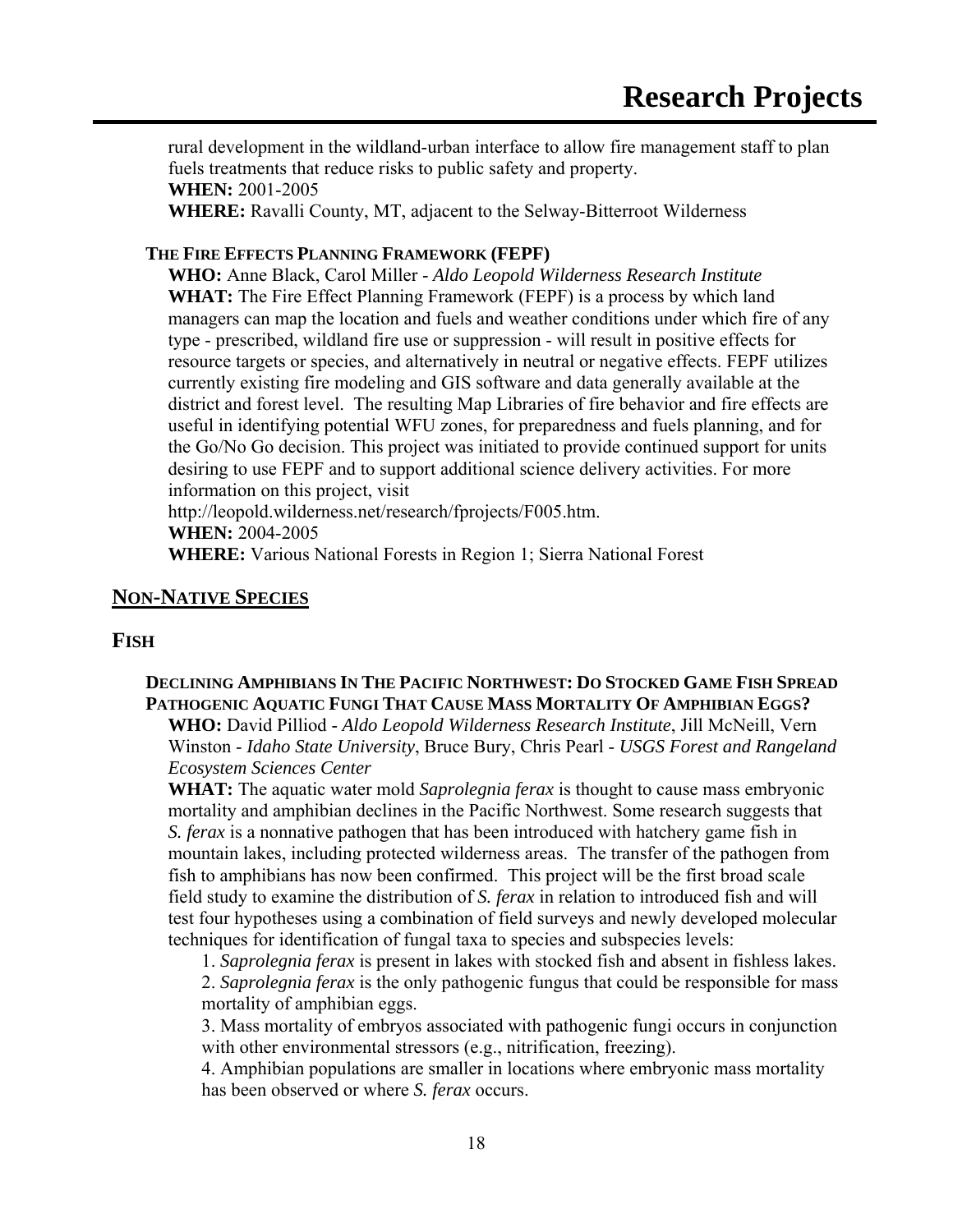This research is important for wilderness management because it examines a possible anthropogenic threat to aquatic wildlife in "protected" montane waters and provides important information for the ongoing debate over the stocking of hatchery fish in wilderness lakes.

#### **WHEN:** 2003-2006

**WHERE:** Western Montana (Bitterroot Valley and Bitterroot Wilderness), central Idaho (Frank Church-River of No Return Wilderness) and Oregon (Willamette Valley, Mount Rainier National Park, Cascade Mountains, Blue Mountains).

#### **INVASIVE PLANTS**

#### **EVALUATING THE EFFECTS OF MANAGEMENT-IGNITED FIRE ON THE INFLUX OF EXOTIC PLANTS IN WILDERNESS**

**WHO:** Peter Landres - *Aldo Leopold Wilderness Research Institute* **WHAT:** This project is designed to determine whether exotic plants invade areas where management-ignited prescribed fires have been used to reduce fuels and restore a more natural fire regime. **WHEN:** 2000-2003 **WHERE:** Frank Church-River of No Return Wilderness, ID.

#### **RECREATION**

#### **ECOLOGICAL IMPACTS AND RESTORATION**

#### **BASELINE DATA AND TRENDS IN RECREATION IMPACTS ON WILDERNESS CAMPSITES**

**WHO:** David Cole - Aldo Leopold Wilderness Research Institute

**WHAT:** This study will increase the number of wildernesses for which baseline data on campsite condition have been collected and to periodically repeat impact measurements in wildernesses for which baseline data exists.

#### **WHEN:** 2002-2006

**WHERE:** Frank Church-River of No Return Wilderness, ID; Lee Metcalf Wilderness, MT; Selway-Bitterroot Wilderness, MT and ID; Eagle Cap Wilderness, OR; San Rafael Wilderness, CA; Garden of the Gods Wilderness, IL; Caney Creek and Buffalo River Wildernesses, AR; Hercules Glades Wilderness, MO; Sequoia-Kings Canyon and Yosemite National Parks, CA.

#### **EVALUATING THE EFFECTIVENESS OF ALTERNATIVE RESTORATION TECHNIQUES ON SUBALPINE CAMPSITES**

**WHO:** David Cole - *Aldo Leopold Wilderness Research Institute*

**WHAT:** Several alternative techniques might accelerate the rate of vegetation recolonization on closed campsites around subalpine lakes. The treatments being evaluated include scarification, mulching, organic matter amendments, compost amendments, seeding, and transplanting. We are monitoring the influence of these treatments on soil properties, transplant survival and growth, seedling establishment, growth rates, survival and density, and vegetation cover. **WHEN:** 1995-2005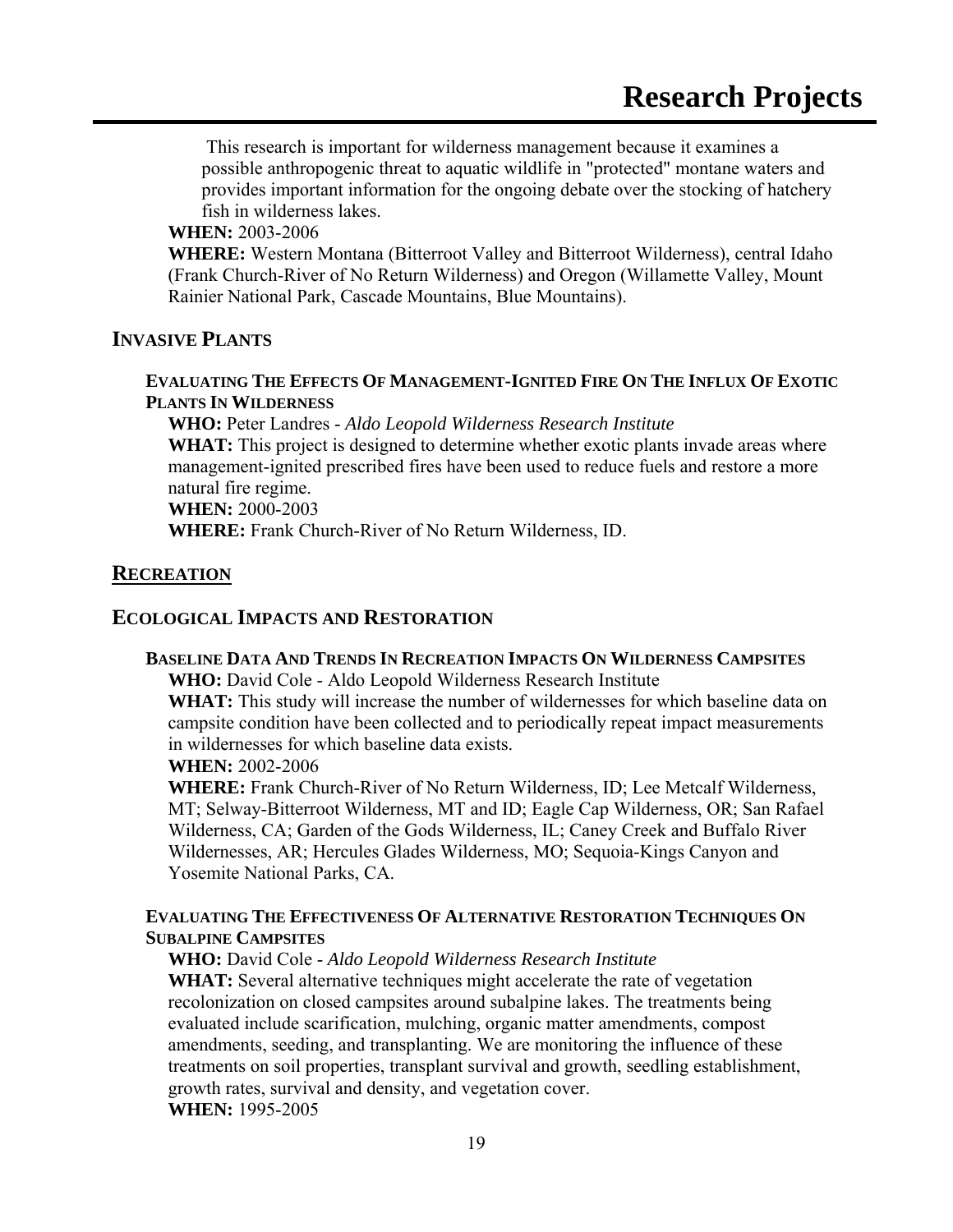**WHERE:** Eagle Cap Wilderness, OR

#### **VISITOR EXPERIENCES**

#### **UNDERSTANDING VISITOR EXPERIENCES IN PORTIONS OF WILDERNESS THAT RECEIVE HEAVY USE, PARTICULARLY BY PEOPLE ON DAY VISITS**

**WHO:** David Cole - *Aldo Leopold Wilderness Research Institute*, Troy Hall - *University of Idaho*

**WHAT:** This project will attempt to develop a deeper understanding of human experiences in wilderness, by combining qualitative and quantitative techniques and by assessing experience at various temporal scales and at various phases of the experience. It will assess how experience varies with length of trip and visitor density. Funding for this project comes from USFS Region 6. **WHEN:** 2001-2006

**WHERE:** Forest Service wildernesses in the Pacific Northwest

#### *New!* **VISITOR CONFLICT IN HIGH-USE WILDERNESS IN THE NORTHEAST**

**WHO:** Rudolph Schuster - *State University of New York*, David Cole - *Aldo Leopold Wilderness Research Institute*

**WHAT:** Understand visitor conflict in wilderness locations that receive extremely high use.

**WHEN:** 2005-2008 **WHERE:** Wilderness in New Hampshire

#### **DENALI NATIONAL PARK AND PRESERVE BACKCOUNTRY VISITOR USE SURVEY**

**WHO:** Neal Christensen, Alan Watson, Katie Kneeshaw - *Aldo Leopold Wilderness Research Institute*

**WHAT:** A mixed-method (qualitative and quantitative methods) study of recreationists accessing the Denali backcountry by air taxi and flight-seeing aircraft, to identify influences on their experiences, describe visitor characteristics, understand the importance of experience aspects, their perceptions of impacts, reactions to encounters, and opinions about management. This information will be used to inform the park's backcountry planning process. This study is funded by the Leopold Institute and Denali National Park & Preserve.

#### **WHEN:** 2004-2005

**WHERE:** Ruth Amphitheater, Kahiltna Base Camp, Pika Glacier, and Eldridge Glacier, Denali National Park, Alaska.

#### **DEVELOPING AN UNDERSTANDING OF WILDERNESS EXPERIENCES AND MEANINGS: AUYUITTUQ AND QUTTINIRPAAQ NATIONAL PARKS OF CANADA, NUNAVUT**

**WHO:** Alan Watson - *Aldo Leopold Wilderness Research Institute*, Parks Canada, Paul Lachapelle, Stephen F. McCool - *University of Montana*

**WHAT:** 1) To identify and describe the range of expectations, actual wildernessdependent experiences and related definitions and meanings associated with use of the parks for visitors and users.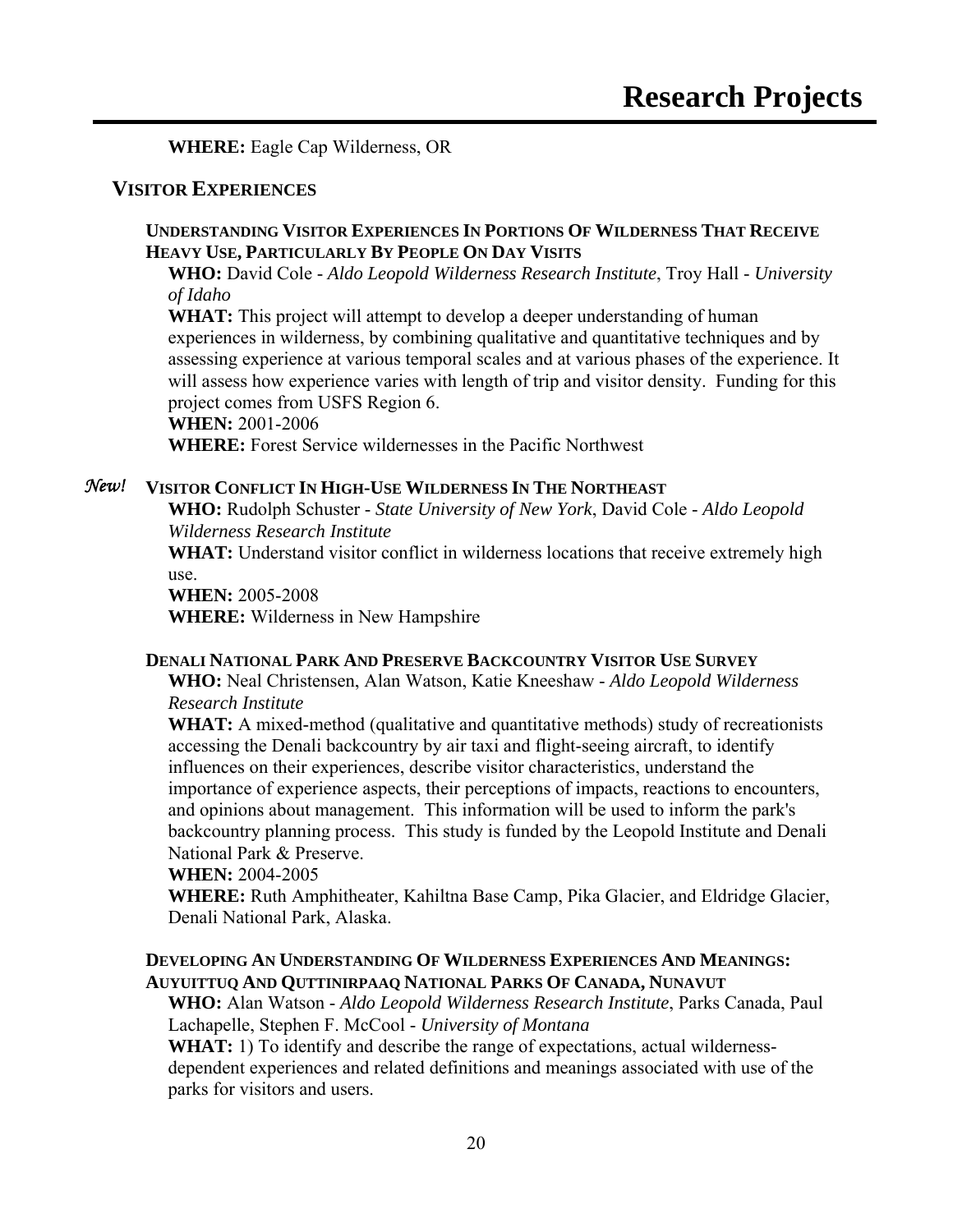2) To identify and describe the influences on visitors' and users' expectations (e.g. past visits, stories from friends or family, tourism operators), experiences (e.g. other people, management actions, physical impacts) and related definitions and meanings associated with use of the parks.

**WHEN:** 2002-2005

#### **WILDERNESS AND SOCIAL SYSTEMS**

#### **DEFINING THE ROLE OF TRUST IN COLLABORATIVE RELATIONSHIPS TO MAKE WILDERNESS STEWARDSHIP DECISIONS**

**WHO:** William Borrie - *University of Montana,* Alan Watson - *Aldo Leopold Wilderness Research* 

**WHAT:** To determine the appropriate measures of trust to be used in assessing the success of collaborative planning efforts to maintain or build trust while accomplishing wilderness and other public lands planning objectives.

**WHEN:** 2003-2005

**WHERE:** Ravalli County, Montana

#### **BITTERROOT NATIONAL FOREST - HYDROLOGIC AND HUMAN CONNECTIVITY: WILDERNESS DAMS AND QUALITY OF LIFE IN THE BITTERROOT VALLEY**

**WHO:** Kari Gunderson, Alan Watson - *Aldo Leopold Wilderness Research Institute*, Catherine Pringle - *University of Georgia*

**WHAT:** A mixed-method study using qualitative in-depth interviews and a quantitative community and visitor survey to develop a good understanding of the ecological, economic, social and cultural values associated with wilderness dams in the Bitterroot Valley to determine how people inside (visitors) and outside (local and distant community members) the Selway/Bitterroot Wilderness relate to or trade off these values in determining attitudes toward wilderness dams.

**WHEN:** 2003-2005

**WHERE:** Ravalli County, Montana

#### *New!* **YAKUTAT COMMUNITY STUDY**

**WHO:** Neal Christensen, Alan Watson - *Aldo Leopold Wilderness Research Institute* **WHAT:** This study examines relationships to place between residents of Yakutat, Alaska and the Situk River. It assesses local perspectives on use, conflict, and management issues on the river. The central argument of this research is that local relationships with the Situk River are complex and varied across community members, and that types of relationships with the river influence opinions about user conflicts and management approaches. This study uses a mixed-methods approach, including in-depth interviews and structured questionnaires to address these questions. This study complements already completed research on nonresident recreation visitors to the Situk River. **WHEN:** 2004-2005

**WHERE:** Yakutat, AK.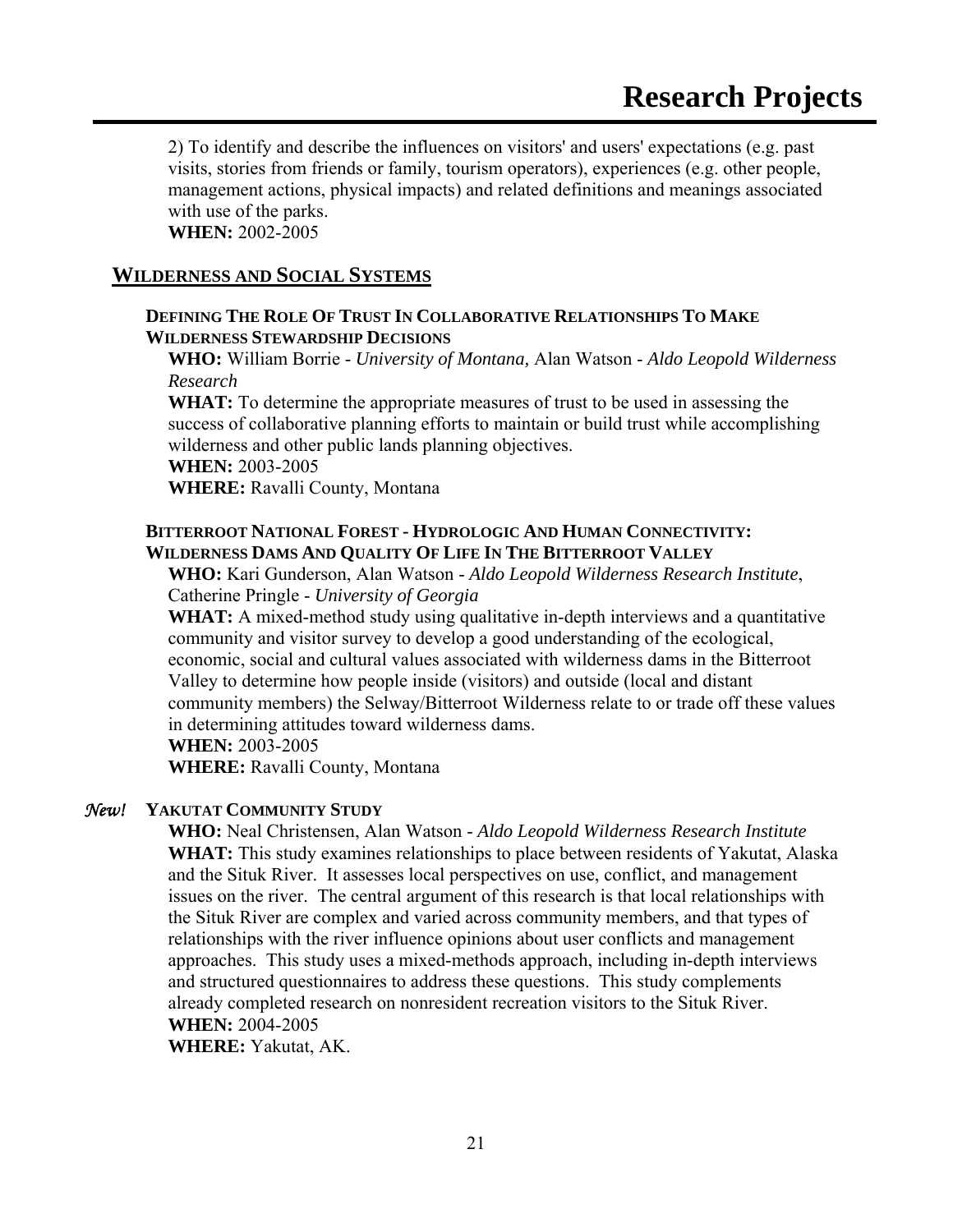### **WILDLIFE**

#### **AMPHIBIANS AND REPTILES**

#### **AMPHIBIAN RESEARCH AND MONITORING INITIATIVE**

**WHO:** Steve Corn, Blake Hossack, David Pilliod - *Aldo Leopold Wilderness Research Institute*, Charles R. Peterson - *Idaho State University*, Andrew Sheldon, Chris Funk, Bryce Maxell, Aimee Wyrick - *University of Montana*

**WHAT:** In FY 2000, the Department of the Interior (DOI) initiated a major national initiative to detect trends in amphibian populations and conduct research into causes of declines, the Amphibian Research and Monitoring Initiative (ARMI). Objectives include:

- to initiate long-term monitoring to determine trends in amphibian populations;
- to conduct research into causes of amphibian declines and malformations;
- to make use of relevant expertise within USGS and DOI; and
- to make the information available to cooperators, land managers, the scientific community, and the general public.

ARMI projects are being conducted nationally. In the northern Rocky Mountains, longterm monitoring of amphibian populations is being initiated at several national parks and wildlife refuges, and surveys are being conducted on national forests in Montana in cooperation with Region 1 of the USFS including. ARMI (USGS) funding is also being used to help fund research on amphibian population dynamics

**WHEN:** 2000; Ongoing

**WHERE:** Glacier National Park, MT; Grand Teton National Park and Yellowstone National Park, WY; Theodore Roosevelt National Park, ND; national forests in western MT; national wildlife refuges in MT and ID.

#### **CHYTRID FUNGUS IN THE ROCKY MOUNTAINS: ESTABLISHING DISTRIBUTION & EVALUATING THREAT TO BOREAL TOADS**

#### **WHO:** David Pilliod - *Aldo Leopold Wilderness Research Institute*, Erin Muths - *USGS Biological Resources Division*

**WHAT:** A complete understanding of disease and its role in amphibian declines is lacking. In the western U.S., chytrid fungus (*Batrachochytrium dendrobatidis*) has features of an introduced, lethal infectious disease to which amphibian populations have no resistance and which has been associated with population declines in several species. Information on the distribution of chytrid, the susceptibility of populations to chytridiomycosis, and the role of chytrid in amphibian population declines is critically needed. This project is designed to provide some of this needed information and addresses the following objectives:

- 1. Document the distribution of chytrid fungus in boreal toad (*Bufo boreas*) populations in the current and historic breeding locations in the Rocky Mountain region of WY and MT (data exist for CO, *L. Livo*, unpubl. data).
- 2. Establish 3 apex sites at robust boreal toad populations in CO, WY, and MT to:
	- a. Monitor the status of and threats (e.g. potential immunosuppression related to the presence of contaminants and risk of chytrid infection) to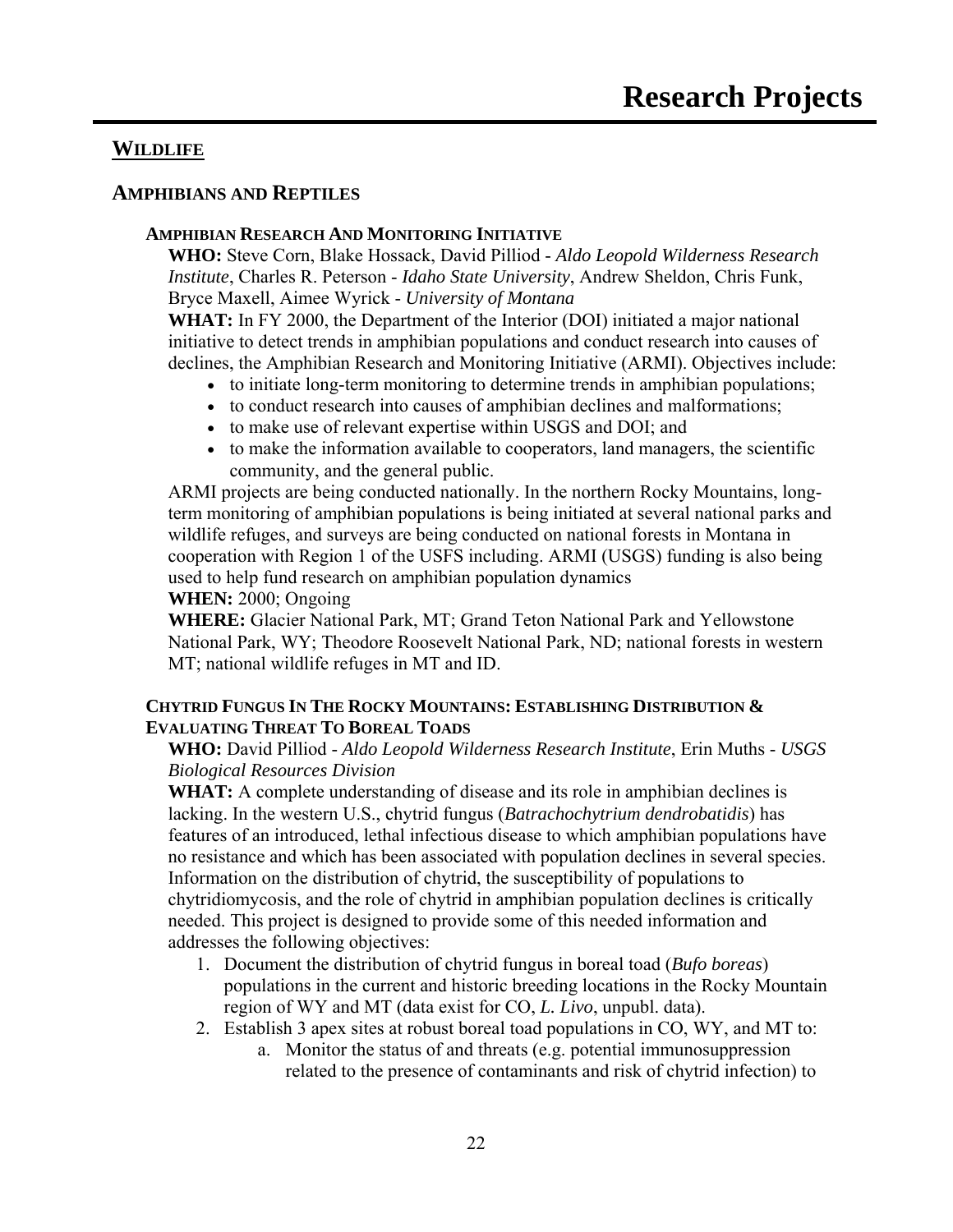these populations and use the data to develop conservation measures to protect these unique populations on a regional scale.

b. Use capture-recapture population data for boreal toads and data on chytrid and contaminants to develop predictive models to examine possible interactions of disease and other stressors on amphibian population dynamics and persistence.

This project will sample in wilderness and non-wilderness areas. If chytrid is spread by human use of lakes and ponds (e.g., fishing, boating), then chytrid should be less prevalent in areas with fewer human activities, such as remote lakes in national parks and wilderness areas.

#### **WHEN:** 2003-2006

**WHERE:** Wyoming up to the Greater Yellowstone Ecosystem (GYE) and in western Montana from the GYE to Glacier National Park; Colorado; apex sites at Denny Creek on the San Isabel National Forest in Colorado, Black Rock on the Bridger Teton National Forest in Wyoming, and Lost Trail National Wildlife Refuge in Montana.

#### **METHODS FOR ESTIMATING DESERT TORTOISE ABUNDANCE**

**WHO:** Steve Corn - *Aldo Leopold Wilderness Research Institute*, Philip A. Medica - *U.S. Fish and Wildlife Service*, C. Richard Tracy - *University of Nevada*, University of Nevada, Reno, Ronald W. Marlow - *University of Nevada*

**WHAT:** The desert tortoise is a Federally-threatened species in the Mojave Desert in the southwestern U.S. The recovery plan mandates monitoring to establish trends in abundance that would form the basis for future listing decisions, and line-transect distance sampling is now the standard technique to estimate abundance in management areas. Tortoises are slow moving relative to sampling, and the Mojave Desert is open with relatively simple vegetative structure. Tortoises may be ideally suited for distance sampling, but transect data are complicated by behavior. However, bias results from variation in amount of surface activity by tortoises from year-to-year, and failure to meet the assumption that all tortoises on the transect line are detected. This project will assist the USFWS in determining statistically valid, cost effective methods for estimating abundance of desert tortoises and with analyses of data collected. **WHEN:** 1998-2003

**WHERE:** Southern NV.

### **OTHER WILDERNESS MANAGEMENT ISSUES**

#### **MONITORING**

#### **MONITORING WILDERNESS CHARACTER: DEVELOPING A CONCEPTUAL FRAMEWORK AND NATIONAL MONITORING PROTOCOLS**

**WHO:** Peter Landres - *Aldo Leopold Wilderness Research Institute* **WHAT:** This study seeks to accomplish the following objectives: 1. Develop a description of wilderness character that captures the full set of ideals, meanings, and relationships embodied by this phrase. 2. Develop a conceptual framework or model based on the Section 2(c) Definition of Wilderness from the 1964 Wilderness Act to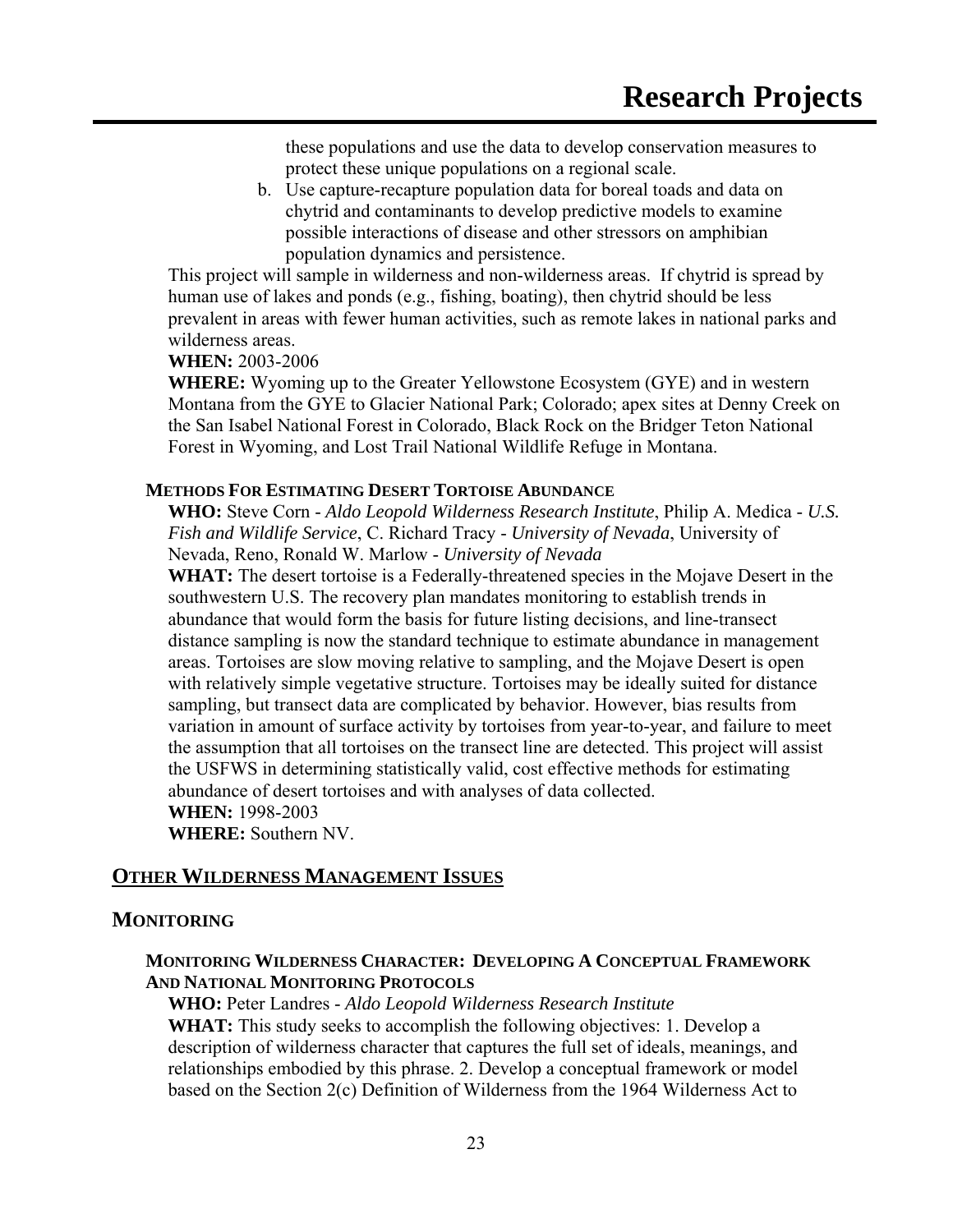describe specific national elements or "qualities" of wilderness character that managers are responsible for. 3. Develop nationally applicable indicators based on these qualities of wilderness character. These indicators will generally be from already existing corporate databases, accessed through a corporate data "warehouse." 4. Develop nationally applicable monitoring protocols that describe how the data for these indicators will be collected, stored, analyzed, and used. **WHEN:** 2001-2005

**WHERE:** Missoula, MT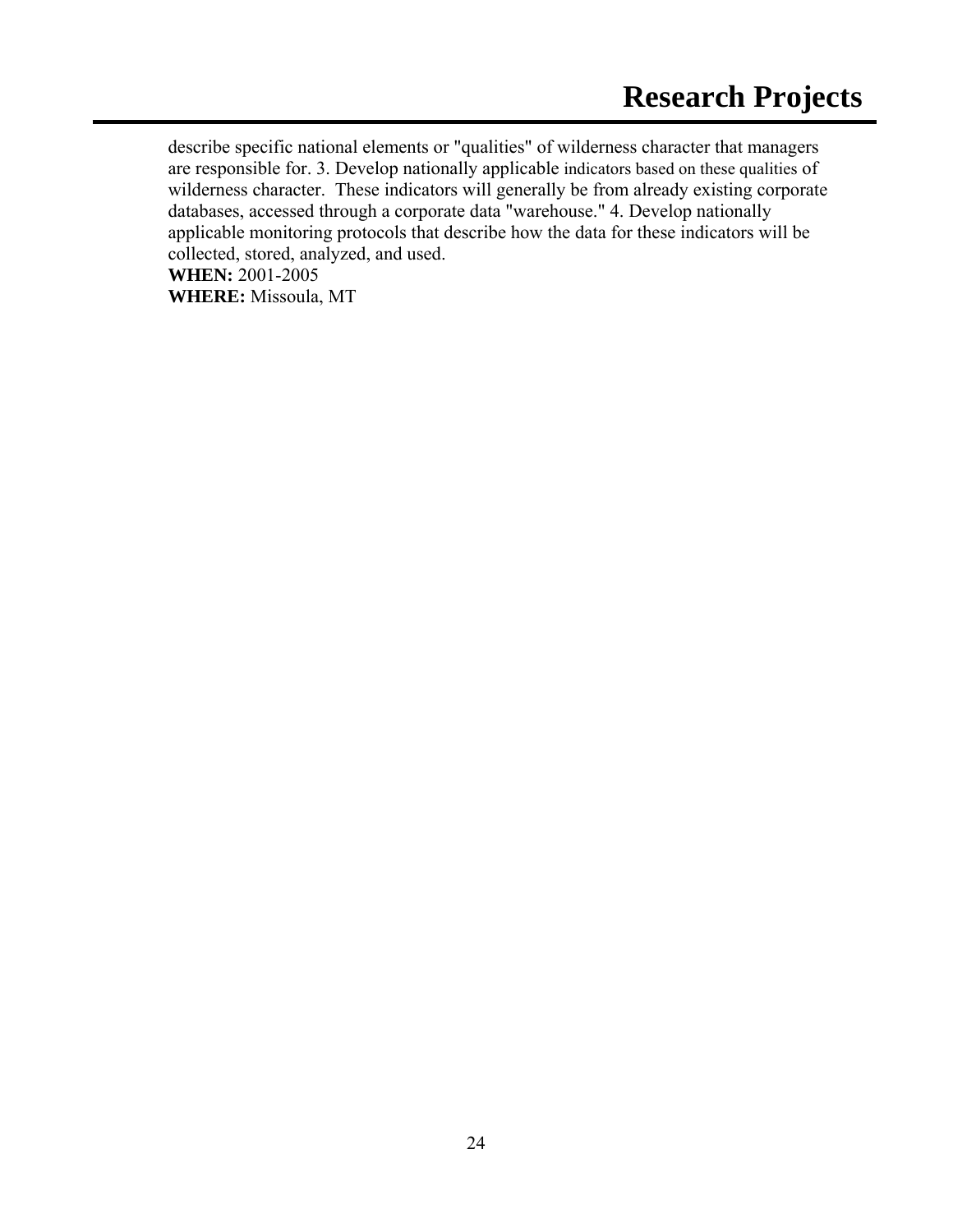## **PROJECTS COMPLETED DURING FY 2004**

#### **DEVELOP INDICATORS FOR MONITORING "OUTSTANDING OPPORTUNITIES" FOR WILDERNESS EXPERIENCES**

**WHO:** Peter Landres - *Aldo Leopold Wilderness Research Institute*, Stephen F. McCool - *University of Montana*

**WHAT:** The purpose of this agreement was to develop indicators for monitoring "outstanding opportunities for solitude or a primitive and unconfined type of recreation." The specific objectives for this research were: 1. Organize a workshop of selected academic social scientists and agency wilderness management staff familiar with social science; 2. At this workshop, review monitoring questions (or goals) and indicators tentatively recommended by the Forest Service Wilderness Monitoring Committee; 3. Develop, as needed, new monitoring questions and indicators of "outstanding opportunities for solitude or a primitive and unconfined type of recreation;" and 4. Recommend specific measures that will be used to collect data for all monitoring indicators.

#### **WHEN:** 2004

**WHERE:** The University of Montana's Lubrecht Experimental Forest, MT **PRODUCTS:** Landres, P. 2004. Developing Indicators to Monitor the "Outstanding Opportunities" Quality of Wilderness Character. *International Journal of Wilderness* 10(3):8-11, 20. (Leopold Publication Number 534)

#### **EVALUATING THE RISKS AND BENEFITS OF WILDLAND FIRE AT THE LANDSCAPE SCALE**

**WHO:** Anne Black, Peter Landres, Carol Miller - *Aldo Leopold Wilderness Research Institute*

**WHAT:** Through this project we developed the Fire Effects Planning Framework -a modeling protocol for evaluating the risks and benefits from wildland fire across landscapes. FEPF is designed to help design fire and fuels management plans at multiple scales and identify areas on the landscape of highest priority for fuels treatment and opportunities to restoring fire to fire-adapted ecosystems. This research involved the analysis of landscape-scale fire patterns and the factors influencing these patterns. The project was supported by the Joint Fire Science Program and the National Fire Plan. As part of this project, a comprehensive assessment of wildland fire management was conducted. This included a problem analysis based on the scientific literature, public policy and agency planning documents. For more information on this project, visit http://leopold.wilderness.net/research/fprojects/F001.htm.

#### **WHEN:** 2004

**WHERE:** Selway Bitterroot Wilderness, MT and ID; Bitterroot National Forest, MT; Yosemite National Park, CA.

**PRODUCTS:** Miller, Carol; Landres, Peter B.; Alaback, Paul B. 2000. Evaluating risks and benefits of wildland fire at landscape scales. *In*: Neuenschwander, L.F.; Ryan, K.C., comps. Proc. Crossing the Millennium: Integrating Spatial Technologies and Ecological Principles for a New Age in Fire Management; Moscow, ID: University of Idaho: 78-87. (Leopold Publication Number 413)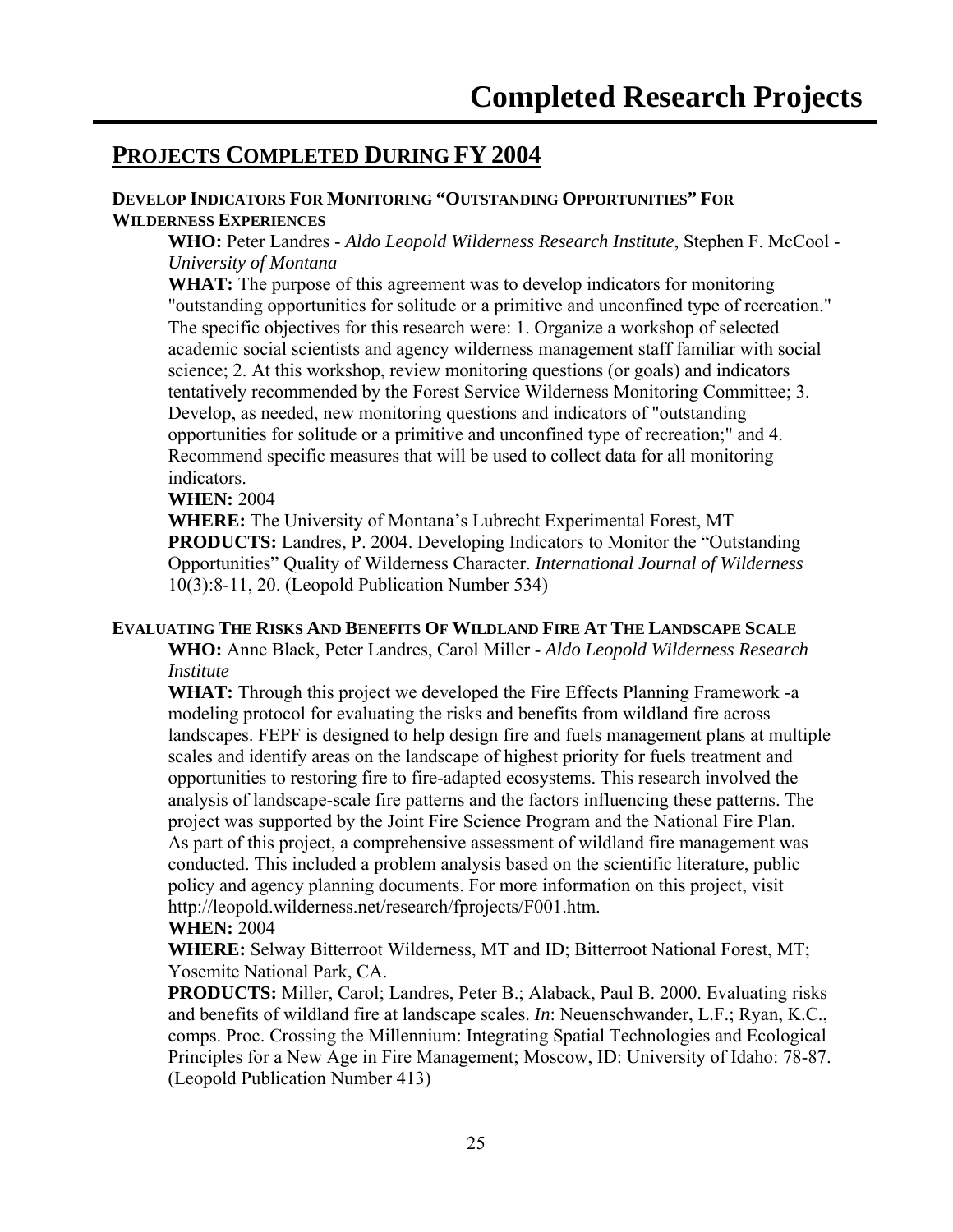#### **PRODUCTS: (continued)**

Miller, Carol 2003. Wildland fire use: a wilderness perspective on fuel management Fire, Fuel Treatments, and Ecological Restoration: Conference Proceedings; 2002 16-18 April; Fort Collins, CO. Proceedings RMRS U.S. Department of Agriculture, Forest Service, Rocky Mountain Research Station. 379-385. (Leopold Publication Number 480)

Miller, Carol. 2003. The spatial context of fire: a new approach for predicting fire occurrence. Pages 27-34 in K.E.M. Galley, R.C. Klinger, and N.G. Sugihara (eds.). Proceedings of Fire Conference 2000: The First National Congress of Fire Ecology, Prevention, and Management. Miscellaneous Publication No. 13, Tall Timbers Research Station, Tallahassee, FL. (Leopold Publication Number 501)

Miller, Carol and Landres, Peter. 2004. Exploring information needs for wildland fire and fuels management. RMRS-GTR-127. Fort Collins, CO: U.S. Department of Agriculture, Forest Service, Rocky Mountain Research Station. 36 p. (Leopold Publication Number 519)

Black, A. 2005. The Fire Effects Planning Framework. *International Journal of Wilderness.* Science and Research Perspective. 11(1):19-20. (Leopold Publication Number 540)

Other Publications: Black, A.E., and T. Opperman. In prep. The Fire Effects Planning Framework - User's Guide. RMRS-GTR-XXX

The following products can be found at: http://leopold.wilderness.net/research/fprojects/F001\_B.htm#products

JFSP Project Highlight - Fire Effects Planning Framework: Helping to Identify the Benefits and Risks

Evaluating Wilderness Fire Risk At The Landscape Scale: A conceptual model for evaluating the risks and benefits of fire.

#### **THE IMPACTS OF WILDLAND FIRE AND FIRE SUPPRESSION ON EXOTIC WEED INVASION**

**WHO:** Peter Landres - *Aldo Leopold Wilderness Research Institute*, Ray Callaway - *University of Montana*

**WHAT:** The overall purpose of this study was to explore how wildland fire affects the establishment and growth of spotted knapweed in western Montana, how spotted knapweed subsequently affects native grasses, and whether biocontrol agents affect these interactions. Specific objectives of this research were to answer the following questions:

A. Does wildland fire affect spotted knapweed biomass and reproduction?

B. Does biocontrol infection reduce the biomass and reproduction of spotted knapweed?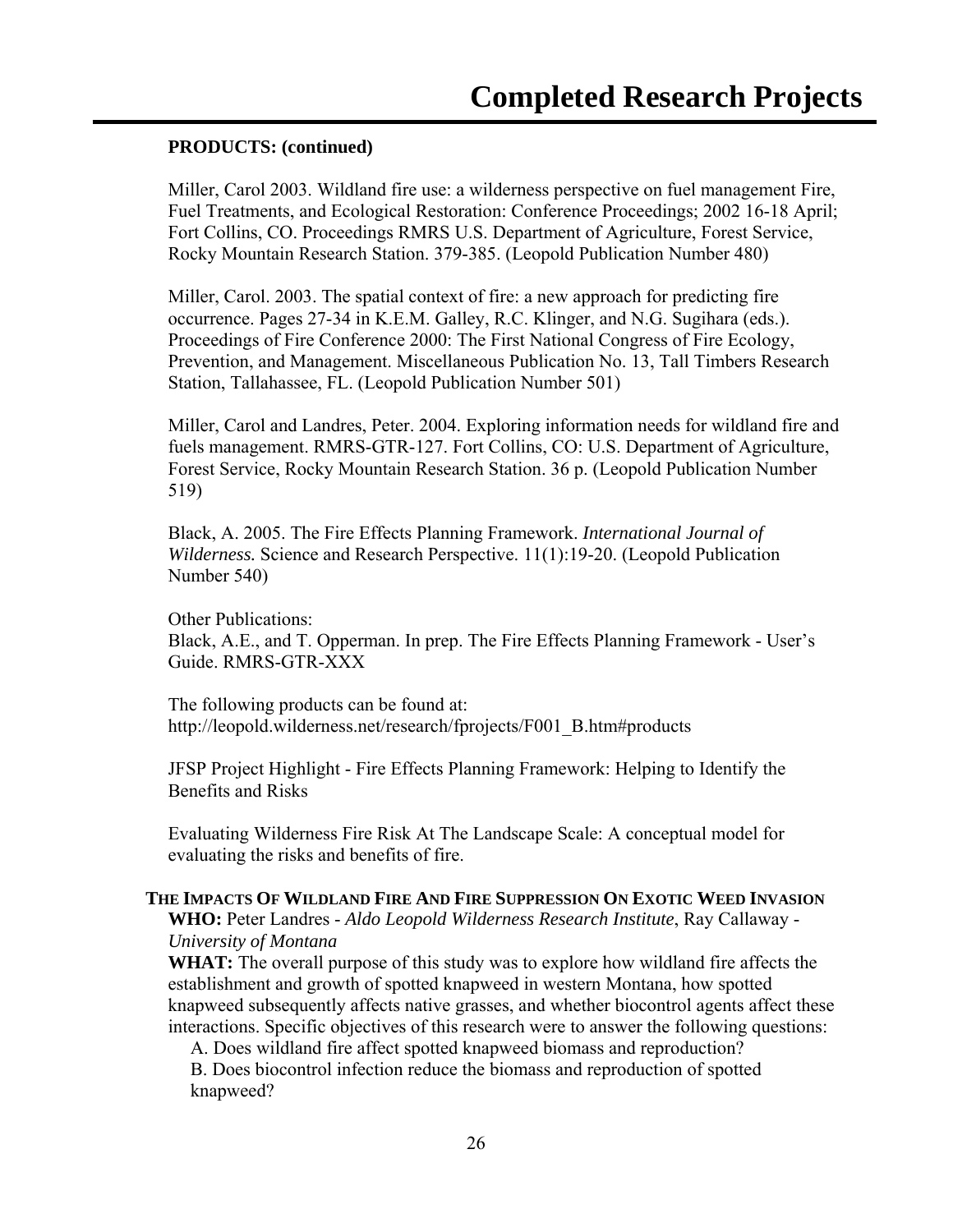C. Does biocontrol infection of spotted knapweed increase the biomass and reproduction of native grasses?

D. Does wildland fire alter the relationships among biocontrol, spotted knapweed, and native grasses?

#### **WHEN:** 2004

**WHERE:** Bitterroot National Forest, Selway-Bitterroot Wilderness, MT.

**PRODUCTS:** Callaway, R.M., and W.M. Ridenour. 2004. Novel weapons: invasive success and the evolution of increased competitive ability. *Frontiers in Ecology and the Environment* 2:436-443. (Leopold Publication Number 530)

Thelen, Giles C.; Vivanco, Jorge M.; Newingham, Beth; Good, William; Bais, Harsh P.; Landres, Peter; Caesar, Anthony; Callaway, Ragan M. 2005. Insect herbivory stimulates allelopathic exudation by an invasive plant and the suppression of natives. Ecology Letters 8:2090217. (Leopold Publication Number 541)

Research Update: How Does Biological Control Affect Post-Fire Spotted Knapweed Invasions? - http://leopold.wilderness.net/research/updates/U002.pdf

#### **THE ROLE OF ETHICS AND PUBLIC PARTICIPATION IN DEVELOPING REGIONAL PLANS FOR MANAGING FIRE AND FUELS IN WILDERNESS**

**WHO:** Mark Hanson - *University of Montana Practical Ethics Center,* Peter Landres *- Aldo Leopold Wilderness Research Institute* 

**WHAT:** The overall purpose of this agreement was to develop an ethical framework for public participation in regional planning of fire and fuels management in wilderness. The specific objectives of this agreement were to:

A. Develop an ethical framework for regional planning of fire and fuels in wilderness; B. Develop a grant proposal that would provide the funds for testing this ethical framework;

C. Develop a paper to be published in a peer-reviewed journal summarizing the ethical framework and its application to managing fire and fuels in wilderness in particular, and to contentious wilderness management issues in general.

#### **WHEN:** 2004

**WHERE:** Missoula, MT.

### **NATIONAL WILDLIFE REFUGE INVASIVE AND EXOTIC SPECIES SURVEY AND DATABASE**

**WHO:** Amy Cilimburg, Doug Tempel, Vita Wright - *Aldo Leopold Wilderness Research Institute*

**WHAT:** In collaboration with the US Fish and Wildlife Service, the Leopold Institute conducted a survey of invasive and exotic species within National Wildlife Refuge wilderness areas. We collected information from FWS managers on the status and management of invasive plants and exotic animals and pathogens in National Wildlife Refuge wilderness areas. The primary purpose of this project was to develop a database that can function as an internet-based tool for monitoring the status of invasive species in specific wilderness areas and as a resource for information on invasive species problems and control measures in other refuges.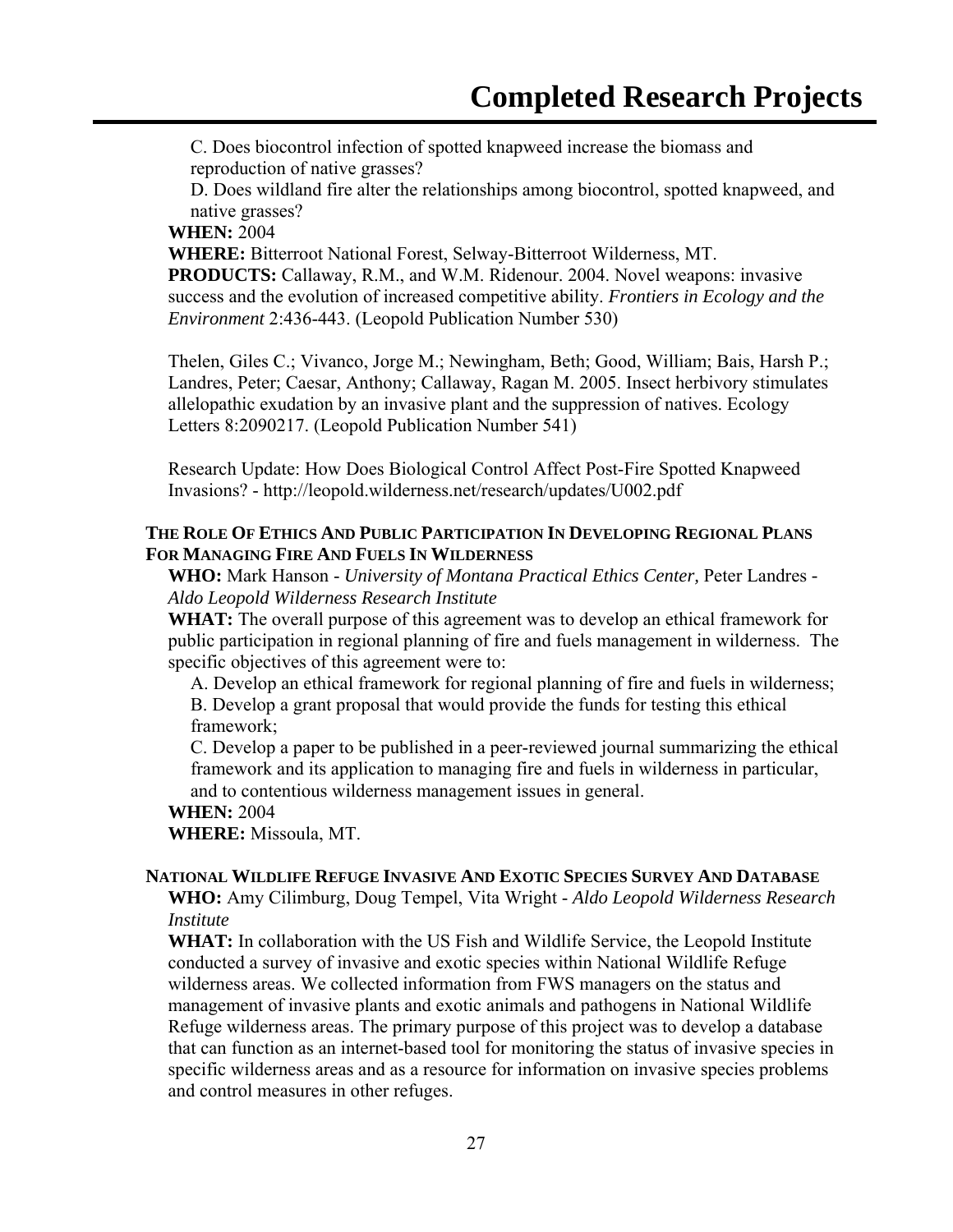#### **WHEN:** 2004

**WHERE:** National Wildlife Refuges with wilderness throughout the United States. **PRODUCTS:** Tempel, Douglas J.; Cilimburg, Amy B.; Wright, Vita. 2004. The status and management of exotic and invasive species in National Wildlife Refuge Wilderness Areas. *Natural Areas Journal* 24:300-306. (Leopold Publication Number 528)

Research in a Nutshell: Invasive and Exotic Species in National Wildlife Refuge Wilderness Areas - http://leopold.wilderness.net/research/nutshell/N023.pdf

Leopold Institute Wilderness Invaders Surveys and Databases http://leopold.wilderness.net/research/invasives/invaders.htm

#### **MAPPING PLACE MEANINGS ON THE BITTERROOT NATIONAL FOREST - A LANDSCAPE-LEVEL ASSESSMENT OF PERSONAL AND COMMUNITY VALUES AS IN PUT TO FUEL HAZARD REDUCTION TREATMENTS**

**WHO:** Kari Gunderson, Alan Watson - *Aldo Leopold Wilderness Research Institute* **WHAT:** Through semi-structured and key informant qualitative interviews and focus groups with community members, this project seeks to develop an understanding of the range of personal and community values and meanings attached to the landscapes surrounding the Bitterroot Valley. The effect of Forest Service fire and fuels management actions on these values will be assessed. The project will develop qualitative descriptions of the relationships between community members and the Bitterroot landscape, and this information will help develop fuel treatment programs that reflect the social values of the local community.

#### **WHEN:** 2004

#### **WHERE:** Ravalli County, MT

**PRODUCTS:** BEMRP Research Project Summary: Gunderson, K. and Watson, A.E. (2004). Mapping place meanings on the Bitterroot National Forest - a landscape-level assessment of personal and community values as in put to fuel hazard reduction treatments. - http://leopold.wilderness.net/unpublished/UNP105.pdf (Leopold Institute Unpublished Report #105)

#### **RAPID ASSESSMENTS OF COMMUNITY RELATIONSHIPS TO THE BITTERROOT NATIONAL FOREST**

#### **WHO:** Kari Gunderson, Alan Watson - *Aldo Leopold Wilderness Research Institute*, John Titre - *Park Studies, Inc.*

**WHAT:** A. Provide guiding principles and a specific methodology plan for data collection and analysis for 1) low resolution/large breadth assessments, and 2) high resolution, narrow breadth assessments for a landscape level fuel treatments project coordinated by the Bitterroot Ecosystem Management Research Project. B. Provide review and feedback during implementation of the study plan, including analysis and input to applied modeling efforts. C. Develop and provide an annotated bibliography of relevant place-based planning and management articles that describe the purpose of place-based planning, methods of data collection and analysis, and applications. **WHEN:** 2004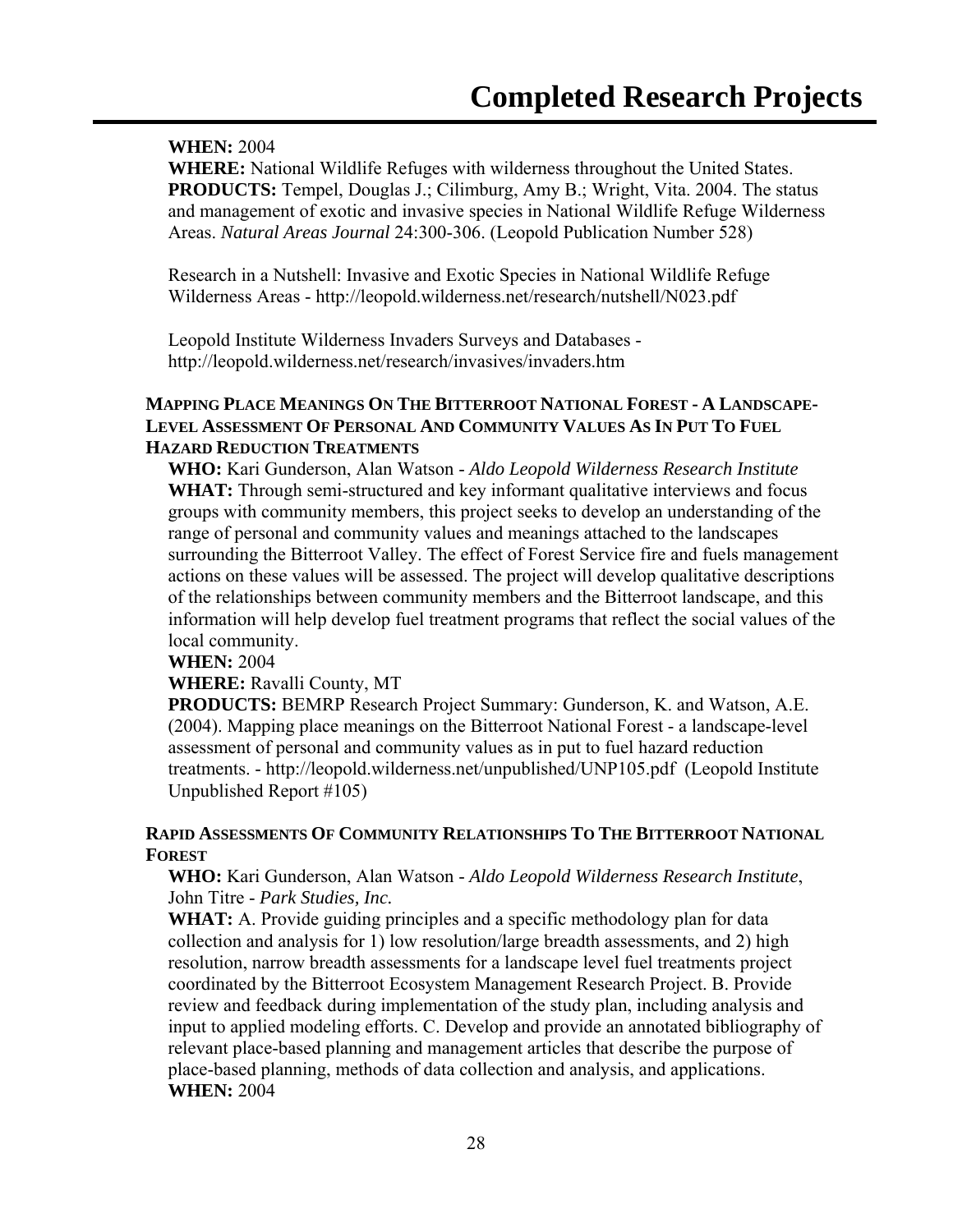**PRODUCTS:** Park Studies, Inc. will provide an annotated bibliography of relevant place-based planning and management articles that describe the purpose of place-based planning, methods of data collection and analysis, and applications.

#### **COMMUNICATION ANALYSIS AMONG CONSERVATION EDUCATION ORGANIZATIONS IN THE BITTERROOT WATERSHED AND MISSOULA AREA - PHASE II**

**WHO:** Kari Gunderson - *Aldo Leopold Wilderness Research Institute*

**WHAT:** Phase II focused on gathering information on the communication structure and education efforts within the conservation education community to improve coordination between conservation education groups and the USFS in delivering effective educational messages to the public. Recommendations will be made for improved communications and partnership opportunities between the USFS and conservation educators. This study will also provide a communication framework for national forests. Funding for this project comes from Bitterroot Ecosystem Management Research Project.

#### **WHEN:** 2004

**WHERE:** Bitterroot and Lolo National Forests, MT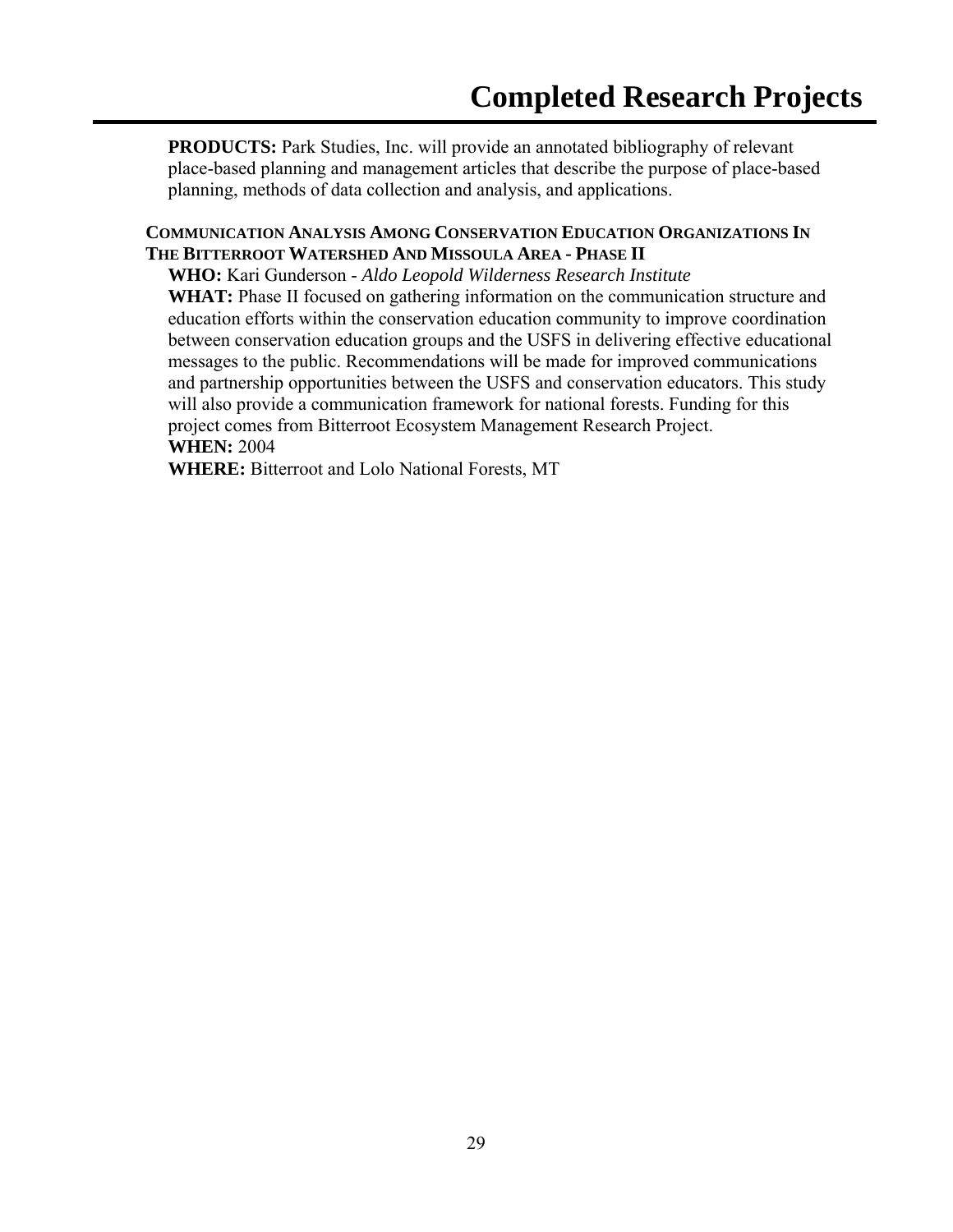In addition to conducting and coordinating research projects, Leopold Institute staff organize conferences and symposia, host visiting researchers, participate on committees and task forces, interact with University staff and graduate students as affiliate faculty, edit and review manuscripts for journals, books, and proceedings, review research proposals, and present at scientific conferences.

## **RESEARCH SYMPOSIA/WORKSHOPS ORGANIZED BY THE LEOPOLD INSTITUTE**

| Workshop                                                                                                                       | Location               | <b>Staff</b> |
|--------------------------------------------------------------------------------------------------------------------------------|------------------------|--------------|
| "Wilderness monitoring", special session at the National<br>Monitoring Science and Technology Symposium                        | Denver, CO             | Landres      |
| Workshop to develop indicators of "outstanding opportunities for<br>solitude or a primitive and unconfined type of recreation" | Lubrecht<br>Forest, MT | Landres      |
| Scaling laws in fire regimes, special session at International<br>Association for Landscape Ecology conference                 | Las Vegas, NV          | Miller       |

### **VISITORS HOSTED**

| Visitor                       | Title                            | Association                                                                          |
|-------------------------------|----------------------------------|--------------------------------------------------------------------------------------|
| Nigel Wessels                 | Park Manager                     | Outeniqua Nature Reserve,<br>Western Cape Province, South<br>Africa                  |
| Eric Knapp, Carl<br>Skinner   | Research Ecologist, Geographer   | <b>USFS Pacific Southwest Research</b><br>Station                                    |
| Dave Thomas                   | Regional Fuels Specialist        | <b>USFS</b> Region 4                                                                 |
| Sarah McCaffrey               | <b>Research Social Scientist</b> | <b>USFS Northcentral Research</b><br>Station                                         |
| Bruce Reiman,<br>Charlie Luce | <b>Research Scientists</b>       | <b>USFS Rocky Mountain Research</b><br><b>Station, Boise Aquatic Sciences</b><br>Lab |
| Jill Baron                    | Global Change Ecologist          | USGS, Ft. Collins                                                                    |
| Eric Hakanson                 | <b>Research Assistant</b>        | University of Montana National<br>Center for Landscape Fire Analysis                 |
| <b>Steve Carver</b>           | Geographer                       | University of Leeds, England                                                         |
| Anna Sala                     | Professor                        | University of Montana, Division of<br><b>Biological Sciences</b>                     |
| Joe Scott                     | <b>Research Forester</b>         | Systems for Environmental<br>Management                                              |
| <b>Cathy Pringle</b>          | Professor                        | University of Georgia                                                                |
| Harvey Locke                  | Director                         | Yellowstone to Yukon Foundation                                                      |
| Tonia Opperman                | Fire Ecologist                   | <b>Bitterroot National Forest</b>                                                    |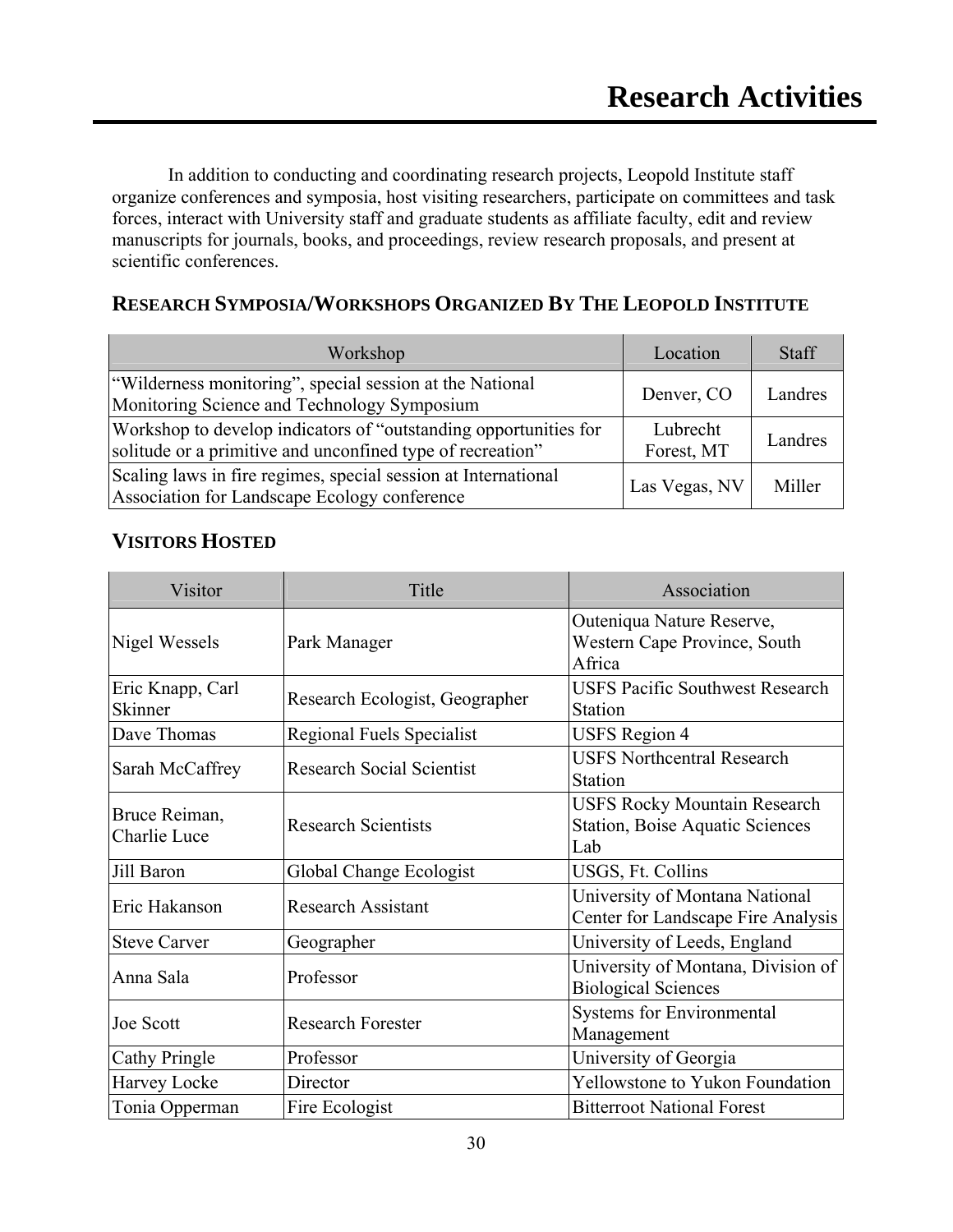| Visitor      | Title                      | Association                             |
|--------------|----------------------------|-----------------------------------------|
| Kate Rodger  | Doctoral Student           | Murdoch University, Perth,<br>Australia |
| Dustin Doane | M.S. Student               | University of Idaho                     |
| Skip Edel    | <b>GIS Program Manager</b> | Colorado State Forest Service           |
| Jeff Baranyi | Staff                      | <b>ESRI</b>                             |

## **SCIENTIFIC COMMITTEES, TASK FORCES, FACULTY PARTICIPATION**

| Role                             | <b>Committee/Task Force</b>                                                     |         |
|----------------------------------|---------------------------------------------------------------------------------|---------|
| <b>Board of Directors</b>        | The George Wright Society                                                       | Parsons |
| <b>Executive Board</b><br>Member | Society for Northwestern Vertebrate Biology                                     | Pilliod |
| Co-chair                         | The Amphibian Research and Monitoring Initiative<br>Symposium                   | Corn    |
| Panel Member                     | <b>WO level Research Grade Evaluation Panel</b>                                 | Parsons |
| Member                           | National Park Ecological Research Committee                                     | Parsons |
| Member                           | National Fire Plan Research Committee                                           | Parsons |
| Member                           | 2005 Forest Service Recreation Research Conference<br><b>Planning Committee</b> | Cole    |
| Member                           | The Amphibian Research and Monitoring Initiative<br>Committee                   | Corn    |
| Member                           | <b>USFWS Desert Tortoise Abundance Committee</b>                                | Corn    |
| Member                           | PhD graduate student committee (University of<br>Massachusetts)                 | Miller  |
| Member                           | MS graduate student committee (University of Montana)                           | Miller  |
| Member                           | MS graduate student committee (University of Idaho)                             | Miller  |
| Member                           | MS graduate student committee (University of Idaho)                             | Watson  |
| Member                           | MS graduate student committee (University of Idaho)                             | Watson  |
| Member                           | Doctoral student committee (University of Montana)                              | Corn    |
| Member                           | Doctoral student committee (University of Montana)                              | Watson  |
| Member                           | Doctoral student committee (University of Montana)                              | Watson  |
| Member                           | Doctoral student committee (University of Montana)                              | Watson  |

## **EDITORIAL ACTIVITIES**

| Journal/Publisher                   | Role                    | Staff  |
|-------------------------------------|-------------------------|--------|
| International Journal of Wilderness | <b>Executive Editor</b> | Watson |
| International Journal of Wilderness | Associate Editor        | Cole   |
| Environmental Management            | <b>Editorial Board</b>  | Cole   |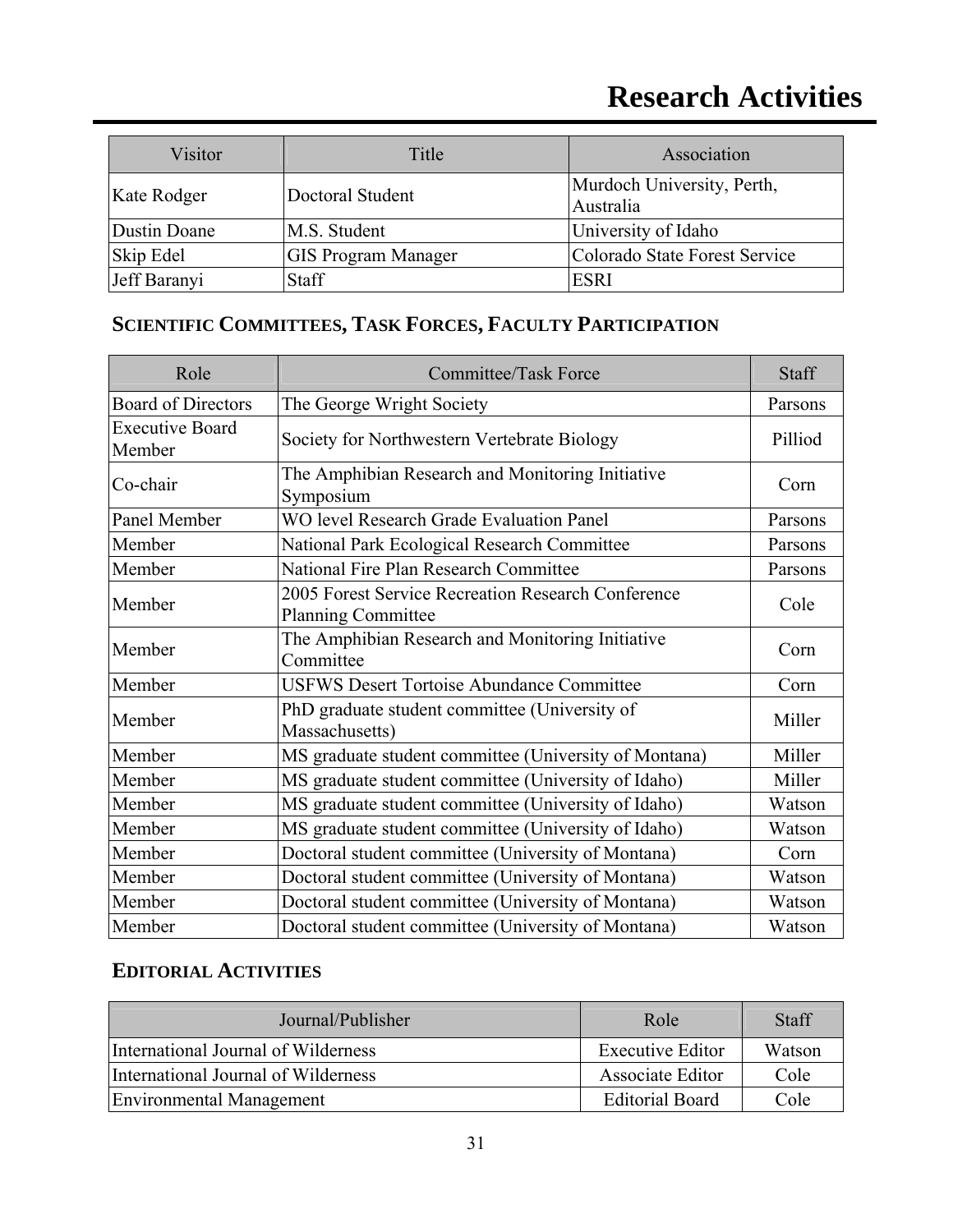| Herpetological Conservation/Society for the Study of | Editor | Corn |
|------------------------------------------------------|--------|------|
| Amphibians and Reptiles                              |        |      |

**PROVIDED MANUSCRIPT REVIEWS FOR** *American Midland Naturalist, Applied Herpetology Journal, Applied Vegetation Science, Australian Journal of Botany, Canadian Forest Service Information Report, Canadian Sustainable Forest Management Network Proposal, Ecological Applications, Ecological Modeling, Environmental Conservation, Frontiers in Ecology and the Environment, International Journal of Tourism Research, International Journal of Wilderness, Journal of Ecotourism, Journal of Environmental Management, Journal of Herpetology, Journal of Leisure Research, Landscape Ecology, Oikos,* Canadian Forest Service Information Report, Ecological Society of America review of proposals for post-doctoral work in National Parks, Sustainable Forest Management Network Proposal, Proposal to the USGS for global change research in a network of western mountain parks, RMRS publication summarizing the "Managing the Unexpected" Workshop, and University of Montana McIntyre-Stennis Proposals.

| PRESENTATIONS AT SCIENTIFIC CONFERENCES, MEETINGS, AND SEMINARS |  |
|-----------------------------------------------------------------|--|
|-----------------------------------------------------------------|--|

| <b>Talk Title</b>                                                                                                                     | <b>Meeting Name</b>                                                                                                                  | Location     | <b>Staff</b> |
|---------------------------------------------------------------------------------------------------------------------------------------|--------------------------------------------------------------------------------------------------------------------------------------|--------------|--------------|
| "Monitoring wilderness<br>character"                                                                                                  | Monitoring Science and<br><b>Technology Symposium</b>                                                                                | Denver, CO   | Landres      |
| "Monitoring protocols and<br>programs for protecting the<br>character of individual<br>wildernesses"                                  | Monitoring Science and<br><b>Technology Symposium</b>                                                                                | Denver, CO   | Landres      |
| "Identifying potential vital signs<br>for monitoring wilderness and<br>wildland values"                                               | Monitoring Science and<br><b>Technology Symposium</b>                                                                                | Denver, CO   | Landres      |
| "Managing for untrammeled<br>and natural conditions in<br>wilderness"                                                                 | University of Montana Colloquim<br>in the Philosophy of Ecology                                                                      | Missoula, MT | Landres      |
| "Ecological restoration in<br>wilderness: the dilemma of<br>managing for wildness and<br>naturalness"                                 | The University of Montana<br>Practical Ethics Center: "Ethics,<br>Fire, and Wilderness: Ethical<br>issues in ecological restoration" | Missoula, MT | Landres      |
| "The dilemma of managing for<br>wildness and naturalness"                                                                             | University of Montana class:<br>"Wilderness management:<br>tensions and paradoxes"                                                   | Missoula, MT | Landres      |
| "Understanding relationships<br>between humans and wilderness<br>landscapes as a framework for<br>monitoring wilderness<br>character" | Monitoring Science and<br><b>Technology Symposium</b>                                                                                | Denver, CO   | Watson       |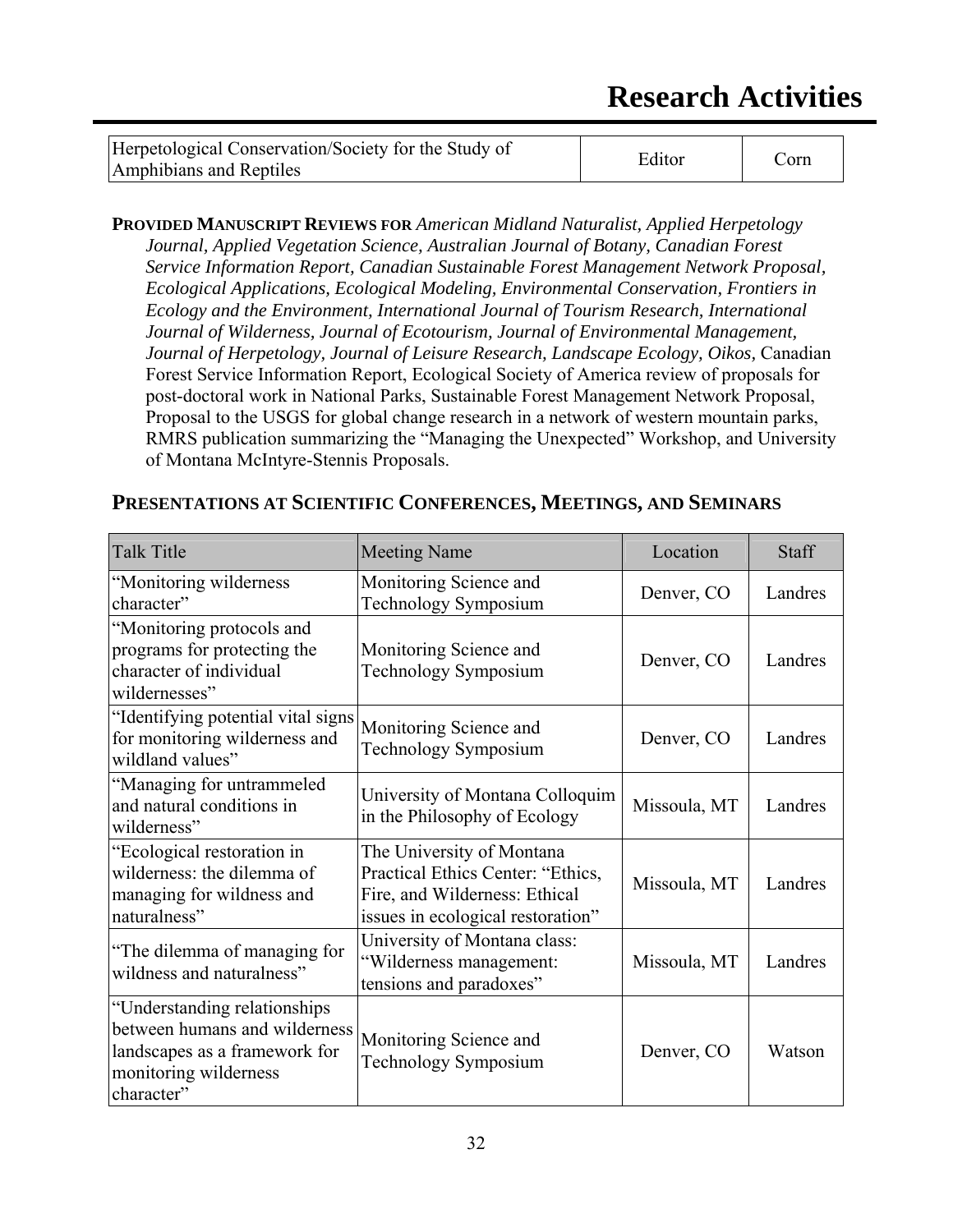| <b>Talk Title</b>                                                                                                                                                                     | <b>Meeting Name</b>                                                                                                                                            | Location      | Staff                |
|---------------------------------------------------------------------------------------------------------------------------------------------------------------------------------------|----------------------------------------------------------------------------------------------------------------------------------------------------------------|---------------|----------------------|
| "Mapping place meanings on<br>the Bitterroot National Forest-<br>a landscape-level assessment of<br>personal and community values<br>as input to fuel hazard reduction<br>treatments" | <b>Bitterroot Ecosystem</b><br>Management Research Project<br>meeting                                                                                          | Hamilton, MT  | Watson,<br>Gunderson |
| "Institutional trust in fire and<br>fuels management"                                                                                                                                 | <b>RMRS Fire Lab Seminar Series</b>                                                                                                                            | Missoula, MT  | Watson               |
| "Searching for wildness in<br>South Africa"                                                                                                                                           | University of Montana Graduate<br><b>Student Seminar</b>                                                                                                       | Missoula, MT  | Watson               |
| "Identifying benefits and risks<br>for wildland fire and fuels<br>planning"                                                                                                           | Risk Assessment for Decision-<br>making Related to<br>Uncharacteristic Wildfire                                                                                | Portland, OR  | Miller               |
| "Tools and approaches to help<br>plan for wildland fire use"                                                                                                                          | National Fire Plan Conference<br>and<br>Wildland Fire 2004: Surviving in<br>the Interface Danger Zone                                                          | Reno, NV      | Miller               |
| "Scaling laws in fire regimes:<br>moving landscape fire history<br>into the 21 <sup>st</sup> century"                                                                                 | <b>US-International Association for</b><br>Landscape Ecology conference                                                                                        | Las Vegas, NV | Miller               |
| "Scale dependence and<br>constraints on a 20 <sup>th</sup> century fire<br>regime"                                                                                                    | US-International Association for<br>Landscape Ecology conference                                                                                               | Las Vegas, NV | Miller               |
| "Restoring wilderness fire:<br>challenges and opportunities"                                                                                                                          | University of Montana course on<br>Ethics, Fire, and Wilderness                                                                                                | Missoula, MT  | Miller               |
| "Mapping the probability of<br>burning to help plan for<br>wildland fire use"                                                                                                         | Monitoring Science and<br>Technology Symposium                                                                                                                 | Denver, CO    | Miller               |
| "Amphibians and snow:<br>estimated changes in breeding<br>phenology in the mountains of<br>the western United States"                                                                 | <b>Ecological Society of America</b><br>Meeting                                                                                                                | Portland, OR  | Corn                 |
| "History of the Amphibian"<br>Research and Monitoring<br>Iinitiative"                                                                                                                 | Meeting of the American Society<br>of Ichthyologists and<br>Herpetologists, Herpetologists'<br>League, and Society for the Study<br>of Amphibians and Reptiles | Norman, OK    | Corn                 |
| "Status of amphibians on the<br>Continental Divide: surveys on<br>a transect from Montana to<br>Colorado"                                                                             | Meeting of the American Society<br>of Ichthyologists and<br>Herpetologists, Herpetologists'<br>League, and Society for the Study<br>of Amphibians and Reptiles | Norman, OK    | Corn                 |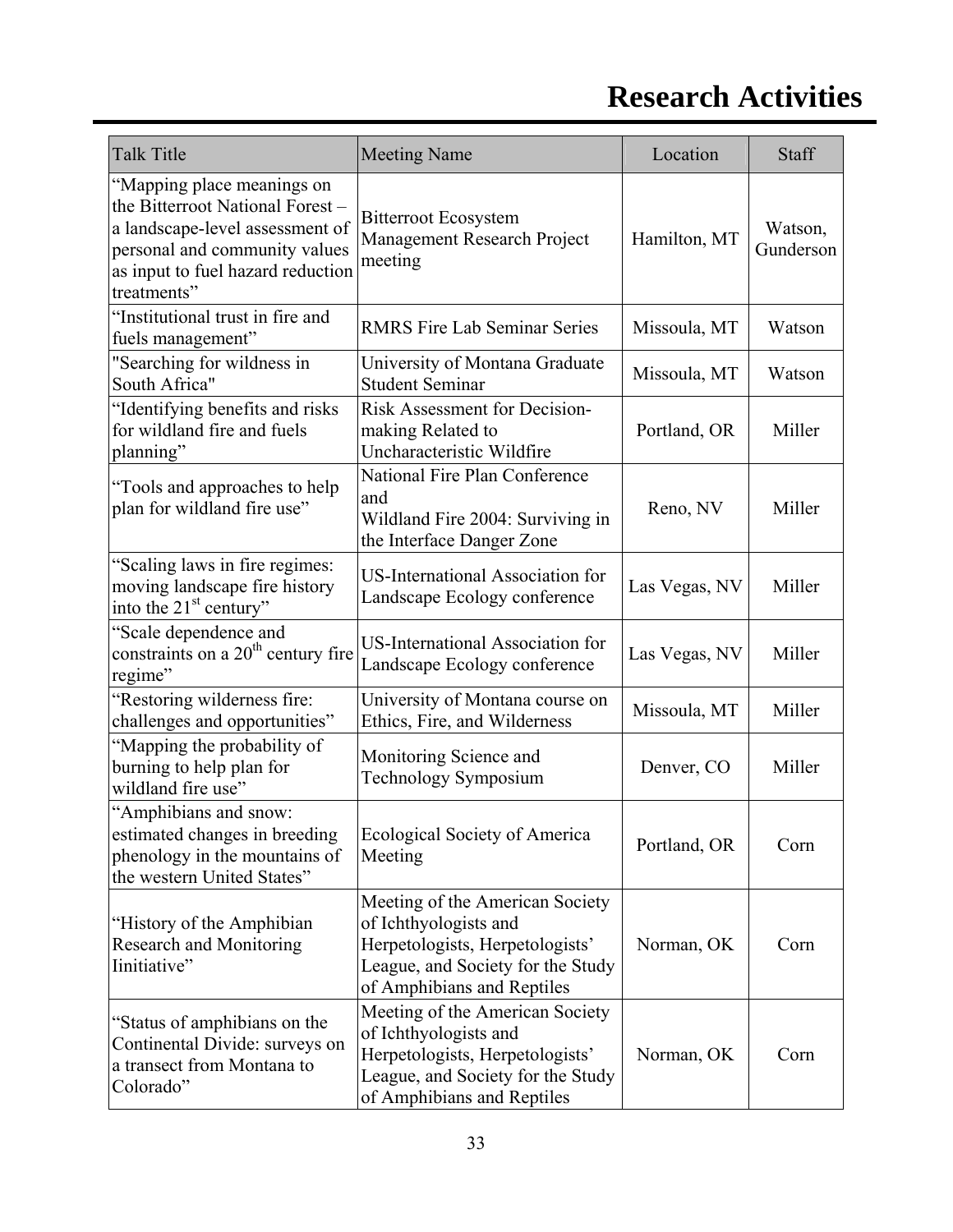| <b>Talk Title</b>                                                                                                   | <b>Meeting Name</b>                                                                                                                                               | Location                  | Staff                       |
|---------------------------------------------------------------------------------------------------------------------|-------------------------------------------------------------------------------------------------------------------------------------------------------------------|---------------------------|-----------------------------|
| "Responses of pond-breeding<br>amphibians to wildfire in<br><b>Glacier National Park"</b>                           | Fire and Hazardous Fuel<br>Reduction Effects on Wildlife: a<br>meeting of the Northwest Science<br>Association and Society for<br>Northwestern Vertebrate Biology | Ellensburg,<br><b>WA</b>  | Hossack                     |
| "Wilderness and wildlife"<br>research priorities"                                                                   | <b>USFS Wildlife Scientists Meeting</b>                                                                                                                           | Albuquerque,<br><b>NM</b> | Wright,<br>Landres,<br>Corn |
| "Monitoring and management<br>of recreation in protected areas:<br>the contributions and limitations<br>of science" | <b>International Conference on</b><br>Monitoring and Management of<br>Visitor Flows in Protected and<br>Recreational Area                                         | Finland                   | Cole                        |
| "Wilderness experiences: what<br>should we be managing for?"                                                        | University of Montana Recreation<br>Management Class                                                                                                              | Missoula, MT              | Cole                        |
| "Progress made in studies of<br>wilderness experience in the<br>Pacific Northwest"                                  | <b>USFS Region 6 Recreation Staff</b><br><b>Officers Meeting</b>                                                                                                  | Portland, OR              | Cole                        |
| "The Limits of Acceptable<br>Change process: rationale and<br>challenges to implementation"                         | The Nordic and Baltic Workshop<br>on Visitor Information Needs and<br><b>Monitoring Methods</b>                                                                   | Finland                   | Cole                        |
| "A state of knowledge<br>presentation on recreation<br>impacts"                                                     | The International Symposium on<br>Society and Natural Resources                                                                                                   | Colorado                  | Cole                        |
| "Development of recreation<br>travel simulation models"                                                             | <b>Visitor Use Simulation Modeling</b><br>Workshop                                                                                                                | Denver, CO                | Cole                        |
| "Understanding recreational<br>visitors' orientations toward<br>Alaskan wilderness"                                 | 5 <sup>th</sup> International Congress of<br>Arctic Social Sciences (ICASS V)                                                                                     | Fairbanks, AK             | Kneeshaw                    |
| "Situational influences of<br>acceptable wildland fire<br>management actions"                                       | Second International Wildland<br>Fire Ecology and Fire<br><b>Management Congress</b>                                                                              | Orlando, FL               | Kneeshaw                    |
| "Social elements influencing<br>the use of fire in wilderness"                                                      | 10 <sup>th</sup> International Symposium on<br>Society and Resource<br>Management                                                                                 | Keystone, CO              | Kneeshaw                    |
| "Acceptability norms toward<br>wildland fire management"                                                            | 10 <sup>th</sup> International Symposium on<br>Society and Resource<br>Management                                                                                 | Keystone, CO              | Kneeshaw                    |
| "Yakutat resident study design"                                                                                     | 10 <sup>th</sup> International Symposium on<br>Society and Resource<br>Management                                                                                 | Keystone, CO              | Christensen                 |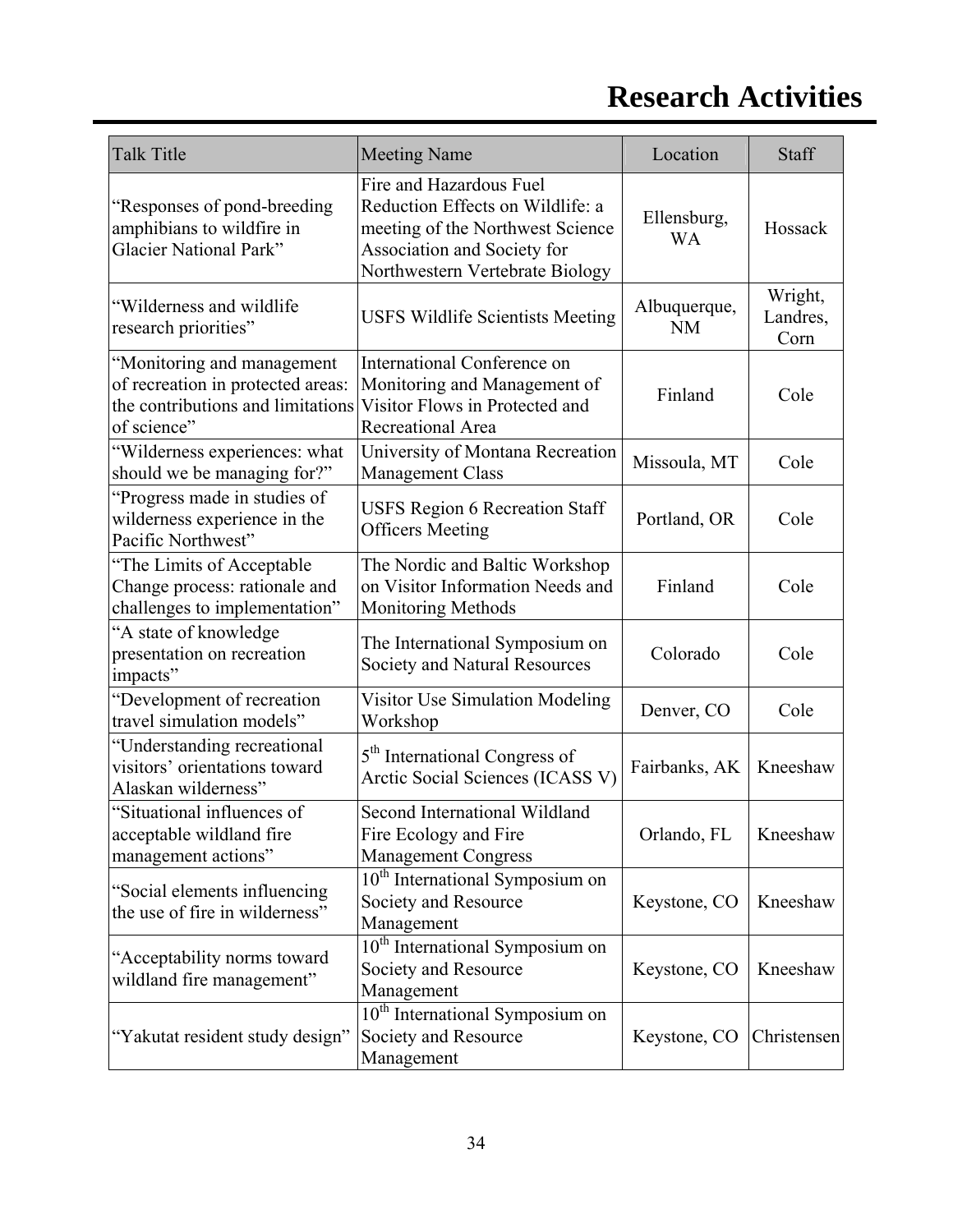| <b>Talk Title</b>                                                                                                                                                                 | <b>Meeting Name</b>                                                                                                                     | Location       | <b>Staff</b>     |
|-----------------------------------------------------------------------------------------------------------------------------------------------------------------------------------|-----------------------------------------------------------------------------------------------------------------------------------------|----------------|------------------|
| "The use of qualitative and<br>quantitative research in<br>identifying experience<br>dimensions and factors of<br>influence at Gates of the Arctic<br>National Park and Preserve" | Human Dimensions of Natural<br>Resources in the Western U.S.<br>Conference                                                              | Sun Valley, ID | Kneeshaw         |
| "Using social science theory to<br>facilitate the adoption of new<br>scientific approaches by natural<br>and recreation resource<br>managers"                                     | Human Dimensions of Natural<br>Resources in the Western U.S.<br>Conference                                                              | Sun Valley, ID | Wright           |
| "Evaluating opportunities and<br>risks of wildland fuels<br>management"                                                                                                           | 2nd International Wildland Fire<br><b>Ecology and Fire Management</b><br>Congress and Fifth Symposium<br>on Fire and Forest Meteorology | Orlando, FL    | <b>Black</b>     |
| "Identifying benefits and risks<br>for wildland fuels and fire<br>planning"                                                                                                       | Wildland Fire Impacts on<br>Watersheds: Understanding,<br>Planning, and Response<br>Conference                                          | Denver, CO     | <b>Black</b>     |
| "Results of the Fire Effects<br>Planning Framework for the<br><b>Bitterroot National Forest and</b><br><b>Bitterroot Front Ecosystem</b><br>Management Research Project"          | <b>Bitterroot Ecosystem</b><br><b>Management Project Meeting</b>                                                                        | Missoula, MT   | <b>Black</b>     |
| "What's my scale: applying<br>information on scaling laws to<br>management situations"                                                                                            | <b>US-International Association for</b><br>Landscape Ecology conference                                                                 | Las Vegas, NV  | <b>Black</b>     |
| "Wilderness fire management:<br>addressing challenges and<br>opportunities through research-<br>practitioner partnerships"                                                        | Boise Aquatic Sciences Lab                                                                                                              | Boise, ID      | <b>Black</b>     |
| "Status report: Can wildland<br>fire use restore natural fire<br>regimes in wilderness and other<br>unroaded lands?"                                                              | <b>JFSP</b> Principal Investigators<br>meeting                                                                                          | Phoenix, AZ    | Davis            |
| "Using the probability of<br>burning to plan for wildland fire<br>use"                                                                                                            | 2nd International Wildland Fire<br><b>Ecology and Fire Management</b><br>Congress                                                       | Orlando, FL    | Davis,<br>Miller |
| "Modeling wildfire probability"<br>using a GIS"                                                                                                                                   | American Society for<br>Photogrammetry and Remote<br>Sensing annual meeting                                                             | Denver, CO     | Davis            |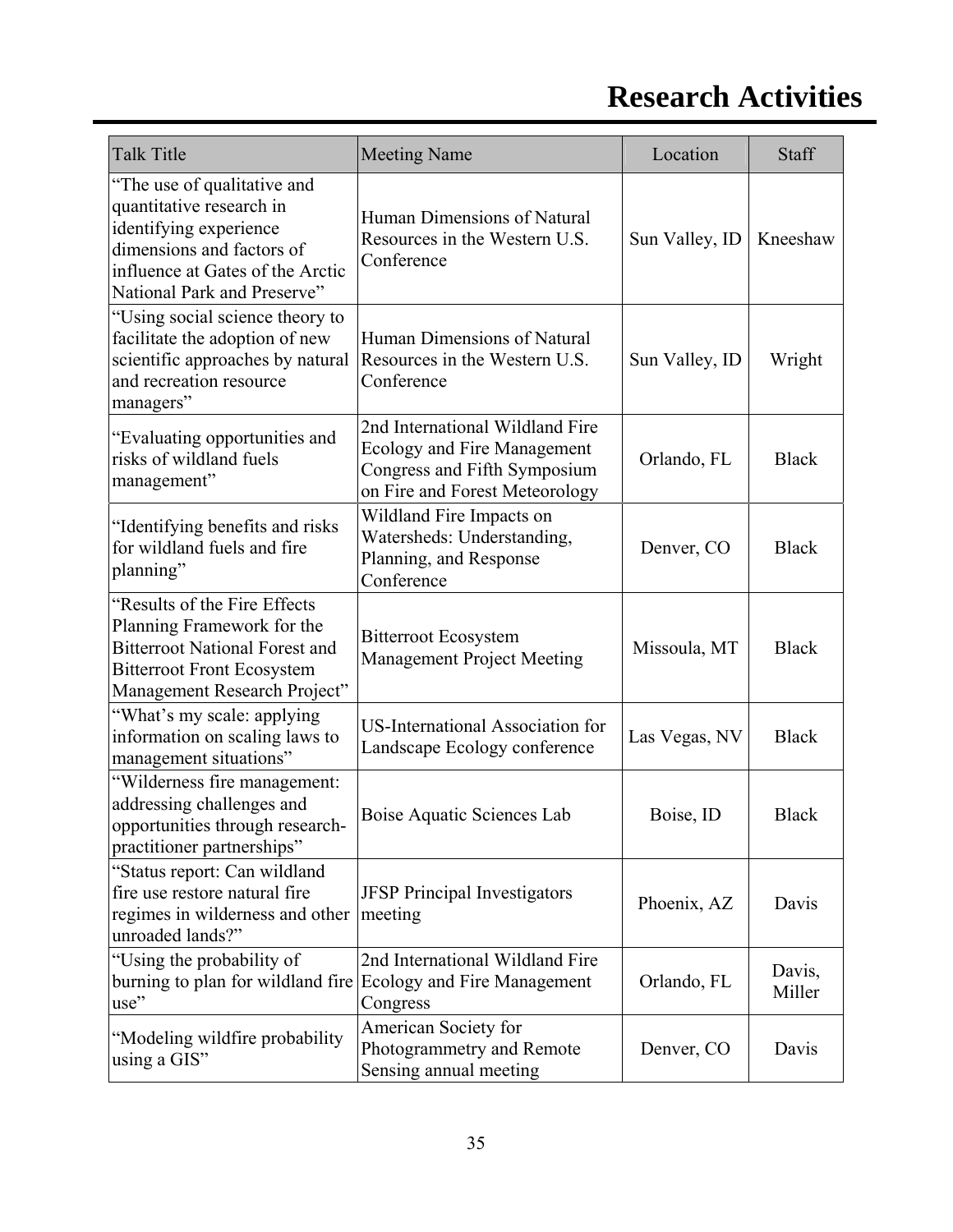| <b>Talk Title</b>                                                                                                       | <b>Meeting Name</b>                                                                               | Location                  | Staff     |
|-------------------------------------------------------------------------------------------------------------------------|---------------------------------------------------------------------------------------------------|---------------------------|-----------|
| "Conflicts in managing wildlife<br>in wilderness"                                                                       | University of Montana Wildlife<br>Management class                                                | Missoula, MT              | Landres   |
| "Fire effects on aquatic wildlife"<br>on protected lands"                                                               | <b>USFS Wildlife Scientist Meeting</b>                                                            | Albuquerque,<br><b>NM</b> | Pilliod   |
| "Preliminary results of fire and<br>stream ecosystems project"                                                          | Joint Fire Science Program annual<br>principal investigator meeting                               | Phoenix, AZ               | Pilliod   |
| "The role of nonnative fishes on<br>amphibian distributions in the<br>northern Rocky Mountains"                         | Joint Meeting of Ichthyologists<br>and Herpetologists                                             | Norman, OK                | Pilliod   |
| "Effects of wildland fires on<br>stream amphibian populations<br>in the greater Northwest"                              | Society for Northwestern<br>Vertebrate Biology Annual<br>Meeting                                  | Ellensburg,<br>WA         | Pilliod   |
| "Fire, water, and people"                                                                                               | University of Idaho Forestry class                                                                | Moscow, ID                | Pilliod   |
| "Effect of Wildland Fire on<br><b>Stream Communities"</b>                                                               | <b>RMRS Fire Lab Seminar Series</b>                                                               | Missoula, MT              | Pilliod   |
| "Out of the caldron and into the<br>fire: Amphibian responses to<br>forest fires in the northern<br>Rockies"            | <b>Ecology Seminar Series</b>                                                                     | Missoula, MT              | Pilliod   |
| "Social science fire issues"                                                                                            | <b>International Society for Human</b><br><b>Ecology Conference</b>                               | Cozumel,<br>Mexico        | Gunderson |
| "Communication analysis<br>among environmental education<br>organizations in Montana"                                   | 32nd Annual Conference of the<br>North American Association for<br><b>Environmental Education</b> | Anchorage, AK             | Gunderson |
| "Communication analysis<br>among conservation education<br>organizations in the Bitterroot<br>Valley and Missoula area" | Montana Environmental<br><b>Education Association annual</b><br>conference                        | Bozeman, MT               | Gunderson |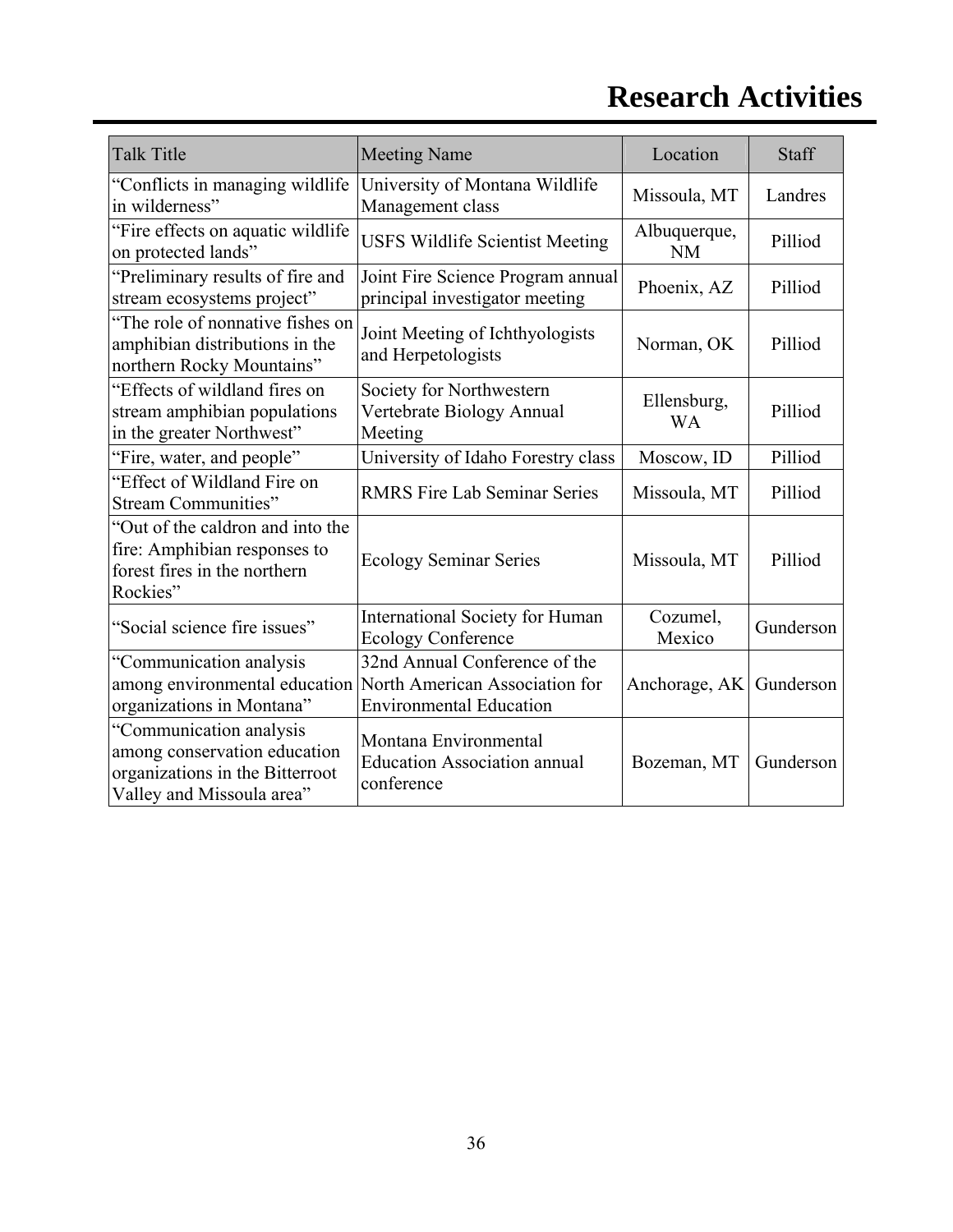Research application projects are intended to increase awareness, understanding, and use of existing research. This includes summarizing, synthesizing, organizing, and presenting research results so they are easily accessible. Products are available on the Leopold Institute's web site, in publications and reports, and through formal and informal presentations. The following provides brief descriptions of the Leopold Institute Research Application projects active in FY 2004.

### **PROJECT DESCRIPTIONS**

#### **PERSONAL AND SOCIAL INFLUENCES TO THE SUCCESS OF SCIENCE DELIVERY AND APPLICATION EFFORTS**

**WHO:** Vita Wright - *Aldo Leopold Wilderness Research Institute*, Mike Patterson - *University of Montana*, Charisse Sydoriak - *BLM National Science and Technology Center,* John Szymoniak, Cynthia Miner - *Pacific Southwest Research Station,* James Saveland - *Rocky Mountain Research Station*, Ruth Jacobs - *USGS Forest and Rangeland Ecosystem Sciences Center*

**WHAT:** The project consists of three parts: (1) a literature review of social, psychology, and organizational communication theories that address the adoption of new ideas and approaches, (2) agency case studies, and (3) a national survey of wilderness managers. For each case study, we will engage in conversations with managers including local and centralized decision makers and resource (fire, fuels, wildlife) staff specialists, to meet the following objectives:

- examine the roles that science currently plays in management,
- gain a better understanding of how land managers access and use science,
- gain a better understanding of how researchers successfully disseminate scientific information and/or work with managers,
- identify specific barriers that limit managers' ability to access and use science, and
- identify potential tools and techniques for improving managers' access to and use of science.

Information gathered during the case studies will be used to develop part two of this project, a broader quantitative survey of managers responsible for managing fire, fuels, or wildlife in each wilderness management agency.

#### **WHEN:** 2004-2007

**WHERE:** Various locations in the western United States.

#### **THE LEOPOLD INSTITUTE WEB SITE**

**WHO:** Suzanne Schwartz, Vita Wright, Amy Cilimburg - *Aldo Leopold Wilderness Research Institute*, Lisa Eidson - *University of Montana Wilderness Institute* **WHAT:** We are continually maintaining and improving our website in order to provide readily accessible information about the Leopold Institute, its research and research application programs, staff, and recent activities, as well as to allow easy access to Institute publications. This project is also designed to make sure wilderness research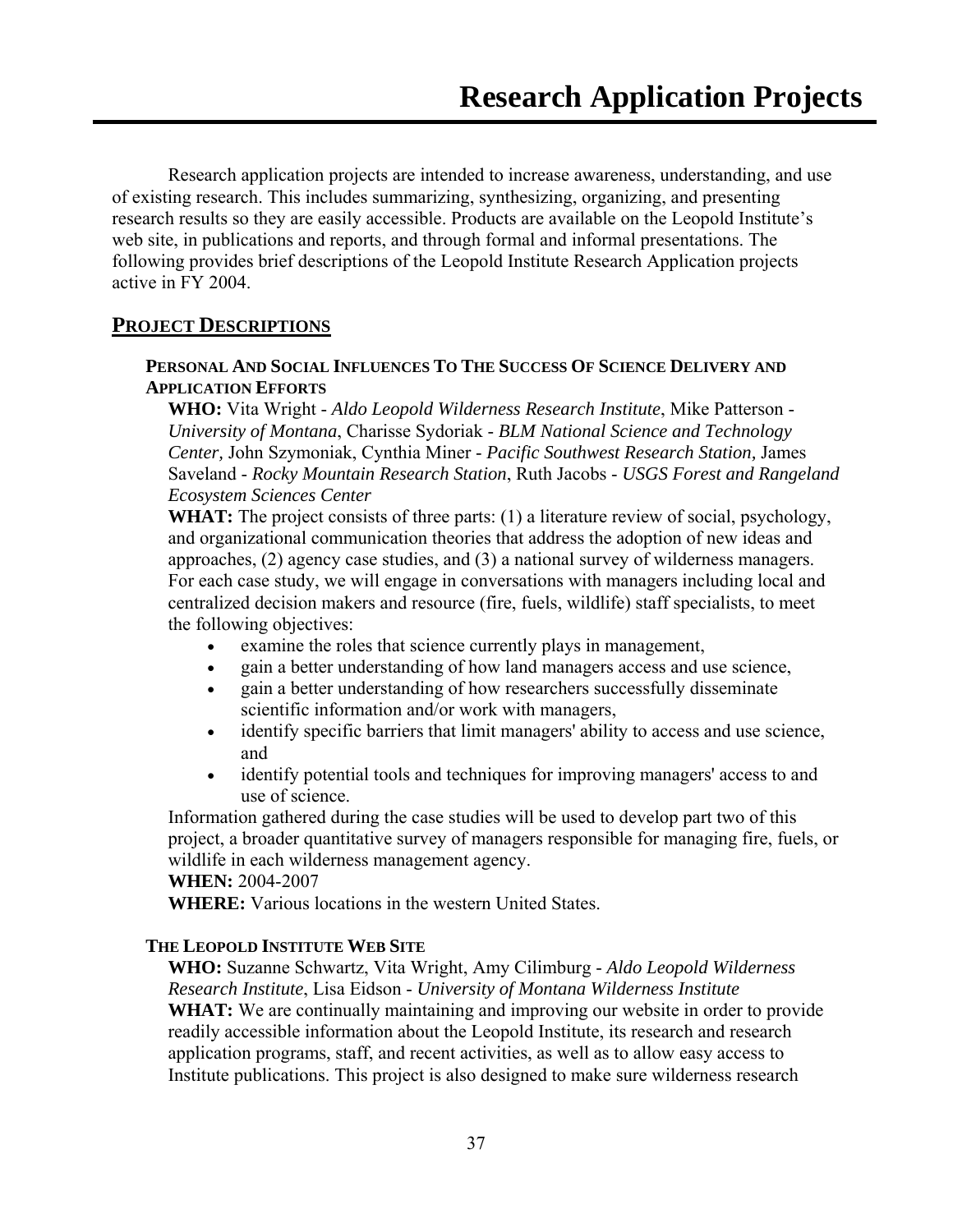information, especially that produced by the Leopold Institute, is accurately and efficiently represented by the Wilderness Information Network. **WHEN:** 2001-2010; Ongoing

#### **LEOPOLD INSTITUTE RESEARCH IN A NUTSHELL - RESULTS AND MANAGEMENT IMPLICATIONS**

**WHO:** Vita Wright, Amy Cilimburg, Janet Doherty, Alison Perkins, Nathan Queener - *Aldo Leopold Wilderness Research Institute*

**WHAT:** This project was developed to provide brief overviews of selected research projects in order to highlight research results and management implications and to provide a list of associated publications or products that contain more detailed information. These are available in hard copy and on our web site, through the Research Application Program web page.

**WHEN:** 2000-2005; Ongoing

#### **THE LINKING WILDERNESS RESEARCH AND MANAGEMENT SERIES OF ANNOTATED READING LISTS**

**WHO:** Vita Wright, Marion Hourdequin, Amy Cilimburg, Brian Glaspell, Sophie Osborn, Alison Perkins, Annette Puttkammer, Doug Tempel, Brett Walker - *Aldo Leopold Wilderness Research Institute*

**WHAT:** This series of annotated reading lists was developed to help land managers and others access scientific information relevant to protecting and restoring wilderness and similarly managed lands, as well as the myriad of values associated with such lands. References in these reading lists are categorized to provide context for each publication, and then organized to provide a logical framework for addressing the issue. Each volume begins with references necessary to understand the overall issue, and then provides references useful for identifying management goals, understanding influences on those goals, and finally, for selecting and implementing management approaches. Within each section, articles are annotated to clarify their relevance to that section and to highlight their importance for wilderness management. To date we have completed the first four in the series and a draft of the fifth volume:

- Volume 1-Wilderness Fire Restoration and Management
- Volume 2-Defining, Managing, and Monitoring Wilderness Visitor Experiences
- Volume 3-Recreation Fees in Wilderness and other Public Lands
- Volume 4-Understanding and Managing Invasive Plants In Wilderness
- Volume 5-Backcountry Recreation Impacts to Wildlife (Draft).

These volumes can be downloaded or ordered from our web site, through the Research Application Program web page. The references in these volumes are also available in an issue-driven searchable database, as part of the Wilderness Stewardship Reference System.

**WHEN:** 2001-2005; Ongoing

#### *New!* **FUELS PLANNING: SCIENCE SYNTHESIS AND INTEGRATION - ENVIRONMENTAL CONSEQUENCES**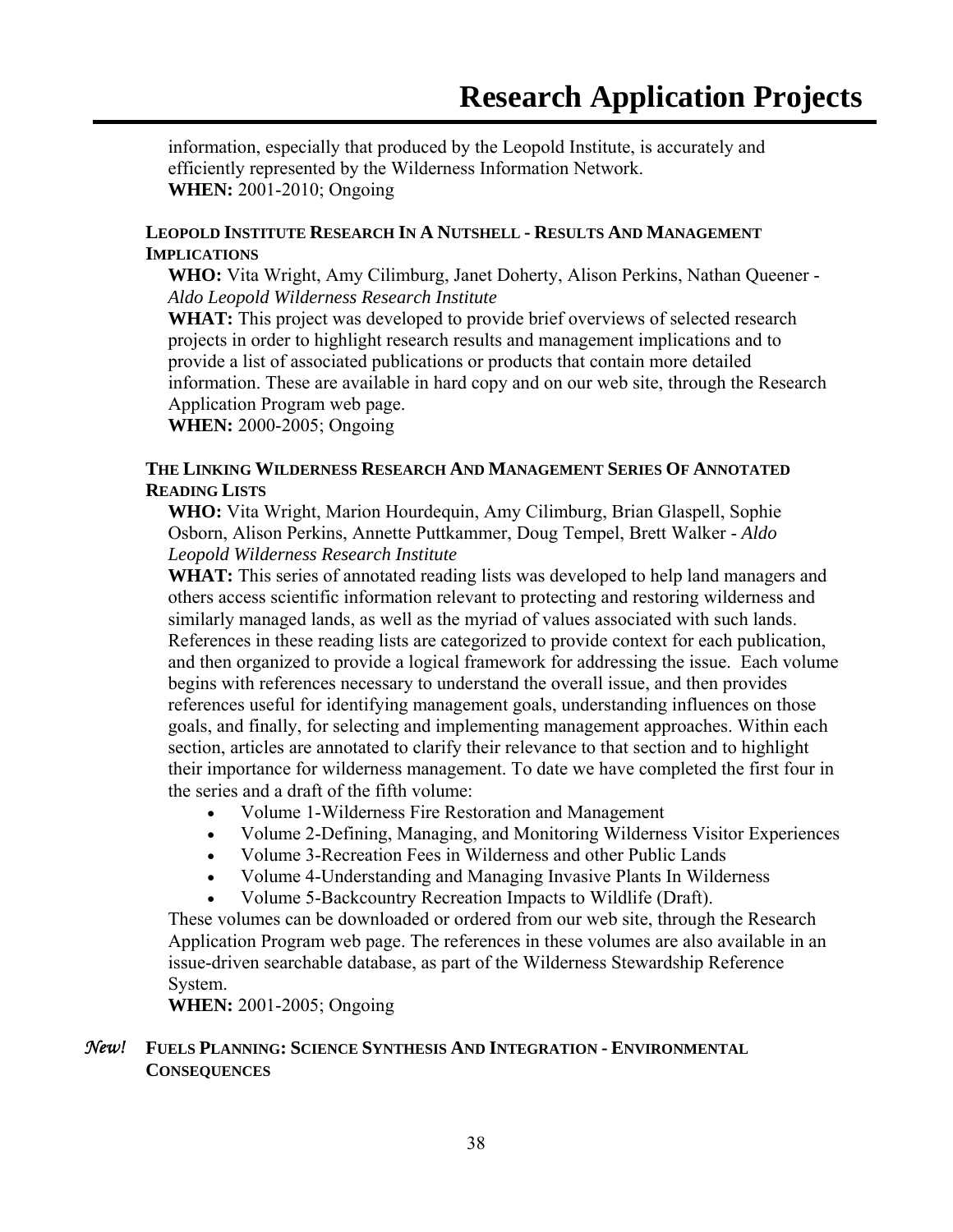**WHO:** Elaine Sutherland- *RMRS*, Anne Black - *Aldo Leopold Wilderness Research Institute*

**WHAT:** The mission of the Environmental Consequences team is to provide fuel treatment planners with the means to estimate the environmental consequences of proposed fuel treatment activities in the dry, interior forests (Ponderosa Pine, interior Douglas-fir, and Lodgepole Pine)of the western U.S. on air, soil and water resources, flora, terrestrial and aquatic fauna, and Armillaria root disease occurrence.

This is a subteam of the National Fuels Synthesis: Science Synthesis and Integration Team led by Russ Graham (RMRS) and Sarah McCaffrey (NCS). Other teams include: fire behavior (D. Peterson, PNW), economics (J. Barbour, PNW), and social (P. Jakes, NCS).

For more information on this project, go to the Environmental Consequences Team webpage - http://forest.moscowfsl.wsu.edu/fuels/ **WHEN:** 2004-2005

**WHERE:** Interior West dry-forest habitats, USA

#### *New!* **USING SOCIAL SCIENCE TO IMPROVE WILDLAND FIRE MANAGEMENT: FIREFIGHTER SAFETY**

**WHO:** Greg Larson - *University of Montana*, Vita Wright - *Aldo Leopold Wilderness Research Institute*

**WHAT:** This project will compile and organize organizational communication and management literature, such as that on organizational culture, identity, leadership, group dynamics, and decision making, that can be used to understand and manage individual and group behavior within the context of firefighting and fire management. An annotated reading list will be produced that can be used to help improve organizational culture and practices related to firefighter safety, to assess the effectiveness of firefighter safety campaigns, and to improve firefighter safety trainings.

**WHEN:** 2004-2005

#### **WILDERNESS FIRE REPORTING**

**WHO:** David Parsons, Peter Landres, Vita Wright, Carol Miller, Doug Tempel - *Aldo Leopold Wilderness Research Institute*, Susan Sater, Chris Ryan, Steve Boutcher - *U.S. Forest Service*

**WHAT:** Staff at the Leopold Institute have attempted to compile the number of acres burned in Wilderness annually by contacting Regional Fire or Wilderness managers in the USFS and NPS. Owing to the lack of formal tracking, the numbers in the Leopold Institute database are only as accurate as the estimates provided by various regional staff at the time of inquiry. We are working with these agencies in an attempt to figure out how best to track the Wilderness acres burned under wildland fire use, prescribed fire, and suppression strategies for each fire.

**WHEN:** 1997-2004

### **ANNOTATED BIBLIOGRAPHY AND SEARCHABLE DATABASE ON WILDERNESS RECREATION**

**WHO:** Yu-Fai Leung - *North Carolina State University*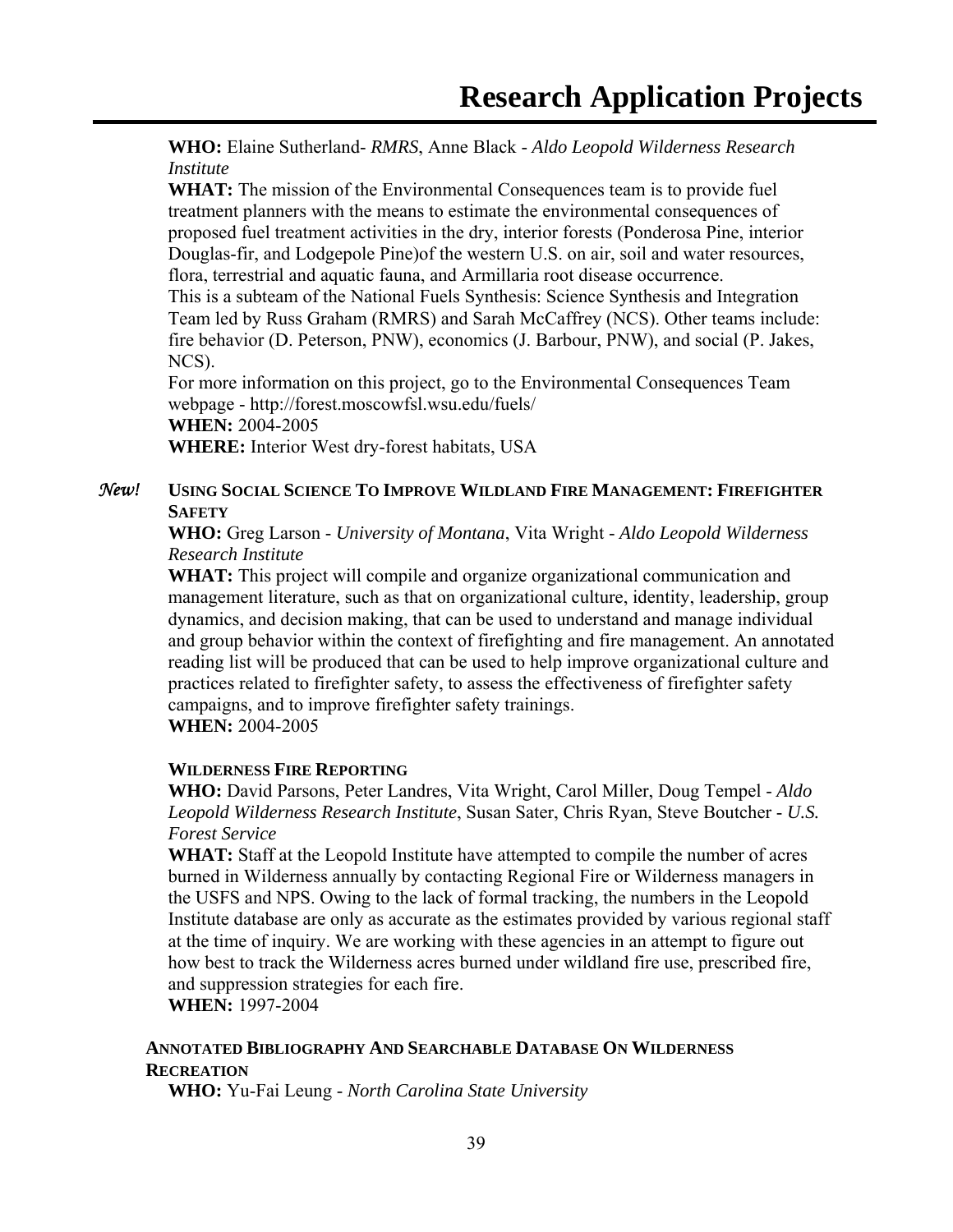**WHAT:** This project will develop an internet-served bibliography of recreation ecology research and will emphasize items published since the Cole and Schreiner bibliography (1981).

**WHEN:** Closed 2004

WHY: A great deal of recreational impacts research has occurred in the last 20 years. This published bibliography will provide an update of references, superceding the publication by David Cole and Edward Schreiner, Impacts of backcountry recreation: site management and rehabilitation--an annotated bibliography (Leopold Institute publication #84). Additionally, with the advent of easily accessible information served on the web, this bibliography will be made available as a searchable database.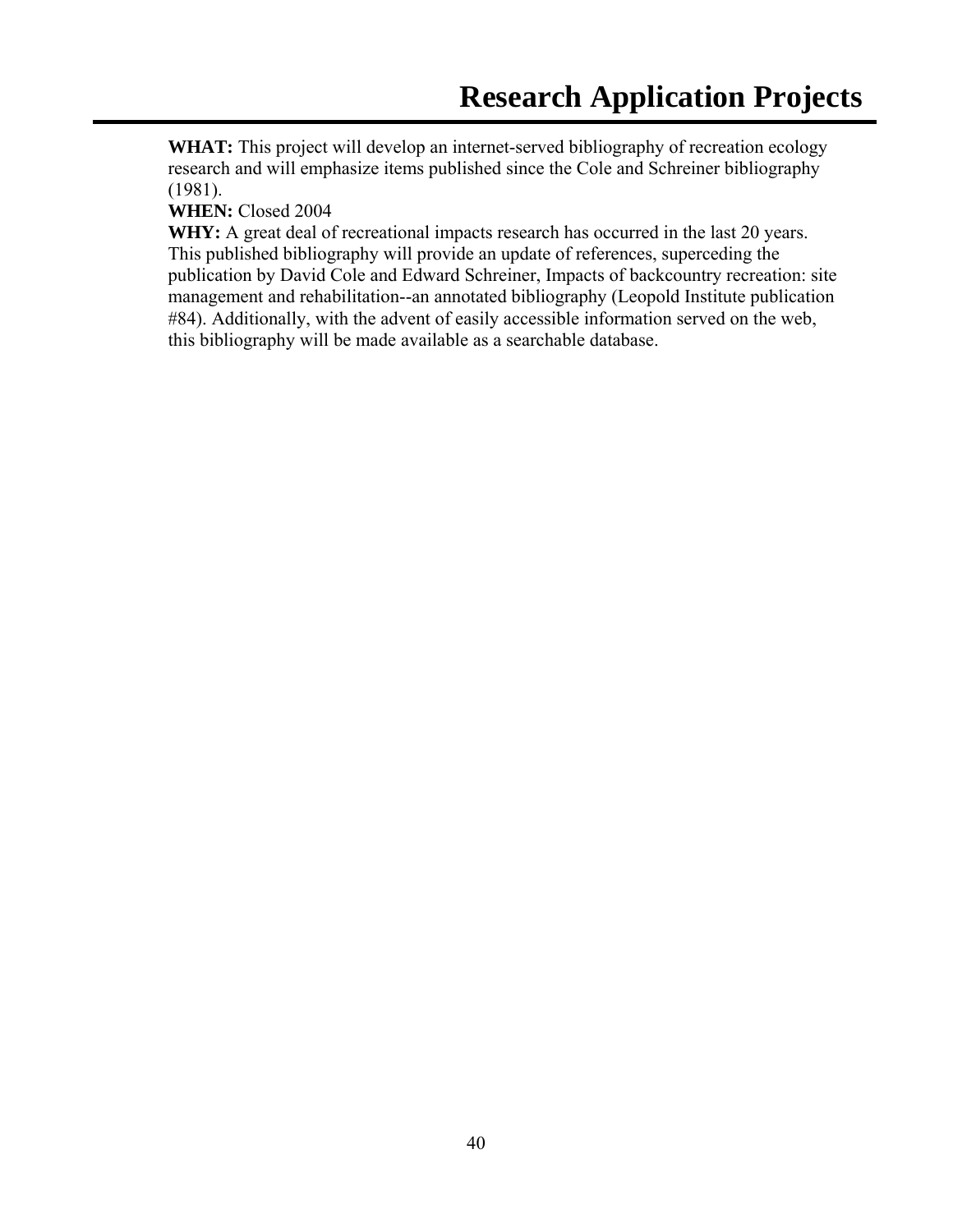In addition to conducting and coordinating research application projects, staff activities include organizing workshops, making site visits and consultations, participating on committees and task forces, interacting with university staff and graduate students as affiliate faculty, and presenting at conferences and meetings for management audiences.

### **WORKSHOPS AND SYMPOSIA ORGANIZED BY THE LEOPOLD INSTITUTE**

| Workshop/Symposium                                                               | Location     | Staff        |
|----------------------------------------------------------------------------------|--------------|--------------|
| Meeting of USFWS Regional Wilderness Coordinators and<br>Leopold Institute staff | Missoula, MT | Wright       |
| Fuels Synthesis Project, Missoula Beta-test                                      | Missoula, MT | <b>Black</b> |

### **SITE VISITS AND CONSULTATIONS**

| Program/Site/Topic                                                                                                                                                   | <b>State</b>    | Agency / Org.                  | <b>Staff</b>     |
|----------------------------------------------------------------------------------------------------------------------------------------------------------------------|-----------------|--------------------------------|------------------|
| Worked with scientists at Glacier Bay to review and<br>consult on proposal to establish long term ecological<br>research proposal modeled after the NSF LTER program | <b>AK</b>       | <b>NPS</b>                     | Parsons          |
| Interagency Wilderness Steering Committee discussion of<br>an interagency, NWPS-wide monitoring program on<br>conditions related to wilderness character             | DC              | Interagency                    | Landres          |
| Provided review and input to wilderness management and<br>research plant for Kruger National Park, South Africa                                                      | South<br>Africa | Kruger<br><b>National Park</b> | Watson           |
| Task Force developing standards and guidelines for<br>incorporating carrying capacity and visitor management<br>more adequately within general management plans      | <b>USA</b>      | <b>NPS</b>                     | Cole             |
| Amphibian monitoring in Yellowstone and Grand Teton<br><b>National Parks</b>                                                                                         | <b>MT</b>       | <b>NPS</b>                     | Corn             |
| Assessment of desert tortoise populations                                                                                                                            | <b>NV</b>       | <b>USFWS</b>                   | Corn             |
| Meeting with Fire Management Officer on Gila NF                                                                                                                      | <b>FL</b>       | <b>USFS</b>                    | Davis,<br>Miller |
| Briefed Region 1 National Fire Plan Coordinator on fire<br>research                                                                                                  | <b>MT</b>       | <b>USFS</b>                    | Miller           |
| Meeting with Region 1 GIS Fire Planner to describe the<br>model BurnPro                                                                                              | <b>MT</b>       | <b>USFS</b>                    | Miller           |
| Meeting with Great Smoky Mountains NP personnel to<br>describe the model BurnPro                                                                                     | <b>TN</b>       | <b>NPS</b>                     | Miller           |
| Meeting with Bitterroot NF fuels specialist and fire<br>ecologist to discuss results of fire effects modeling                                                        | <b>MT</b>       | <b>USFS</b>                    | Miller           |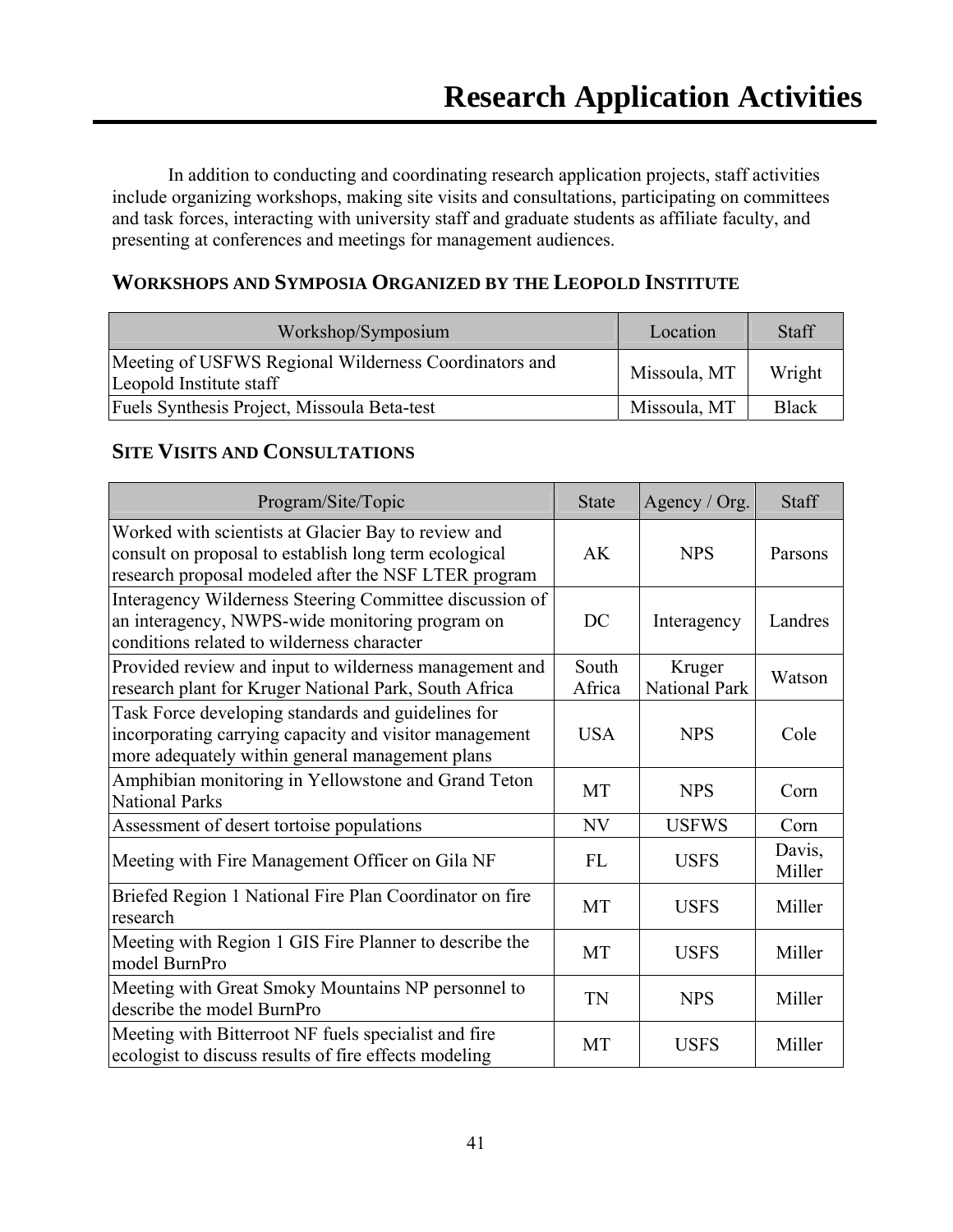| Program/Site/Topic                                                                                                                                                                                          | <b>State</b>                          | Agency / Org. | <b>Staff</b>      |
|-------------------------------------------------------------------------------------------------------------------------------------------------------------------------------------------------------------|---------------------------------------|---------------|-------------------|
| Consultation with Valhalla Wilderness Society (VWS)<br>regarding fire management issues in Canada's provincial<br>parks                                                                                     | <b>British</b><br>Columbia,<br>Canada | <b>VWS</b>    | Miller            |
| Region 1 Fire Planning Workshop                                                                                                                                                                             | <b>MT</b>                             | <b>USFS</b>   | Miller            |
| Led discussion on wilderness fire reporting with National<br>and Regional Wilderness Specialists                                                                                                            | <b>OR</b>                             | <b>USFS</b>   | Wright            |
| Consulted with Landbird Monitoring Program on<br>technology transfer ideas                                                                                                                                  | MT                                    | USFS / UM     | Wright            |
| <b>Information Systems/Project Leader Meeting</b>                                                                                                                                                           | MT                                    | <b>USFS</b>   | Spildie           |
| Region 1 Winter Wilderness Meeting                                                                                                                                                                          | MT                                    | <b>USFS</b>   | Spildie,<br>Davis |
| ARC Training for Bitterroot National Forest Fire<br>Ecologist                                                                                                                                               | MT                                    | <b>USFS</b>   | <b>Black</b>      |
| Custer National Forest-Beartooth Ranger District: Met<br>with FMO and AFMO about local fire planning efforts<br>and needs, and to discuss opportunity to use FEPF for<br>management of the Pryor Mountains. | MT                                    | <b>USFS</b>   | <b>Black</b>      |
| Provided update of the Fire Effects Planning Module to<br>the BNF's Fire Ecologist                                                                                                                          | <b>MT</b>                             | <b>USFS</b>   | <b>Black</b>      |

## **MANAGEMENT COMMITTEES, TASK FORCES**

| Role     | Committee/Task Force                                                                      | <b>Staff</b>                   |
|----------|-------------------------------------------------------------------------------------------|--------------------------------|
| Co-chair | <b>USFS Wilderness Monitoring Committee</b>                                               | Landres                        |
| Co-chair | Forest Service Wilderness Character Technical Guide<br>Development Team                   | Landres                        |
| Member   | The Chief's Wilderness Advisory Group                                                     | Cole                           |
| Member   | PNW Regional Technology Transfer group                                                    | Wright                         |
| Member   | JFSP Fire Technology Transfer Group                                                       | Wright,<br><b>Black</b>        |
| Member   | Wilderness.net Working Group                                                              | Spildie,<br>Wright,<br>Landres |
| Member   | Partners in Amphibian and Reptile Conservation Habitat<br>Management Guidelines Committee | Pilliod                        |
| Member   | Partners in Amphibian and Reptile Conservation National<br><b>Steering Committee</b>      | Pilliod                        |
| Member   | Wilderness Internet Map Service Group                                                     | Spildie                        |
| Member   | 2005 Wilderness Stewardship in the Rockies planning team                                  | Landres                        |
| Member   | NPS National Wilderness Steering Committee                                                | Parsons                        |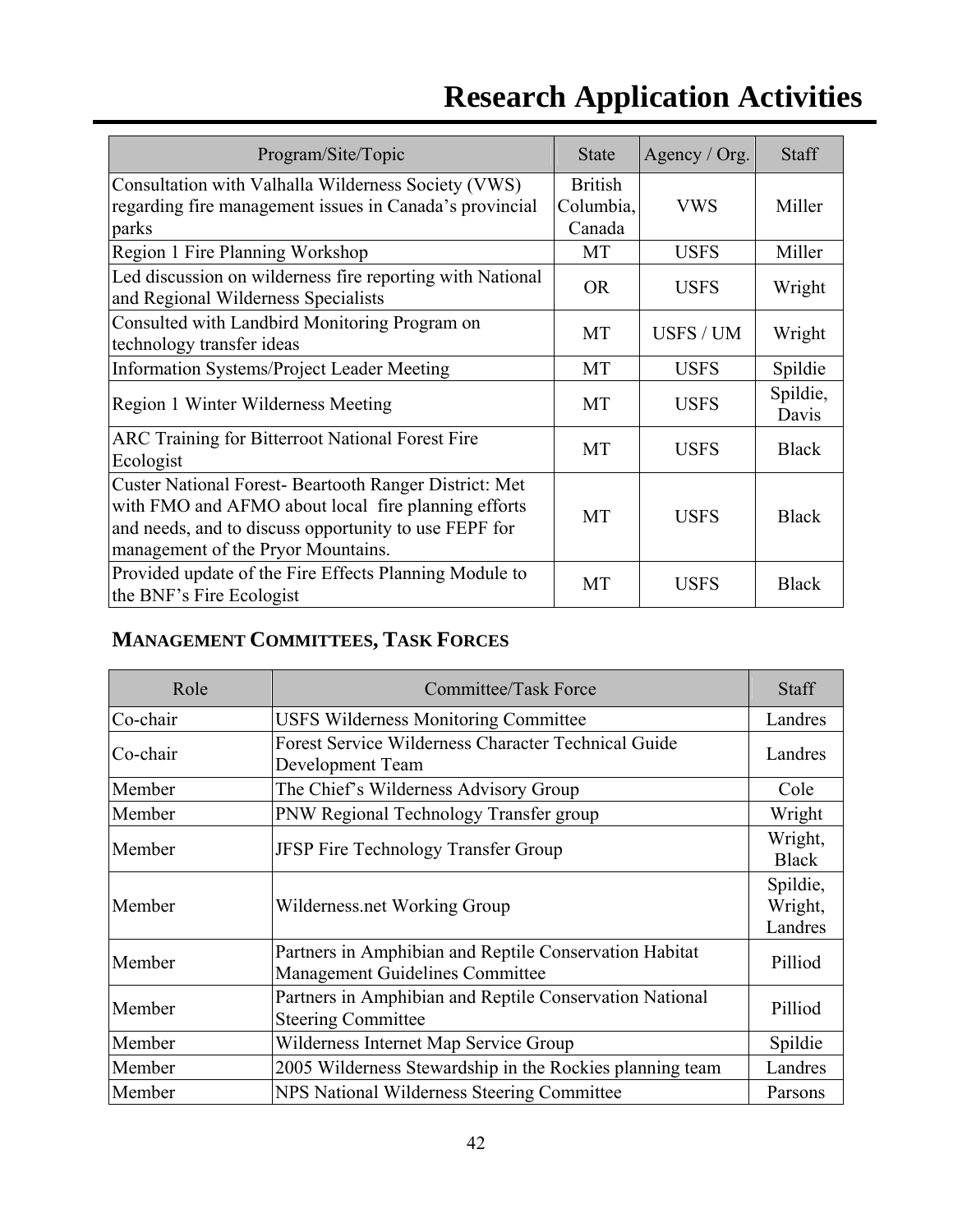| Role     | Committee/Task Force                                                                        | Staff  |
|----------|---------------------------------------------------------------------------------------------|--------|
| Panelist | Expert panel providing input to the planning team for the<br>Colorado River Management Plan | Watson |

## **PRESENTATIONS TO MANAGEMENT AUDIENCES**

| <b>Talk Title</b>                                                                                                                          | <b>Meeting Name</b>                                                               | Location                   | Staff                    |
|--------------------------------------------------------------------------------------------------------------------------------------------|-----------------------------------------------------------------------------------|----------------------------|--------------------------|
| "Research activities in<br>wilderness"                                                                                                     | CESU workshop:<br>Wilderness Stewardship in<br>the Rockies: Let's Talk!           | West Glacier,<br><b>MT</b> | Parsons                  |
| "International conservation issues<br>and the World Parks Congress"                                                                        | Missoula Area Wilderness<br>Forum                                                 | Missoula, MT               | Parsons                  |
| "The World Parks Congress,<br>South Africa"                                                                                                | Leopold Institute Brown Bag<br>Seminar                                            | Missoula, MT               | Parsons                  |
| "The restoration of fire to<br>wilderness"                                                                                                 | UM Wilderness Institute<br><b>Lecture Series</b>                                  | Missoula, MT               | Parsons,<br><b>Black</b> |
| "Application of climate change<br>science to management of natural<br>ecosystems"                                                          | Mountain Climate Change<br>Workshop                                               | Kings Beach,<br>CA         | Parsons                  |
| "Implications for protected area<br>management and the need for<br>more effective science delivery"                                        | The Mountain Climate<br>Sciences Symposium                                        | Kings Beach,<br>CA         | Parsons                  |
| "ALWRI science delivery and<br>application approaches"                                                                                     | <b>RMRS Management Team</b><br>Meeting                                            | Albuquerque,<br><b>NM</b>  | Wright                   |
| "Wildlife and wilderness research<br>priorities"                                                                                           | <b>USFWS Regional</b><br><b>Wilderness Coordinators</b>                           | Missoula, MT               | Wright                   |
| "Leopold Institute Research<br>Application Program Overview"                                                                               | <b>USFWS Regional</b><br><b>Wilderness Coordinators</b>                           | Missoula, MT               | Wright                   |
| "Local community values attached<br>to wilderness"                                                                                         | <b>USFS Northern Region</b><br><b>Wilderness Ranger</b><br>Rendezvous             | Choteau, MT                | Watson                   |
| "Partnerships in Alaska to define"<br>wilderness values"                                                                                   | Alaska Wilderness,<br>Recreation, and Tourism<br>Association annual<br>conference | Sitka, AK                  | Watson                   |
| "Results of a recreation use study"<br>on the Tongass NF, Yakutat<br>Ranger District"                                                      | <b>Situk River Partners Meeting</b>                                               | Yakutat, AK                | Watson                   |
| "Research on visitors (recreation)<br>and users (Inuit and scientists) of<br>two remote National Parks in the<br>Eastern Arctic of Canada" | Parks Canada                                                                      | Ottawa,<br>Ontario         | Watson                   |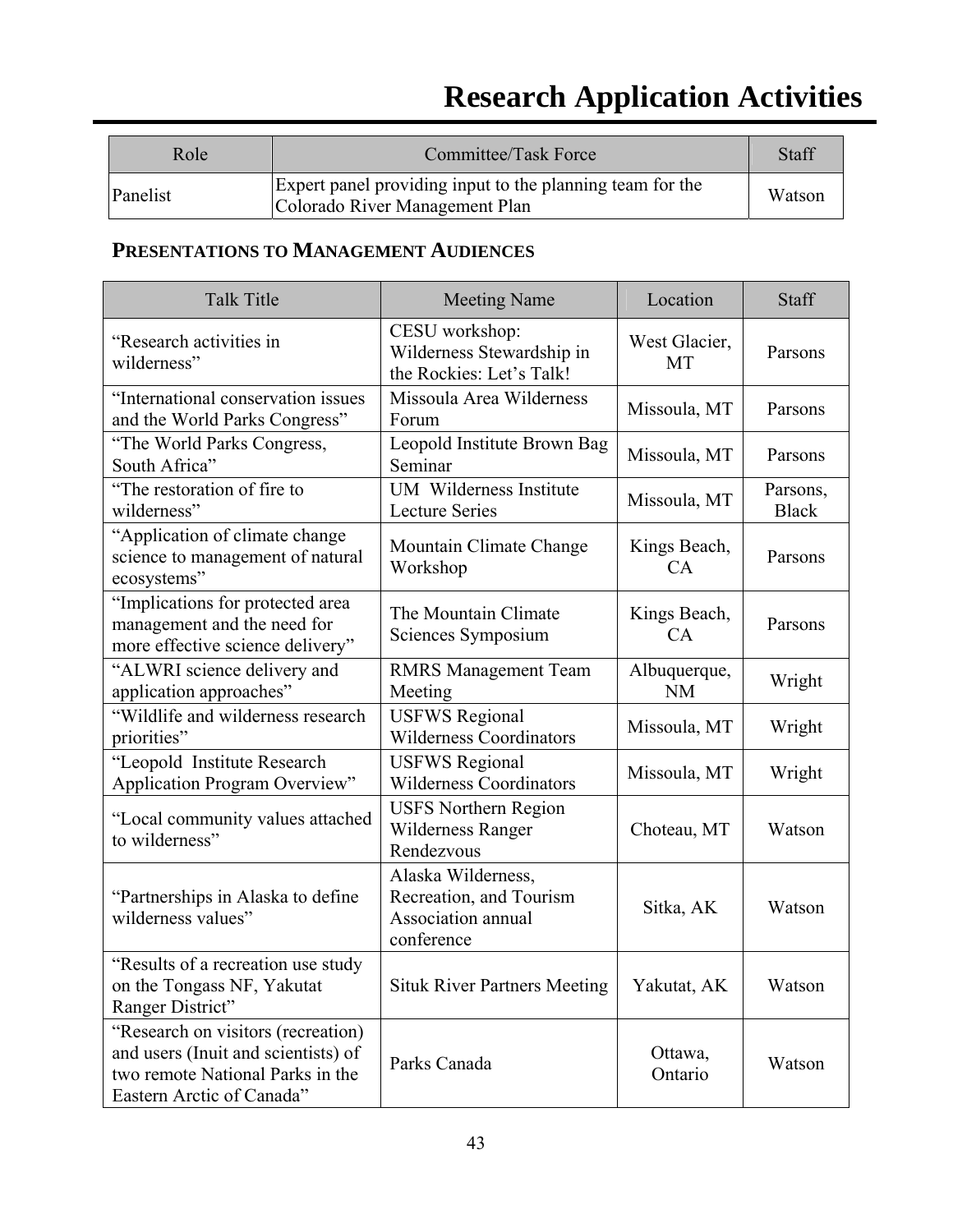| <b>Talk Title</b>                                                                                   | <b>Meeting Name</b>                                                       | Location            | Staff        |
|-----------------------------------------------------------------------------------------------------|---------------------------------------------------------------------------|---------------------|--------------|
| "Results of a recreation use study<br>on the Tongass NF, Yakutat<br>Ranger District"                | <b>Situk River Partners Meeting</b>                                       | Alaska              | Christensen  |
| "Monitoring recreation impacts in<br>wilderness"                                                    | <b>Carhart Visitor Use</b><br>Management Workshop                         | Palm Springs,<br>CA | Cole         |
| "Recreation impacts in<br>wilderness"                                                               | <b>Carhart Visitor Use</b><br>Management Workshop                         | Palm Springs,<br>CA | Cole         |
| "Management strategies for<br>recreation impacts in wilderness"                                     | <b>Carhart Visitor Use</b><br>Management Workshop                         | Palm Springs,<br>CA | Cole         |
| "Reinvigorating visitor use data<br>collection efforts"                                             | USFS regional wilderness<br>specialists' meeting                          | San Diego,<br>CA    | Cole         |
| "Wilderness recreation<br>management strategies"                                                    | <b>USFS</b> regional wilderness<br>specialists' meeting                   | San Diego,<br>CA    | Cole         |
| "Input into ALWRI rechartering"                                                                     | <b>USFS</b> regional wilderness<br>specialists' meeting                   | San Diego,<br>CA    | Cole         |
| "Wilderness recreation research<br>and the US Fish and Wildlife<br>Service"                         | <b>USFWS Regional</b><br><b>Wilderness Coordinators</b><br>Meeting        | Missoula, MT        | Cole         |
| "Recreation-related wilderness<br>monitoring"                                                       | <b>USFS Northern Region</b><br>Wilderness Workshop                        | Missoula, MT        | Cole         |
| "Restoration in wilderness: the<br>importance of symbolic values"                                   | CESU workshop:<br>Wilderness Stewardship in<br>the Rockies: Let's Talk!   | West Glacier,<br>MT | Cole         |
| "The social science of fire"                                                                        | CESU workshop:<br>"Wilderness Stewardship in<br>the Rockies: Let's Talk!" | West Glacier,<br>MT | Kneeshaw     |
| "Managing fire in wilderness"                                                                       | <b>USFWS Regional</b><br><b>Wilderness Coordinators</b><br>Meeting        | Missoula, MT        | Miller       |
| "Wilderness fire research"                                                                          | CESU workshop:<br>Wilderness Stewardship in<br>the Rockies: Let's Talk!   | West Glacier,<br>MT | Miller       |
| "Can wildland fire use restore"<br>natural fire regimes in wilderness<br>and other unroaded lands?" | Grand Canyon NP fire and<br>resource management staff                     | Flagstaff, AZ       | Miller       |
| "Wildland Fuels Management:<br>evaluating and planning risks and<br>benefits?"                      | CESU workshop:<br>Wilderness Stewardship in<br>the Rockies: Let's Talk!   | West Glacier,<br>MT | <b>Black</b> |
| "Monitoring wilderness character"                                                                   | CESU workshop:<br>Wilderness Stewardship in<br>the Rockies: Let's Talk!   | West Glacier,<br>MT | Landres      |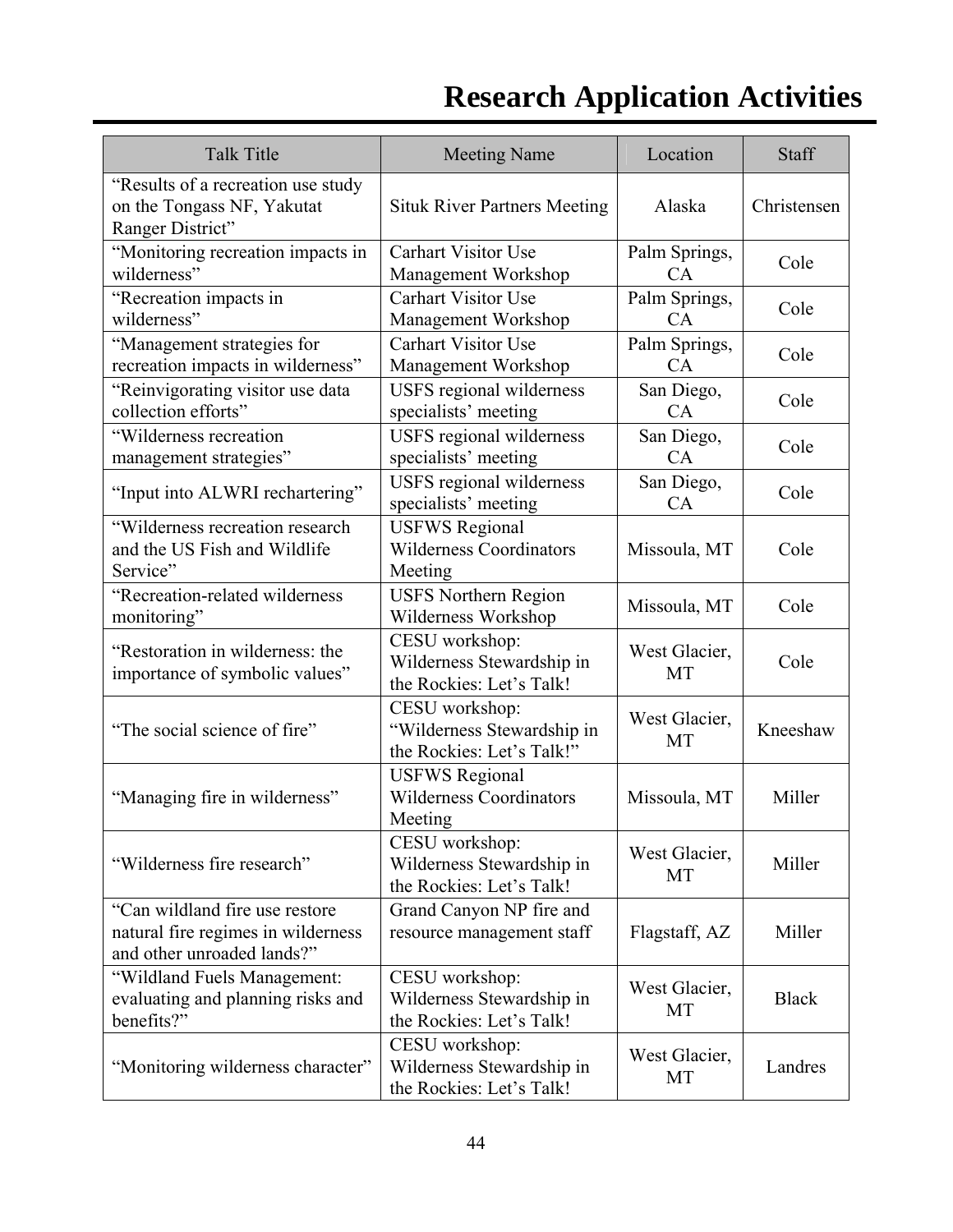| <b>Talk Title</b>                                                                            | <b>Meeting Name</b>                                                                                             | Location                 | Staff        |
|----------------------------------------------------------------------------------------------|-----------------------------------------------------------------------------------------------------------------|--------------------------|--------------|
| "A framework for evaluating<br>proposals for scientific activities<br>in wilderness"         | CESU workshop:<br>Wilderness Stewardship in<br>the Rockies: Let's Talk!                                         | West Glacier,<br>MT      | Landres      |
| "Natural resource monitoring in<br>wilderness: an overview"                                  | Carhart Center course:<br>"Monitoring natural<br>resources in wilderness"                                       | Tuscon, AZ               | Landres      |
| "Monitoring national indicators of<br>wilderness character"                                  | Wildland Values Workshop:<br><b>NPS Southern Colorado</b><br>Plateau Inventory and<br><b>Monitoring Network</b> | Flagstaff, AZ            | Landres      |
| "Monitoring selected conditions<br>related to wilderness character: a<br>national framework" | <b>Carhart Center Regional</b><br>Wilderness Stewardship<br>Training                                            | Crane Lake,<br><b>MN</b> | Landres      |
| "Guidelines for evaluating<br>proposals for scientific activities<br>in wilderness"          | <b>Carhart Center Regional</b><br>Wilderness Stewardship<br>Training                                            | Crane Lake,<br><b>MN</b> | Landres      |
| "The challenge of monitoring"<br>wilderness character"                                       | <b>Carhart Center Regional</b><br>Wilderness Stewardship<br>Training                                            | Lake Mead,<br>NV         | Landres      |
| "Monitoring wilderness character"                                                            | <b>USFS Wilderness</b><br>Monitoring Committee                                                                  | Salt Lake<br>City, UT    | Landres      |
| "The challenge of monitoring<br>wilderness character"                                        | <b>USFWS Regional</b><br><b>Wilderness Coordinators</b>                                                         | Missoula, MT             | Landres      |
| "Guidelines for evaluating<br>proposals for scientific activities<br>in wilderness"          | <b>USFWS Regional</b><br><b>Wilderness Coordinators</b>                                                         | Missoula, MT             | Landres      |
| "Conflicts over wildlife<br>management in wilderness"                                        | <b>USFWS Regional</b><br><b>Wilderness Coordinators</b>                                                         | Missoula, MT             | Landres      |
| "Fire and amphibians"                                                                        | <b>USFS Northern Region</b><br>Wildlife staff meeting                                                           | Missoula, MT             | Pilliod      |
| "Restoring wilderness fire:<br>Challenges and Opportunities"                                 | Greater Yellowstone Area<br>spring inter-agency fire<br>meeting                                                 | Bozeman,<br>MT           | <b>Black</b> |
| "Restoring wilderness fire: the<br>Fire Effects Planning Framework"                          | Selway-Bitterroot<br>Wilderness spring fire<br>meeting                                                          | Hamilton,<br>МT          | <b>Black</b> |
| "Leopold Institute Fire Program:<br>BurnPro and FEPF"                                        | RMRS – Boise Aquatic<br>Sciences Lab meeting                                                                    | Boise, ID                | <b>Black</b> |
| "Tools for restoring and<br>maintaining fire – BurnPro and<br>FEPF"                          | Fire Program Analysis team<br>meeting                                                                           | Boise, ID                | <b>Black</b> |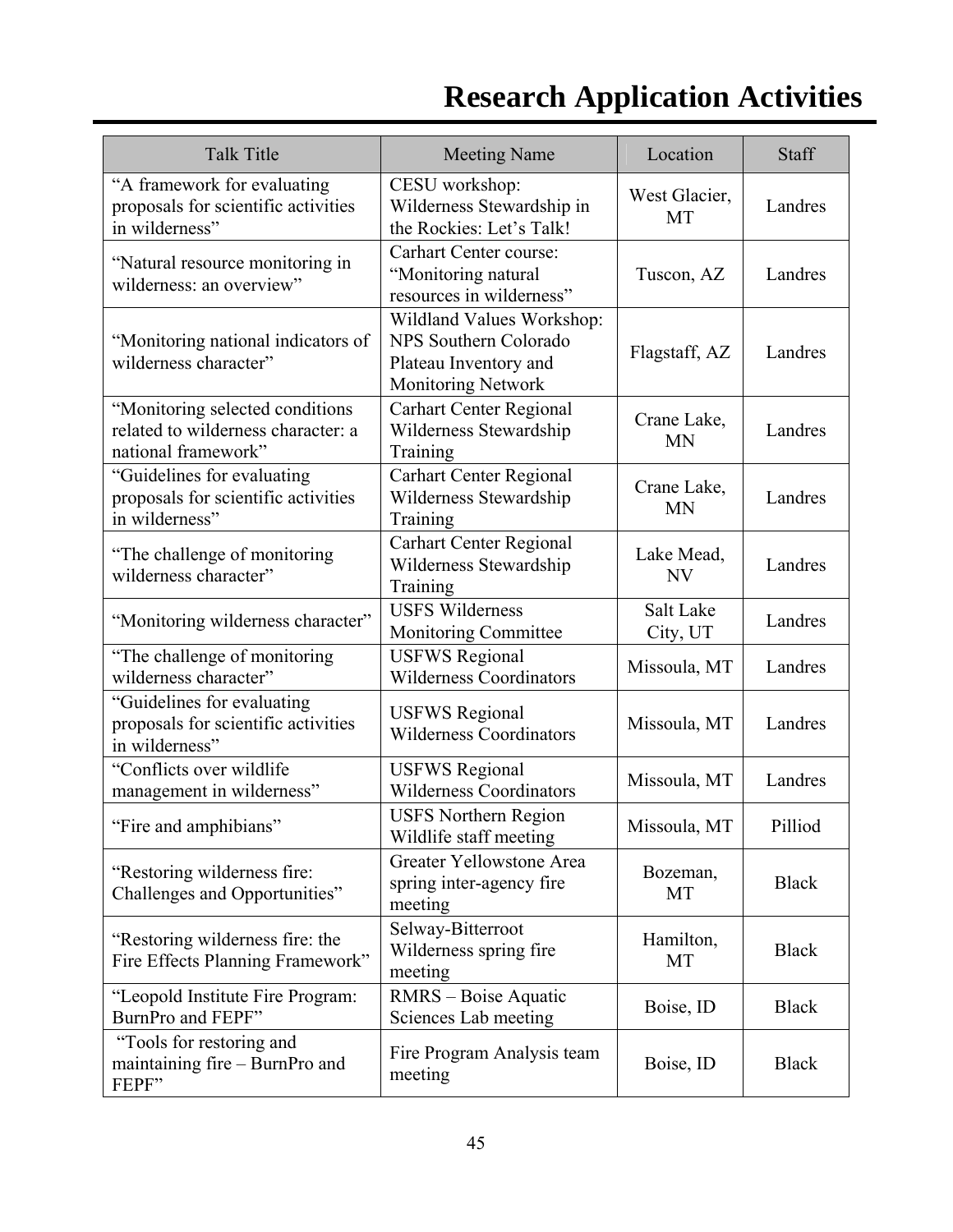| <b>Talk Title</b>                                                                                                                                           | <b>Meeting Name</b>                                                                                                 | Location                       | Staff        |
|-------------------------------------------------------------------------------------------------------------------------------------------------------------|---------------------------------------------------------------------------------------------------------------------|--------------------------------|--------------|
| "Overview of FEPF (Fire Effects<br>Planning Framework)"                                                                                                     | <b>Arthur Carhart Wilderness</b><br><b>Training Center Monthly</b><br>meeting                                       | Missoula, MT                   | <b>Black</b> |
| "Tools for restoring and<br>maintaining fire - BurnPro and<br>FEPF"                                                                                         | National Fire Program<br>Analysis Phase II meeting                                                                  | Boise, ID                      | <b>Black</b> |
| "40 <sup>th</sup> Anniversary NWPS map"                                                                                                                     | Committee to Develop and<br>Publish the $40th$ Anniversary<br><b>National Wilderness</b><br>Preservation System Map | Missoula, MT                   | Spildie      |
| "Can wildland fire use restore<br>natural fire regimes in wilderness<br>and other unroaded lands?:<br>Results for the Selway-Bitterroot<br>Wilderness Area" | Selway-Bitterroot<br>Wilderness Area Spring Fire<br>Use meeting                                                     | Hamilton,<br><b>MT</b>         | Davis        |
| "Can wildland fire use restore<br>natural fire regimes in wilderness<br>and other unroaded lands? Results<br>for Yosemite NP"                               | <b>Yosemite National Park fire</b><br>and resource management<br>staff                                              | El Portal, CA                  | Davis        |
| "Can wildland fire use restore"<br>natural fire regimes in wilderness<br>and other unroaded lands? Results<br>for the Kern and Kaweah<br>watersheds"        | Sequoia-Kings Canyon<br>National Park fire and<br>resource management staff                                         | Sequoia-<br>Kings Canyon<br>NP | Davis        |
| "Amphibian research in Glacier<br>National Park"                                                                                                            | <b>Glacier-Waterton Lakes</b><br><b>International Peace Park</b><br>Science Conference                              | West Glacier,<br><b>MT</b>     | Corn         |
| "Leopold Institute amphibian and<br>fire research in Glacier National<br>Park"                                                                              | Glacier NP staff                                                                                                    | Glacier NP,<br>MT              | Corn         |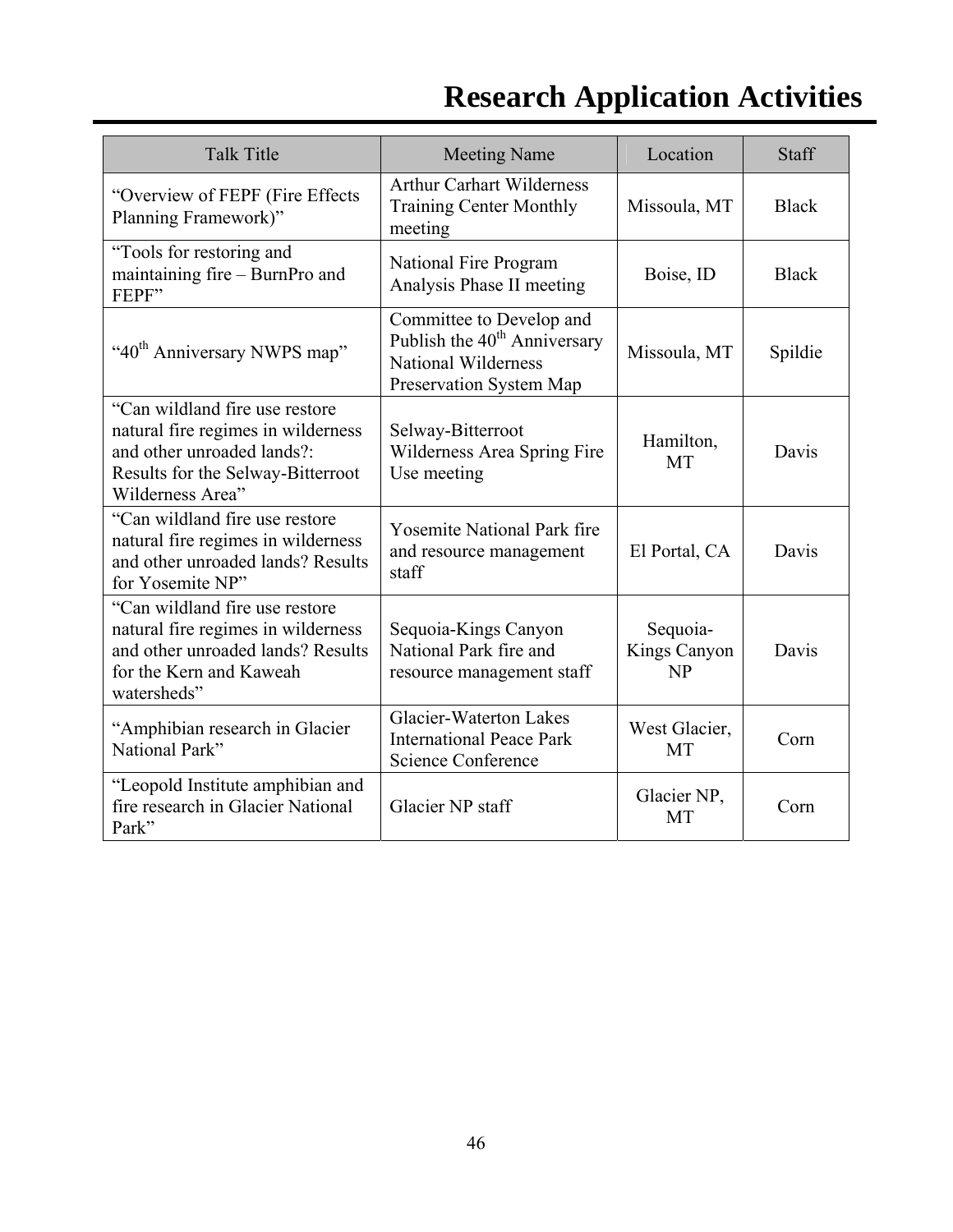In 2004, Leopold Institute staff and its collaborators published the following papers. Publications can be ordered from the Leopold Institute's web site: http://leopold.wilderness.net/pubs.cfm.

- Boone MD, Corn PS, Donnelly MA, Little EE, Niewiarowski PH. 2003. Physical stressors. *In*: Linder G, Bishop CA, Sparling DA, editors. Global decline of amphibian populations: an integrated analysis of multiple stressor effects. Pensacola, FL: Society of Environmental Toxicology and Chemistry. p 129–151.
- Campbell DH, Muths E, Turk JT, Corn PS. 2004. Sensitivity to acidification of subalpine ponds and lakes in northwestern Colorado. *Hydrological Processes* 18:2817–2834.
- Cole, David N. 2004. Impacts of hiking and camping on soils and vegetation. In: Buckley, Ralf (ed). Environmental impacts of ecotourism. CABI Publishing: Wallingford, UK: 41-60.
- Cole, David N.; Monz, Christopher A. 2004. Spatial patterns of recreational impact on experimental campsites. Journal of Environmental Management 70: 73-84.
- Cole, David N. 2004. Wilderness experiences: what should we be managing for? International Journal of Wilderness 10(3): 25-27.
- Cole, David N. 2004. Travel simulation modeling: an emerging tool for visitor management in wilderness. International Journal of Wilderness 10(3): 40,44.
- Cole, David N. 2003. Degradation. In: Jenkins, John and Pirgam, John (eds.) Encyclopedia of leisure and outdoor recreation. Routledge: London: 103-105.
- Cole, David N. 2004. Monitoring and management of recreation in protected areas: the contributions and limitations of science. In: Sievanen, T.; Erkkonen, J.; Jokimaki, J.; Saarinen, J.; Tuulentie, S.; Virtanen, E. (eds.). Policies, methods and tools for visitor management: proceedings of the second international conference on monitoring and management of visitor flows in recreational and protected areas; 2004 June 16-20; Rovaniemi, Finland. Working Papers of the Finnish Forest Research Institute: 9-16.
- Cole, David N. 2004. Environmental impacts of outdoor recreation in wildlands. In: Manfredo, Michael J.; Vaske, Jerry J.; Bruyere, Brett L.; Field, Donald R.; Brown, Perry J. (eds.). Society and natural resources: a summary of knowledge. Modern Litho: Jefferson, MO: 107- 116.
- Cole, David N.; Wright, Vita. 2004. Information about wilderness visitors and recreation impacts: is it adequate? International Journal of Wilderness 10(1): 27-31.
- Cole, David N.; Daniel, Terry C. 2004. The science of visitor management in parks and protected areas: from verbal reports to simulation models. Journal for Nature Conservation 11: 269- 277.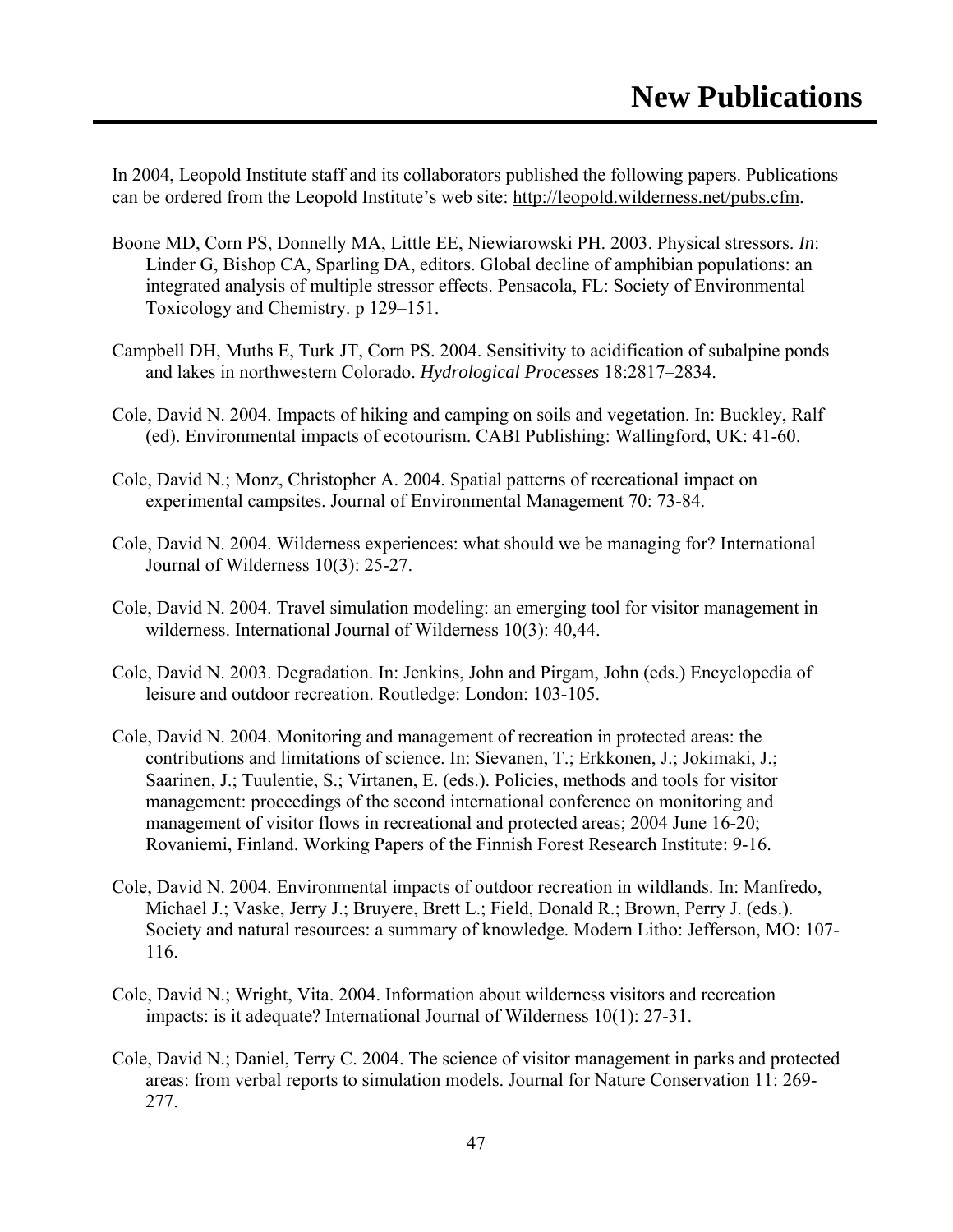- Cole, David N., van Wagtendonk, Jan W., McClaran, Mitchel P., Moore, Peggy E., McDougald, Neil K. 2004. Response of mountain meadows to grazing by recreation pack stock. Journal of Range Management 57(2): 153-160.
- Cole, David N.; Monz, Christopher A. 2003. Impacts of camping on vegetation: response and recovery following acute and chronic disturbance. Environmental Management 32(6): 693- 705.
- Cole, David N. 2004. Carrying capacity and visitor management: facts, values and the role of science. In: Harmon, David; Kilgore, Bruce M.; Vietzke, Gay E., eds. Protecting our diverse heritage: the role of parks, protected areas, and cultural sites. George Wright Society, Hancock, MI: 43-46.
- Corn PS. 2003. Deteriorating status of western amphibians: can we generalize about causes? *In*: Linder G, Bishop CA, Sparling DA, editors. Global decline of amphibian populations: an integrated analysis of multiple stressor effects. Pensacola, FL: Society of Environmental Toxicology and Chemistry. p 249–255.
- Corn PS, Muths E. 2004. Variable breeding phenology affects the exposure of amphibian embryos to ultraviolet radiation: reply. *Ecology* 85:1759–1763
- Davis, Brett, Carol Miller. 2004. Modeling Wildfire Probability Using a GIS. *In*: Proceedings of the ASPRS 2004 Annual Conference, Denver, USA. May 23-28. American Society for Photogrammetry and Remote Sensing, 2004. Available on CD only.
- Dunham, Jason B., Pilliod, David S., Young, Michael K. 2004. Assessing the Consequences of Nonnative Trout in Headwater Ecosystems in Western North America. *Fisheries*. 29(6): 18- 26.
- Jain, Theresa, B.; Pilliod, David, S.; Graham, Russell,T. 2004. Tongue-tied: Understanding intensity and severity within the fire disturbance continuum. *Wildfire Magazine*. July/August Issue: 22-26.
- Johnson, Andrew K.; Dawson, Chad P. 2004. An exploratory study of the complexities of coping behavior in Adirondack Wilderness. *Leisure Sciences*. 26:281-293.
- Kluwe, Joan; Krumpe, Edwin E. 2003. Interpersonal and Societal Aspects of Use Conflicts: A Case Study of Wilderness in Alaska and Finland. *International Journal of Wilderness*. 9(3): 28-33.
- Landres, Peter. 2004. The Wilderness Stewardship Reference System. *International Journal of Wilderness* 10(2):34, 22.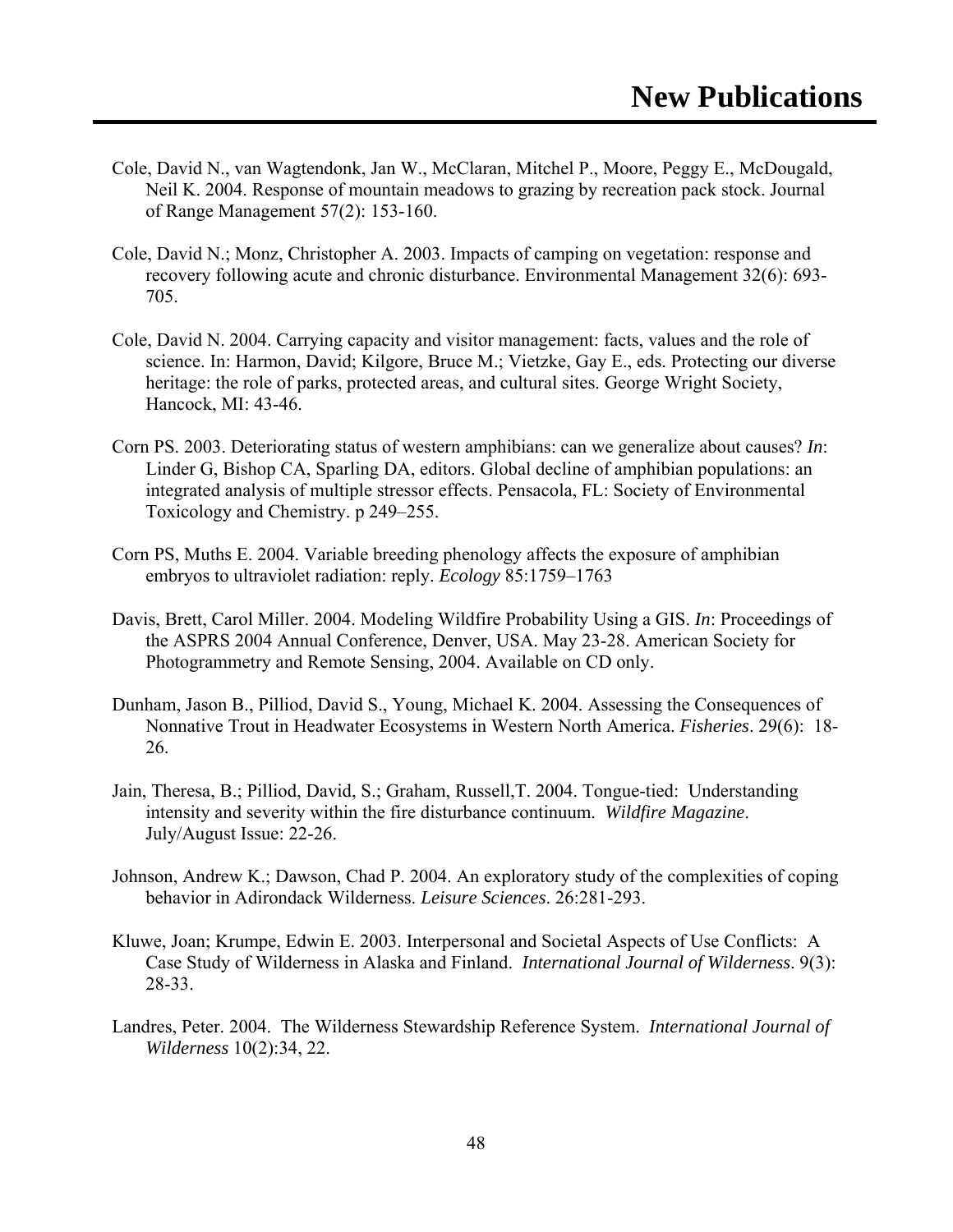- Landres, Peter., Judy Alderson, and David J. Parsons. 2003. The challenge of doing science in wilderness: historical, legal, and policy context. *George Wright FORUM* 20(3):42-49.
- Miller, Carol; Landres, Peter. 2004. Exploring information needs for wildland fire and fuels management. RMRS-GTR-127. Fort Collins, CO: U.S. Department of Agriculture, Forest Service, Rocky Mountain Research Station. 36 p.
- Newsome, David; Cole, David; Marion, Jeff. 2004. Environmental impacts associated with recreational horse riding. In: Buckley, Ralf (ed). Environmental impacts of ecotourism. CABI Publishing: Wallingford, UK: 61-82.
- Parsons, David J. 2004. Science and the management of protected areas. *In*: Harmon, D. and G.L. Worboys (eds.), Managing Mountain Protected Areas: Challenges and Responses for the 21st Century. Proceedings of the Mountain Protected Areas Workshop, 5th World Parks Congress, Durban, South Africa, September 2003. Colledara, Italy: Andromeda Editrice. 36- 40.
- Parsons, David J. 2004. Supporting basic ecological research in U.S. national parks: challenges and opportunities. *Ecological Applications* 14(1):5-13.
- Shroyer, Maretha; Watson, Alan; Muir, Andrew. 2003. Wilderness research in South Africa: Defining priorities at the intersection of qualities, threats, values and stakeholders. *International Journal of Wilderness*. 9(1): 41-45.
- Spildie, David R.; Allan, Harold A.; Quesenberry, Carol, A. 2004. National Wilderness Preservation System. [Two-sided color poster with map, descriptive text, summary tables, and photographs.]Reston, Virginia: U.S. Geological Survey, (scale 1:5,000,000). ISBN 0- 607-97154-1. Available from the U.S. Geological Survey Distribution Center. Denver, Colorado.
- Spildie, Dave. 2004. Mapping the United States National Wilderness Preservation System. *International Journal of Wilderness*. 10(1): 32.
- Tempel, Douglas J.; Cilimburg, Amy B.; Wright, Vita. 2004. The status and management of exotic and invasive species in National Wildlife Refuge Wilderness Areas. *Natural Areas Journal*. 24:300-306.
- Watson, Alan E.; Kneeshaw, Katie; Glaspell, Brian (compilers). 2004. A taste of the north: voices from the wilderness about the wilderness character of Alaska. *International Journal of Wilderness* 10(2): 4-7.
- Watson, Alan E., Patterson, Michael, Christensen, Neal; Puttkammer, Annette; Meyer, Shannon. 2004. Legislative intent, science, and special provisions in wilderness: A process for navigating statutory compromises. *International Journal of Wilderness*. 10(1): 22-26.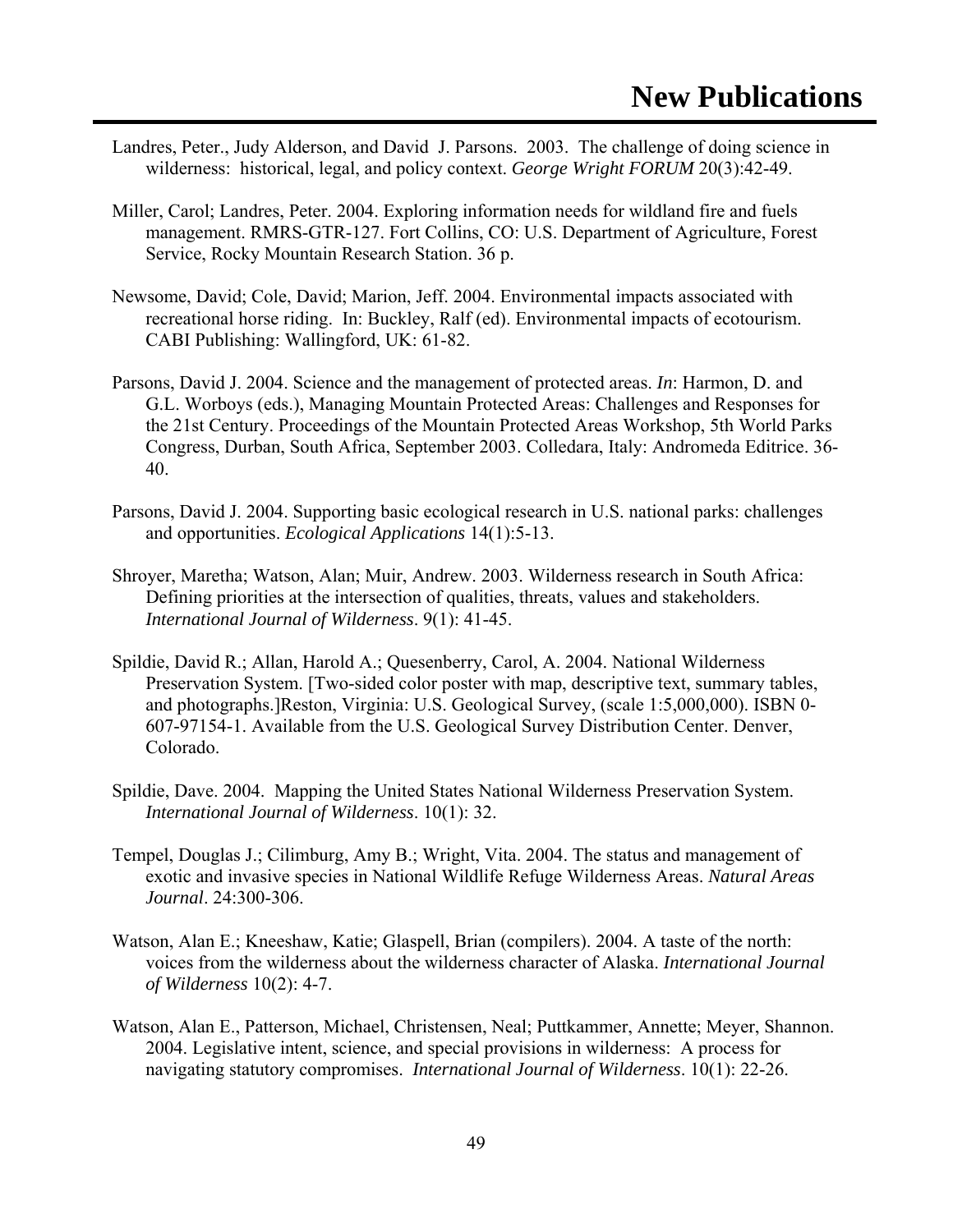- Whiting, Alex. 2004. The relationship between Qikiktagrugmiut (Kotzebue Tribal members) and the Western Arctic Parklands, Alaska, United States. *International Journal of Wilderness*  10(2): 28-31,8.
- Wright, V. 2004. How do land managers adopt scientific knowledge and technology? Contributions of the Diffusion of Innovations theory. *In*: Munro Neil, Dearden, Phil, Herman,Tom B., Beazley, Karen, Sorun Bondrup-Nielson, eds. Making Ecosystem-based management work. Proceedings of the Fifth International Conference on Science and Management of Protected Areas, Victoria, BC, 11-16 May 2003. [CD-ROM]. SAMPAA: Wolfville, Nova Scotia, Canada. Available: http://www.sampaa.org/ ISBN: 0-9699338-6-X. Chapter 8(3).
- Wright, Vita. 2003. New tools to access wilderness research information. *Park Science* 22(1):7- 8.
- Wright, Vita. 2004. Barriers to science-based management: What are they and what can we do about them? (Session summary). *In*: David Harmon, Bruce M. Kilgore, and Gay Vietzke, eds. Protecting Our Diverse Heritage: the role of parks, protected areas, and cultural sites. George Wright Society, Hancock, MI: 34-37.